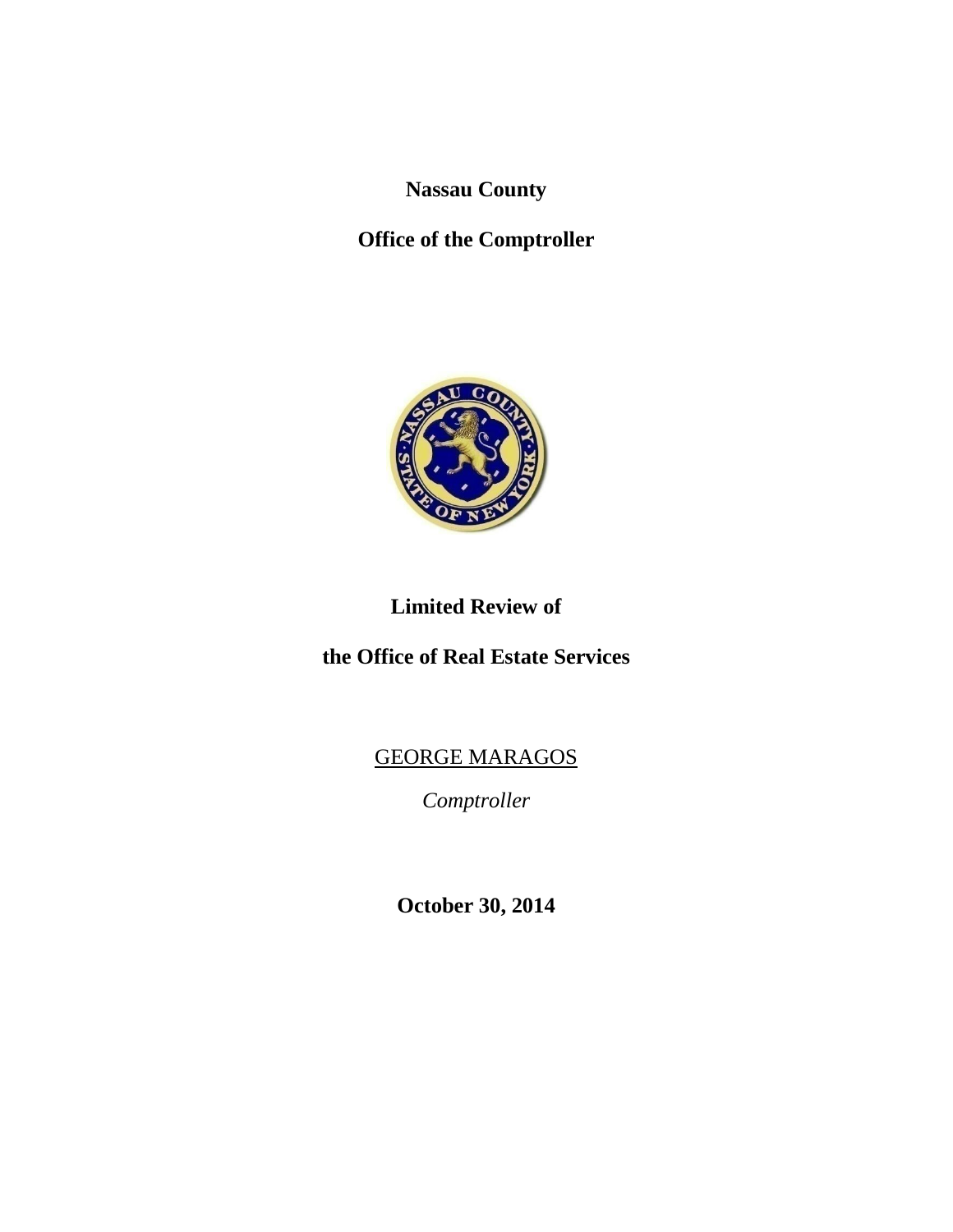## **NASSAU COUNTY** *OFFICE OF THE COMPTROLLER*

**George Maragos**

*Comptroller*

Steven L. Labriola *Chief Deputy Comptroller*

Jostyn Hernandez *Director of Communications*

Sergio Blanco *Counsel to the Comptroller*

Michael Olney *Counsel to the Comptroller*

Review Staff

JoAnn Greene *Director of Field Audit*

Aurora Scifo *Assistant Director of Field Audit* 

Janis McDermott *Field Audit Supervisor*

Brian Fredericks *Field Audit Supervisor*

Bebe Belkin *Field Audit Supervisor*

> Denise Gianotti *Field Auditor*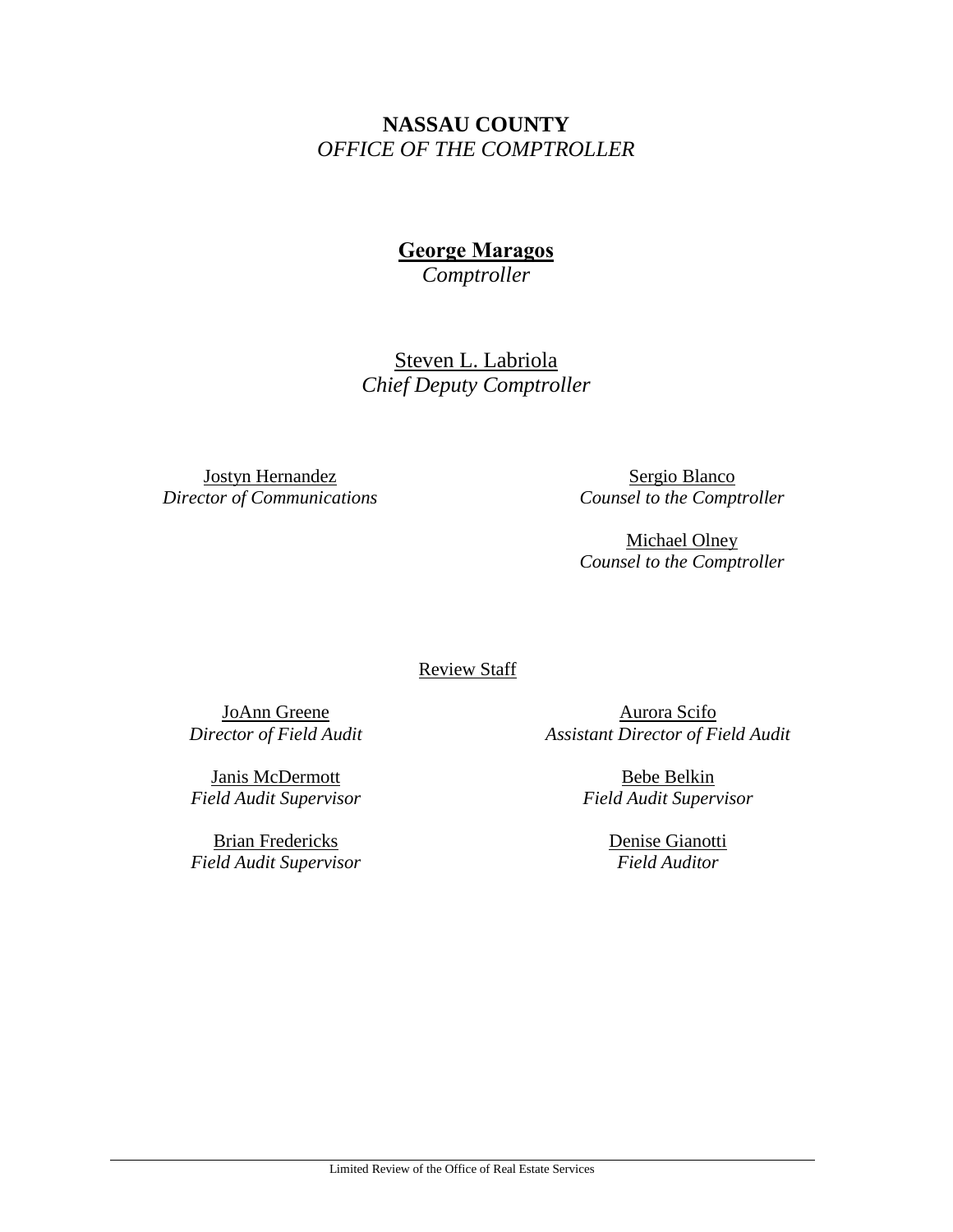#### **Introduction**

Real Estate's major responsibility is safeguarding the County's real estate assets including the constant review and management of the County's properties and departmental space needs. Real Estate also manages all of the County's leased properties,  $58<sup>1</sup>$  Landmark units for the Department of Parks, Recreation and Museums and 60 residential units in Mitchel Field. It assists with the purchase of open space and other properties, negotiates the sale of surplus property and assists the Treasurer's Office in the disposition of County tax liens. Real Estate also develops the County's building cost allocations, using the square footage occupied by each County department.

The Office of Real Estate Services ("Real Estate") and the County's Planning Department were merged with the Department of Public Works ("DPW") in 2012 as part of the Administration's goal to merge departments that have same or similar goals, realign services and simplify and streamline processes.

According to the database maintained by Real Estate, the County owned and/or leased 2,271 properties as of May 2013. An analysis of the utilization of these properties was performed and can be found in the appendix to this report. The County's Comprehensive Annual Financial Report ("CAFR") as of December 31, 2013 lists the value of County owned land and buildings at historical costs of \$239 million and \$1.1 billion, respectively.<sup>2</sup>

#### **Purpose**

The purpose of our audit was to determine that rent, permit and concession revenue is being maximized, that the Real Estate database accurately captures all County owned and leased properties and that the need to either hold or dispose of properties is being assessed.<sup>3</sup> The audit covered the period from January, 2011 through May, 2013. Amounts in the report were updated through December 31, 2013<sup>4</sup>, where possible for comparative and informational purposes.

#### **Summary of Significant Findings:**

Our review found:

 $\overline{a}$ 

Real Estate's current billing, collection and accounting practices are not adequate resulting in past due amounts of over \$6 million. As of December 31, 2013, there was an overstatement in NIFS of the amount related to one renter, Spectacor Management Group

 $1$  As of 2014, two new properties were added bringing the total to 60.

<sup>&</sup>lt;sup>2</sup> This information is taken from the Draft 2013 CAFR on August 8, 2014. County values for land and buildings are based on historical cost. The value of buildings minus depreciation as of December 31, 2013 was \$680 million. <sup>3</sup> The audit did not include a review of bus and transportation services.

<sup>4</sup> Amounts in Finding 1 were also updated through July 31, 2014.

Limited Review of the Office of Real Estate Services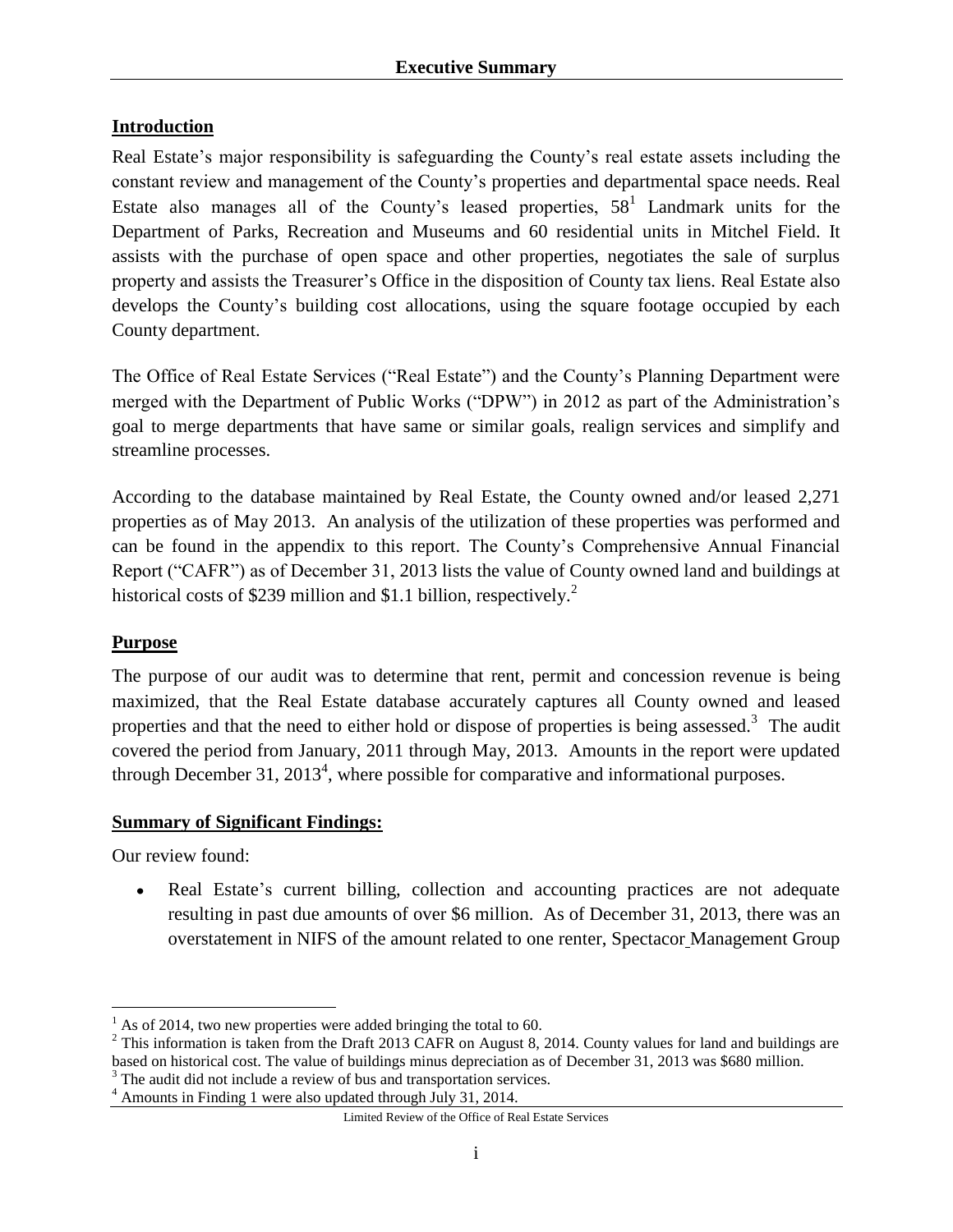("SMG"). Real Estate claimed that all allowable offsets<sup>5</sup> were recorded in NIFS, but the related journal entries were not fully recorded leaving the receivable overstated by \$3 million. There is also an unreconciled difference of \$1 million between Real Estate and NIFS. Real Estate was aware of the overstated receivable but has not prepared the journal entries to resolve it.

- The County does not have a complete, accurate and up to date inventory of all County owned and leased properties, impeding the County's ability to effectively manage these assets. This exception was previously noted in audit reports issued by the Comptroller's Office in 2001<sup>6</sup> and 2011<sup>7</sup>, and remains unresolved more than 13 years later.
- The Real Estate database was not properly updated with regard to how Nassau County properties were being utilized under the Environmental Bond Act Programs<sup>8</sup>.
- County owned properties were not being regularly inspected and there appeared to be no consistent effort to identify and sell surplus and unneeded County owned properties. Some unused properties recommended for sale in the prior report issued by the Comptroller's Office in 2001 still remained unsold as of May 2013. The cost to the County of these unsold properties is \$6.9 million in revenues and \$295,100 in annual County, School and Town taxes. Further, due to lack of inspections, Real Estate was not aware that SMG had entered into agreements with car dealerships to store vehicles on County property at the Nassau Coliseum, with the related revenues being paid to SMG.
- Real Estate did not have sufficient staff with the expertise needed to fully carry out its mission. In addition to past due rents not being followed up and properties not being inspected, we also noted a drop in revenue from property sales (\$11.6 million in 2012 versus only \$3 million in 2013).
- Improvement is needed in the County's oversight of the activities performed by the property management company with respect to the County's Mitchel Field Veterans Housing and the Landmark properties. Tenant receivables were not being monitored and receivable amounts reported by the property management company appeared to be understated and support was not provided to substantiate the lesser amounts reported. Further, documents provided by the property management company for the Mitchel Field Veteran's Housing properties were not reviewed for compliance with the contract.

 $\overline{a}$ 

<sup>&</sup>lt;sup>5</sup> SMG is allowed to deduct the cost of certain maintenance, repair or improvement costs which it performs from the payments that it makes to the County.

<sup>&</sup>lt;sup>6</sup> The Comptroller's Office's Report, "Examination of Nassau County's Function of Space Utilization Limited Review Report – 2000, May 1, 2001.

<sup>&</sup>lt;sup>7</sup> The Comptroller's Office's Report, "Review of County Utilities Expenses – Long Island Power Authority Costs", June 6, 2011, page 11.

<sup>&</sup>lt;sup>8</sup> The 2004 and 2006 Environment Bond Act Programs provided \$150 million in funding for 151 projects to protect the remaining open space, natural resources, parklands, drinking water and to advance the remediation of contaminated properties around the County.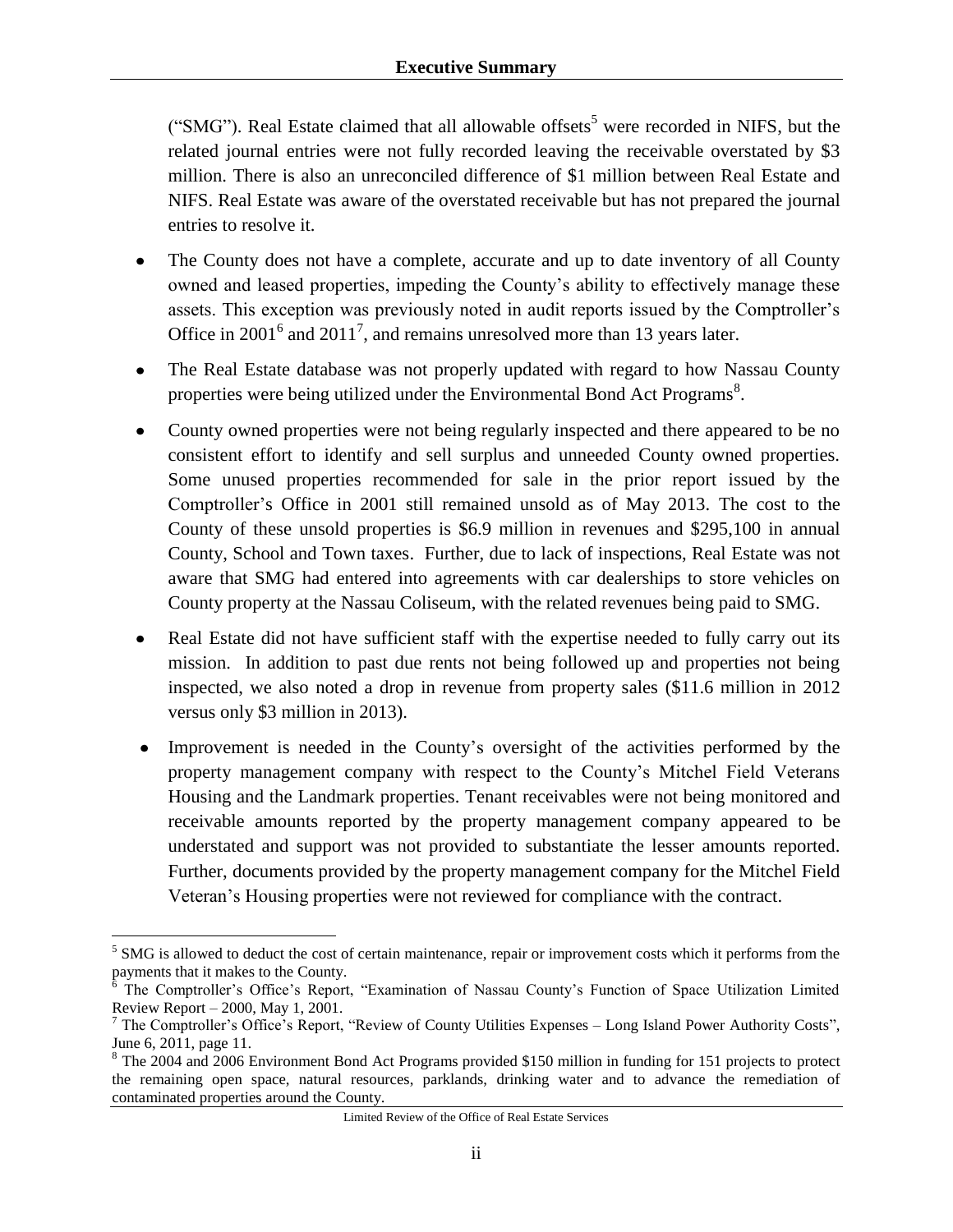- Real Estate is not adhering to the modified accrual basis of accounting for the Landmark and Mitchel Field Veteran's Housing properties. Currently, they only record the net revenue remitted from the property management company for the Landmark properties in NIFS. This practice does not reflect the underlying economics of all the revenue and expense transactions related to these County properties.
- In many instances, the Real Estate staff was unable to locate requested leases, permits and files for County owned properties and had to reach out to other departments or vendors for assistance. This is because original County records are being stored in manual files. These critical documents, many of which are voluminous with numerous amendments, are at serious risk of being misfiled or lost.
- Real Estate does not have written policies or procedures for its key functions, which  $\bullet$ include billing and collecting rents and concessions for County properties, following-up on past due payments and coordinating sales of surplus County properties.

#### **Summary of Significant Recommendations:**

We recommend that Real Estate:

- work with the County Attorney's Office to collect past due receivables and write off any  $\bullet$ amounts determined to be uncollectible;
- take immediate steps to reconcile the accounts receivable due from SMG in NIFS to Real  $\bullet$ Estate's records and make the necessary corrections in NIFS;
- work with the Department of Assessment and the Treasurers' Office to update the Real  $\bullet$ Estate database to ensure it properly captures all County owned and leased properties and the related descriptive information, including the properties related to the County's Environmental Bond Act;
- implement a plan to ensure that all County properties are inspected on a regularly scheduled basis to ensure that underutilized and surplus properties are identified for potential sale and create an action plan to sell or lease unused properties;
- recruit qualified staff to ensure timely follow-up of past-due accounts receivable, adequate  $\bullet$ oversight of the billing and revenue processes and to improve oversight of the managing agent responsible for the Landmark properties and the Mitchel Field Veteran's Housing;
- take the necessary steps to ensure that the revenue and expenses related to the Landmark  $\bullet$ and Mitchel Field Veteran's Housing properties are properly recorded in NIFS using the modified accrual basis of accounting. Further tenant receivables should be monitored by the County and the differences between the receivable amounts reported by the property management company and the audit calculations in this report should be resolved;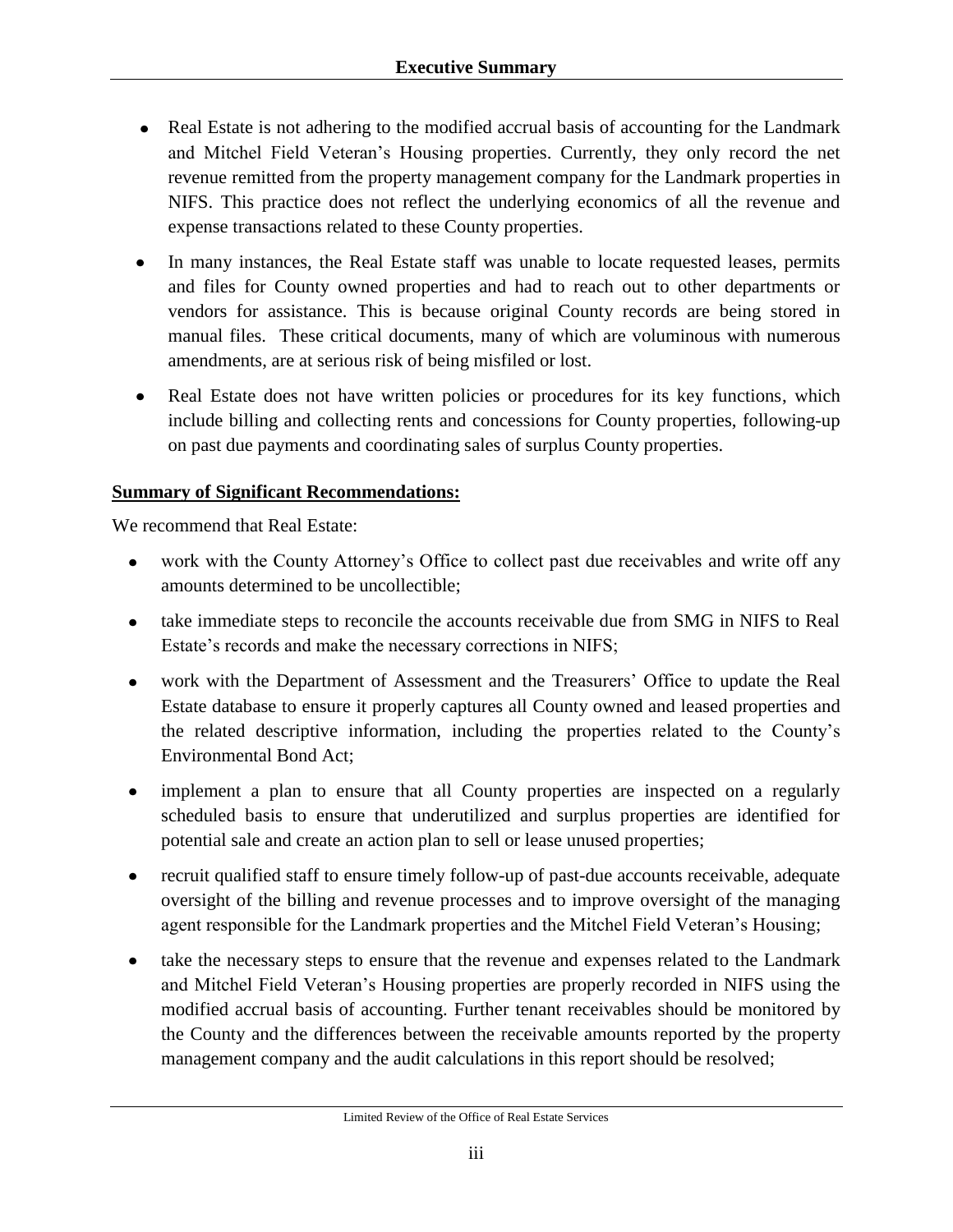- take immediate corrective action to ensure that documents provided by the property  $\bullet$ management company for the Mitchel Field Veteran's Housing properties are reviewed for compliance with the contract;
- take immediate corrective action to retrieve important documents (deeds, leases, and rental agreements). These documents should be imaged for easy access and sharing. Consideration should be given to implementing a document tracking and imaging software package;
- develop written procedures for billing and revenue collection, including the referral of  $\bullet$ past-due accounts receivables to the County Attorney's Office for collection; and
- develop a Real Estate database manual to document how the database is updated and maintained, including the records that support the database.

\*\*\*\*\*

The matters covered in this report have been discussed with the officials of the Real Estate Department. On August 26, 2014 we submitted a draft report to Real Estate for their review. Real Estate provided their response on September 30, 2014. Their response and our follow up to their response are included as Appendix B to this report.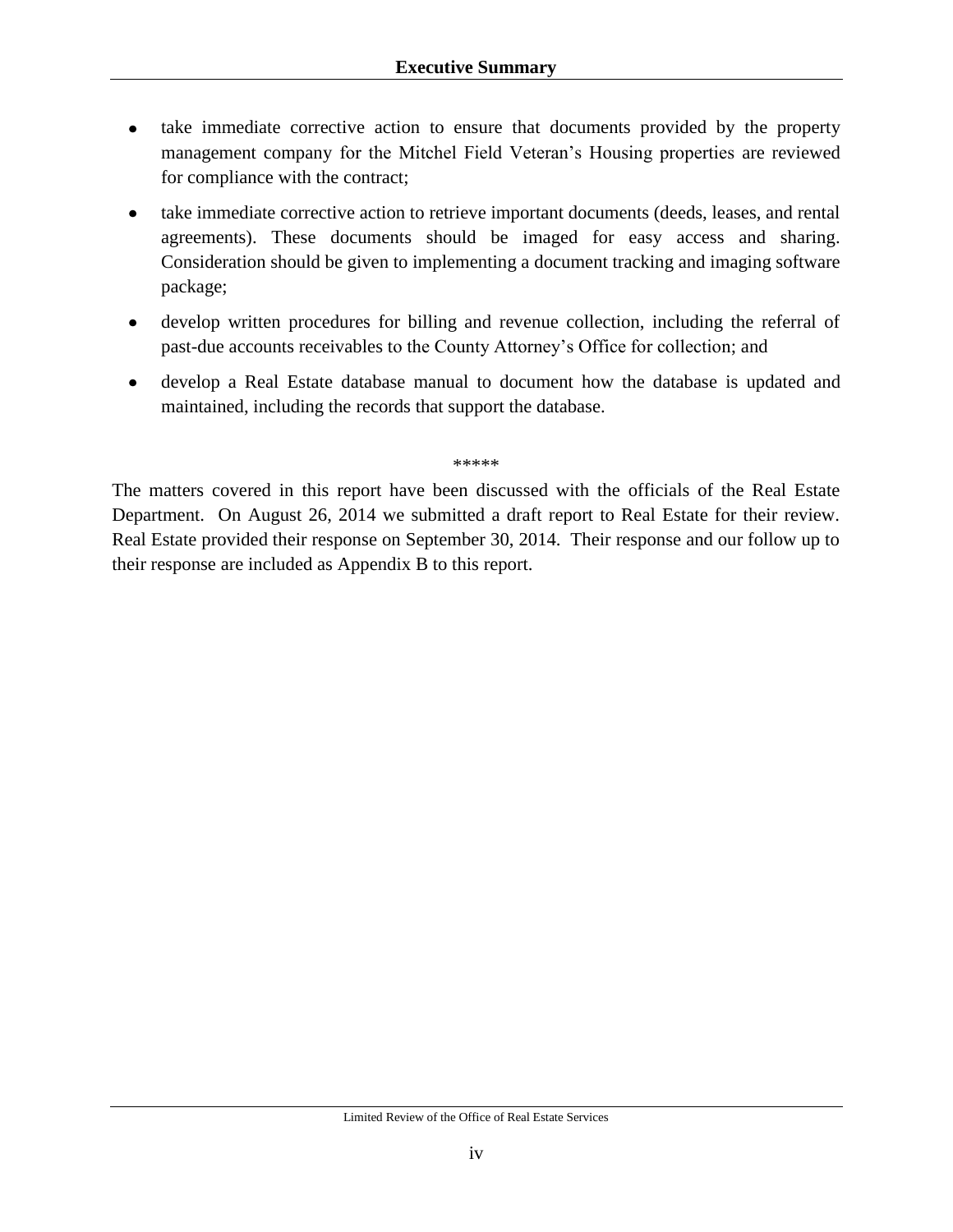### **Page**

| Real Estate's Inadequate Billing, Collection, and Accounting Practices Resulted in Overdue<br>Receivables of Over \$6 Million and Approximately \$3 Million in Overstated Accounts as of |  |
|------------------------------------------------------------------------------------------------------------------------------------------------------------------------------------------|--|
| \$1.3 Billion in Real Estate was Inadequately Managed Due to Inaccurate and Incomplete                                                                                                   |  |
| Underutilized, Vacant and Unauthorized Use of County Properties Is Costing the County \$6.9<br>Million in Revenues and at Least \$295,100 in Annual County, School and Town Taxes  14    |  |
|                                                                                                                                                                                          |  |
| Real Estate Was Not Properly Monitoring Tenant Receivables; the Landmark and Veteran's<br>Housing Receivables Appeared to be Understated and the Related Revenues and Expenses Were      |  |
| The Properties Included in the \$150 Million Environmental Bond Act Programs are not Properly                                                                                            |  |
|                                                                                                                                                                                          |  |
| Appendix B - Real Estate Department Response and Auditor's Follow-up 30                                                                                                                  |  |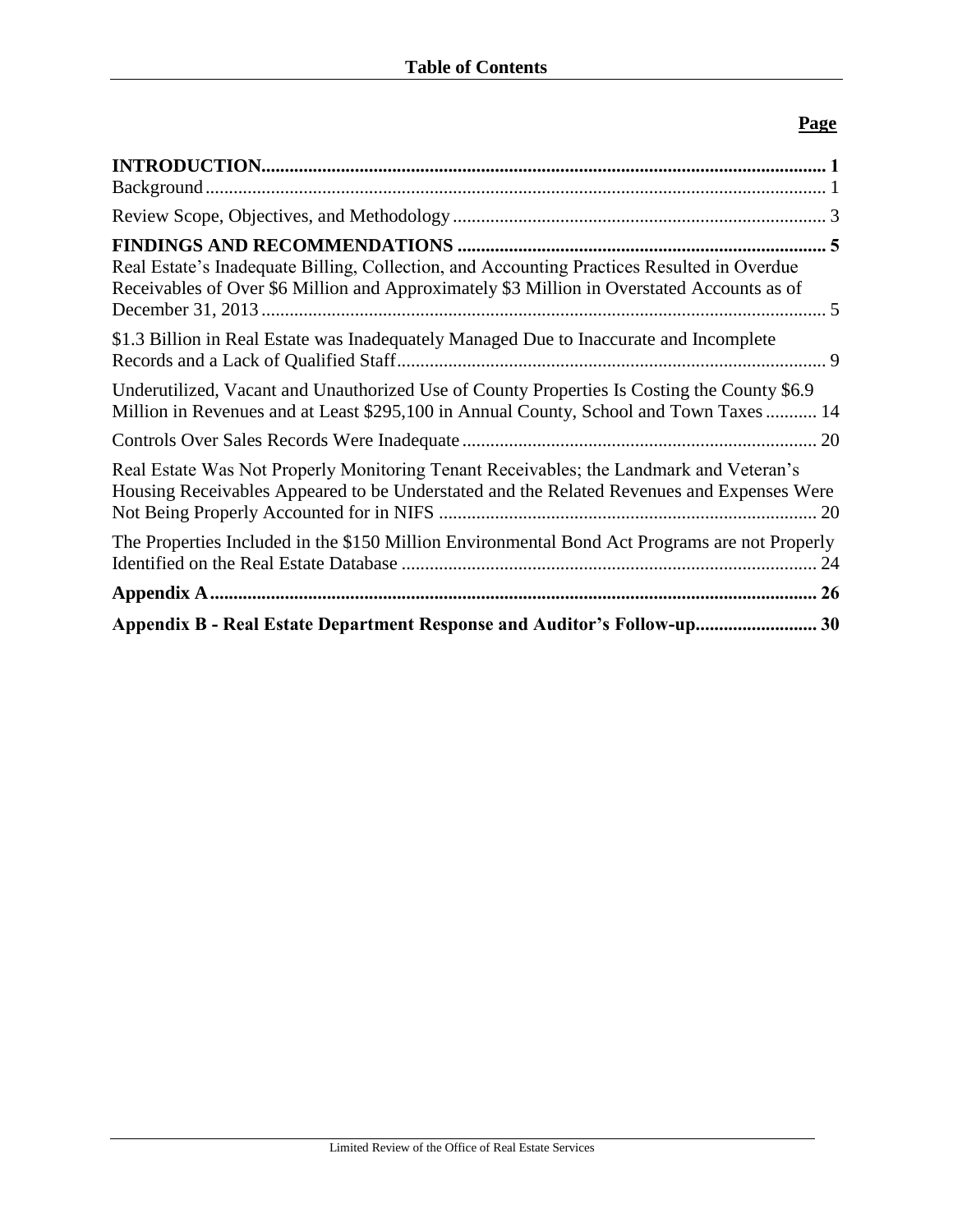#### <span id="page-7-1"></span><span id="page-7-0"></span>**Background**

The Office of Real Estate Services ("Real Estate") is responsible for the planning of space requirements, and the management, assignment and use of Nassau County ("County") owned buildings and grounds. It was established within the Office of the County Executive in  $2002^9$ and became a division of the Department of Public Works ("DPW") in 2012. According to the database maintained by Real Estate, the County owned and/or leased 2,271 properties as of May 2013.

The mission of Real Estate is as follows:

*"The Office of Real Estate Services provides real estate services to County government including strategic planning, property acquisition and disposition, and building project planning and development. The consolidation of these functions within a central Office of Real Estate Services ensures that the County's real property is managed in a cost-effective and efficient manner that will benefit all employees and consumers of County services."<sup>10</sup>*

As of May 2013, both the Superintendent of Real Estate and the Deputy Director (both attorneys) had either resigned or retired<sup>11</sup>, leaving Real Estate with only four employees, overseen by a Deputy County Executive, who recently passed away.

Revenue reported in Real Estate's records from property rentals, concessions and sales for the five year period of 2009 through 2013.are shown in Exhibit I. The major revenue categories are Mitchel Field Rentals, Coliseum, Utilities, Rentals and Concessions and Sale of County Properties.

Limited Review of the Office of Real Estate Services

 $\overline{a}$  $9$  Executive Order 1-2002.

<sup>&</sup>lt;sup>10</sup> Nassau County Adopted Budget: Summary of Fiscal 2012.

<sup>&</sup>lt;sup>11</sup> The Superintendent of Real Estate left the County on 03/28/12 and the Deputy Director left on 04/04/13.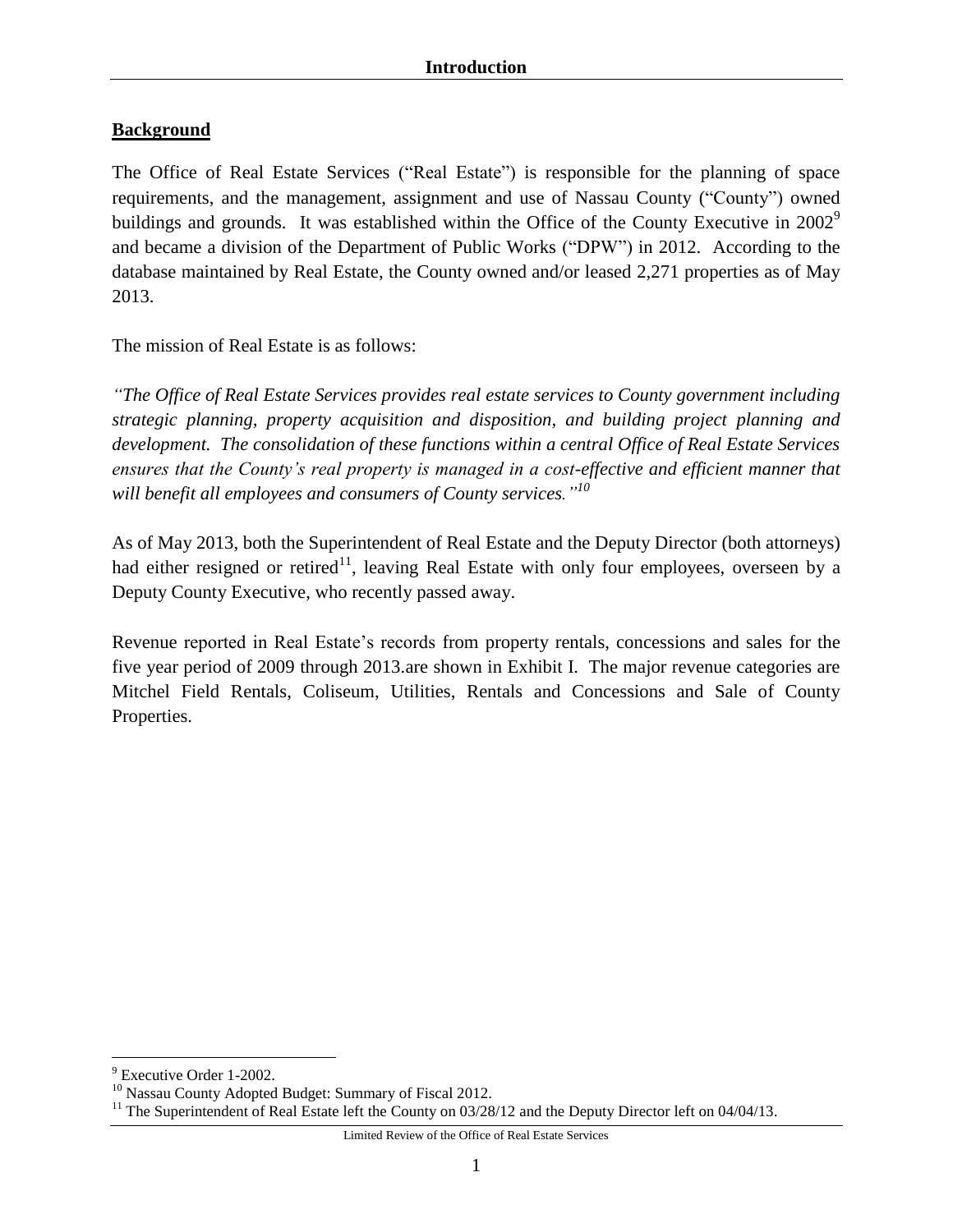#### **Exhibit I**

 $\overline{a}$ 

|                                                             |                       |         | <b>Office of Real Estate Services</b> |                      |             |              |  |  |  |
|-------------------------------------------------------------|-----------------------|---------|---------------------------------------|----------------------|-------------|--------------|--|--|--|
| <b>Revenue from Property Rentals, Concessions and Sales</b> |                       |         |                                       |                      |             |              |  |  |  |
|                                                             |                       |         | 2009-2013                             |                      |             |              |  |  |  |
|                                                             |                       |         |                                       | In Thousands (000's) |             |              |  |  |  |
|                                                             | 2009                  | 2010    | $2011*$                               | 2012                 | 2013        | <b>Total</b> |  |  |  |
| Mitchel Field Rentals **                                    | 5,612<br>$\mathbb{S}$ | \$5,913 | \$43,761                              | \$<br>2,447          | \$<br>2,570 | \$<br>60,303 |  |  |  |
| Coliseum Utilities,<br>Rentals & Concessions                | 3,825                 | 3,591   | 2,741                                 | 4,588                | 2,887       | 17,632       |  |  |  |
| <b>Rental of Other County</b><br>Properties                 | 379                   | 79      | 438                                   | 487                  | 864         | 2,247        |  |  |  |
| Concessions<br>Sale of County                               | 111                   | 108     | 109                                   | 112                  | 106         | 546          |  |  |  |
| Properties                                                  |                       | 3       | 9,792                                 | 11,649               | 3,023       | 24,467       |  |  |  |
| Total                                                       | \$9,927               | \$9,694 | \$56,841                              | \$19,283             | 9,450<br>\$ | \$105,195    |  |  |  |

Note (1) - Data is taken from the Nassau Integrated Financial System ("NIFS"), the County's accounting system.

Note (2) - The Exhibit excludes prior year recoveries, bus and transportation related revenues, miscellaneous receipts and interfund and interdepartmental revenues. It also excludes Landmark Property rentals which are reported under the Department of Parks, Recreation and Museums.

\* In 2011, the Mitchel Field revenue of \$43.7 million includes proceeds of \$37 million from Nassau County's sale of the rental stream from certain of its Mitchel Field ground leases to RXR Mitchel Field Investor, LLC. The securitization of the leases was authorized by Ordinance No. 30-2011. Excluding this sale, the rental revenues for 2011 were \$6.7 million.

\*\* The Mitchel Field rentals shown relate to monthly payments from Lighthouse Hotel Development, Lighthouse 1600 LLC, Rodolitz Associates and Nassau District Energy Group (TRIGEN). They do not include revenue from the rental of the Mitchel Field Veterans Housing Units.

The County also contracts with a managing agent, Smith and DeGroat, to manage other properties listed on the Real Estate database. These are the 60 Mitchel Field Veterans Housing Units and the 58 Landmark<sup>12</sup> properties. The Mitchel Field Veterans Housing Units were acquired in 2011 from the federal government for use as housing for active military families and veterans. The property was in disrepair and needed extensive improvement before each unit could be occupied. According to the contract the County only receives revenues to the extent that

Limited Review of the Office of Real Estate Services

<sup>&</sup>lt;sup>12</sup> Pursuant to an October 10, 2006 contract between the Nassau County Department of Parks, Recreation and Museums and Smith & DeGroat.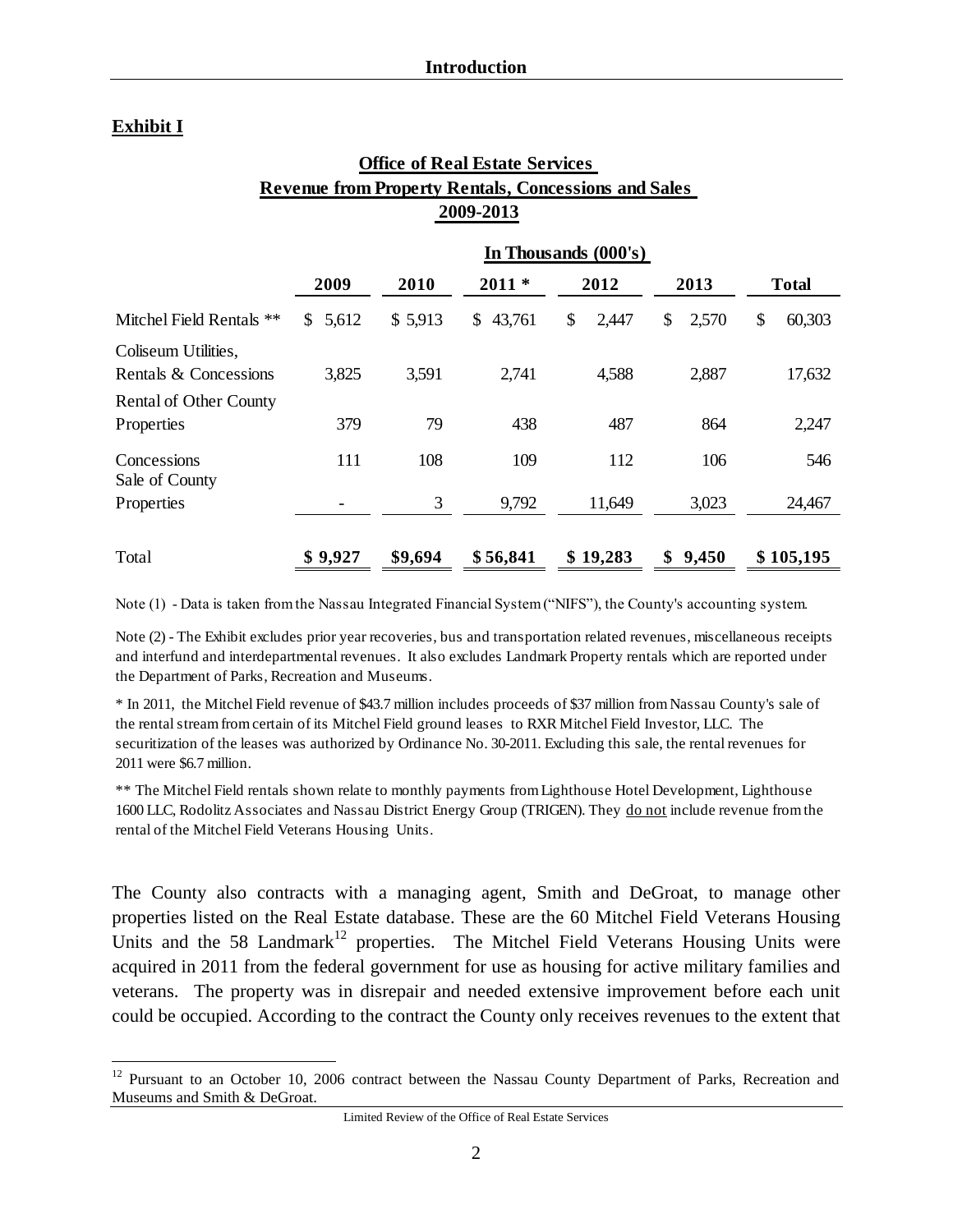rents collected exceed the costs of capital improvements, maintenance and repairs, the management fee, the construction management fee and an allowable reserve for capital improvements. As shown in the Appendix to this report, from 2011 to 2013, there has been no excess. The Landmark properties consist of residential and commercial units located in the County's parks and preserves and the related net rental revenue is recorded in the Park's Department's budget<sup>13</sup> in NIFS, the County's accounting system. An analysis of the receipts, expenses and management fees paid to Smith and DeGroat for the Mitchel Field Veterans Housing and Landmark properties can be found in the Appendix to this report.

#### <span id="page-9-0"></span>**Review Scope, Objectives, and Methodology**

 $\overline{a}$ 

The purpose of the review was to conduct an operational and financial examination of Real Estate, with a focus on real estate revenue collections. The period reviewed covered January 1, 2011 through May 31, 2013. Amounts in the report were updated through December 31, 2013 where possible, for comparative and informational purposes. The specific objectives were to verify that:

- rental income is being maximized, including that all rental agreements are on file and up to date, that rent is being collected on a timely basis and that rents are periodically evaluated for reasonableness and fair market value.
- any past due rents have been referred to the Office of the County Attorney for appropriate follow-up with particular attention to determine that efforts are being made to collect the Coliseum rents due the County.
- the Real Estate database captures all County owned properties, including tax lien sale properties and that it is properly maintained.
- Real Estate has reviewed all County real estate to identify opportunities for consolidation and/or sale.
- sales of surplus County real estate have been made in accordance with County regulations.

We reviewed written policies and procedures and interviewed employees to determine their responsibilities, duties and work procedures. We reviewed Real Estate's database for completeness, examined property record files and visited selected properties. We reviewed the internal controls over revenue collection and analyzed outstanding accounts receivable. We also reviewed property sales and examined the billing and revenue collection processes of Real

<sup>&</sup>lt;sup>13</sup> Landmark Property rental revenues are reported in the County's accounting system, NIFS, under the Department of Parks, Recreation and Museums (Sub-Object R0729).

Limited Review of the Office of Real Estate Services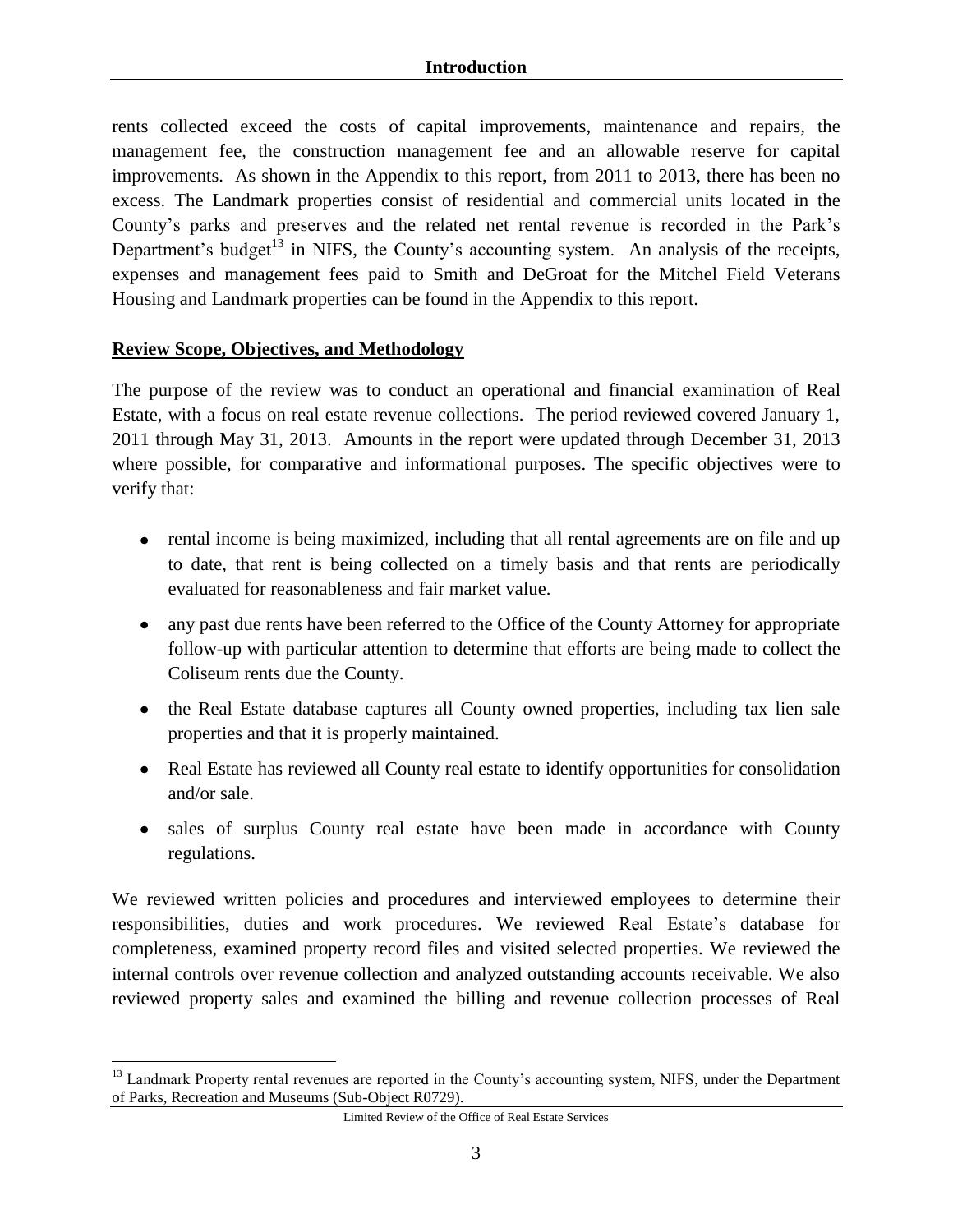Estate's property management company, Smith and DeGroat, with respect to the County's Mitchel Field Veterans Housing and the Landmark Properties.

We believe our review provides a reasonable basis for the findings and recommendations contained herein.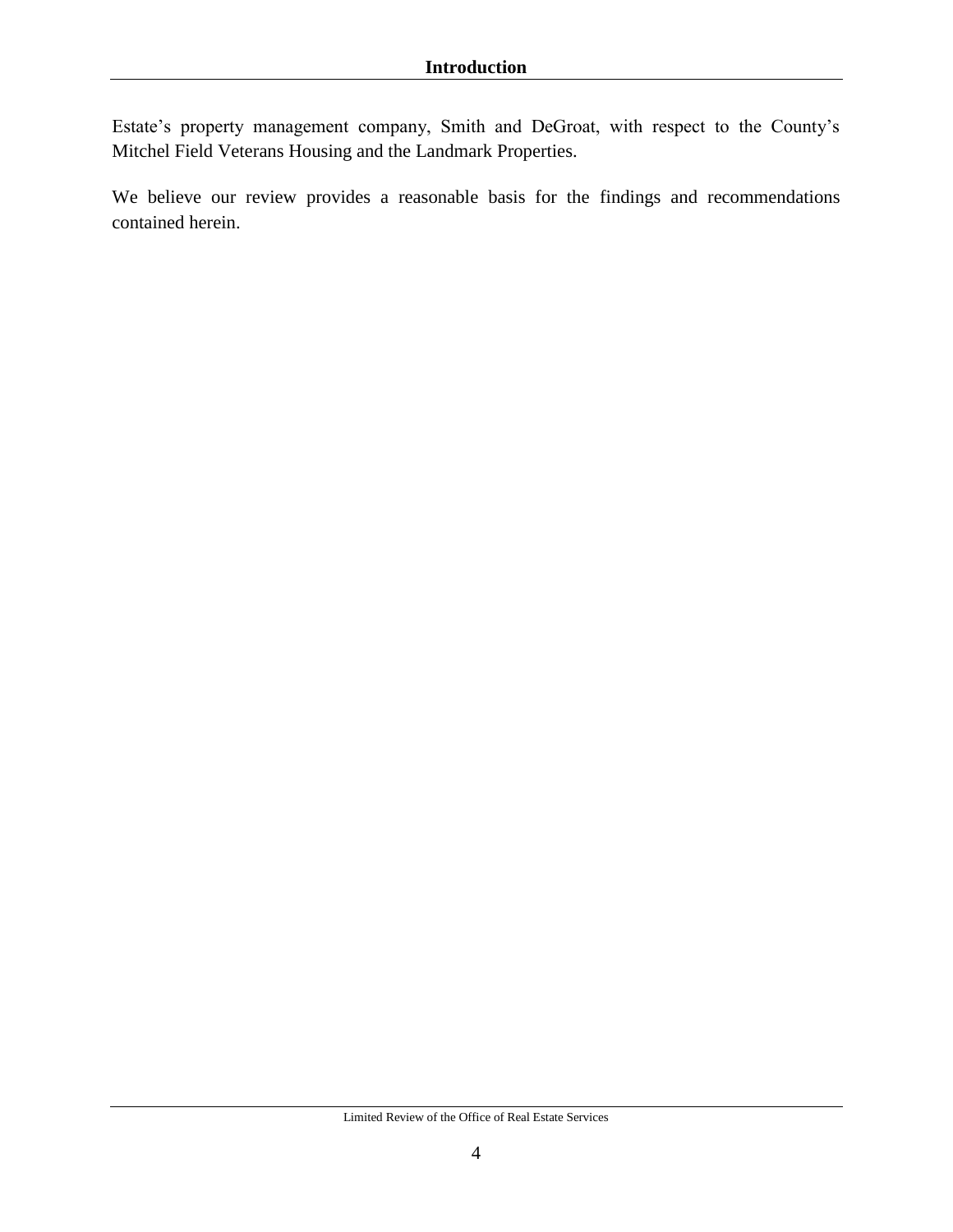#### <span id="page-11-0"></span>**Review Finding (1):**

#### <span id="page-11-1"></span>**Real Estate's Inadequate Billing, Collection, and Accounting Practices Resulted in Overdue Receivables of Over \$6 Million and Approximately \$3 Million in Overstated Accounts as of December 31, 2013 14**

Our review revealed that according to the County's accounting system,  $NIFS^{15}$ , 18 of the County's 35 tenants/concessions owed over \$9.8 million as of December 31, 2013<sup>16</sup>. The pastdue balances for four of these accounts were:

- not referred to the County Attorney's office on a regularly scheduled basis;
- not properly documented in the tenant files; and
- not always accurately accounted for in NIFS.

We also found that the follow-up of past-due balances was informal and at the discretion of the Director of Real Estate Services. When auditors consulted the Real Estate files for information regarding disputes about the amounts owed, these files were incomplete and did not document pending resolutions. There was no evidence that final decisions were made in connection with these disputes.

Our test date was as of May 31, 2013, at which time 17 of the 35 tenants/concessions owed \$6,573,011. As shown in Exhibit II, we selected and reviewed five of the 17 which owed rent for multiple months/years; the amounts owed for these five represented \$6,390,702 of the total accounts receivable as of May 31, 2013. According to NIFS, the amount owed by the five tenants/concessions included in our testing increased to \$9,107,549 as of December 31, 2013<sup>17</sup>. Further analysis revealed that one renter's receivable did not reflect the impact of \$2.4 million of allowable credits causing the receivable and the related accrued liability to be overstated in NIFS. In addition, Real Estate continued to bill another renter even after the renter notified the County that the property was being vacated, unnecessarily inflating the receivable. The amount of the overstatement for this renter was approximately \$500,000 as of December 31, 2013<sup>18</sup>.

 $\overline{a}$ 

Limited Review of the Office of Real Estate Services

<sup>&</sup>lt;sup>14</sup> As of July 31, 2014, the overdue receivables increased to \$8,205,000 and the amount estimated as overstated increased from \$2,900,000 to \$2,995,499. When added together, the total receivable increased from \$9.8 million on December 31, 2013 to \$11.2 million on July 31, 2014.

<sup>&</sup>lt;sup>15</sup> Nassau Integrated Financial System "NIFS".

<sup>&</sup>lt;sup>16</sup> As of July 31, 2014, the amount owed increased to \$11.2 million which represented 24 of the 35 tenants/concessions.

 $17$  As of July 31, 2014, the amount owed by the five tenants/concessions in the sample increased to \$10.7 million.

 $^{18}$  As of July 31, 2014, the amount of the overstatement for this renter increased to \$595,499.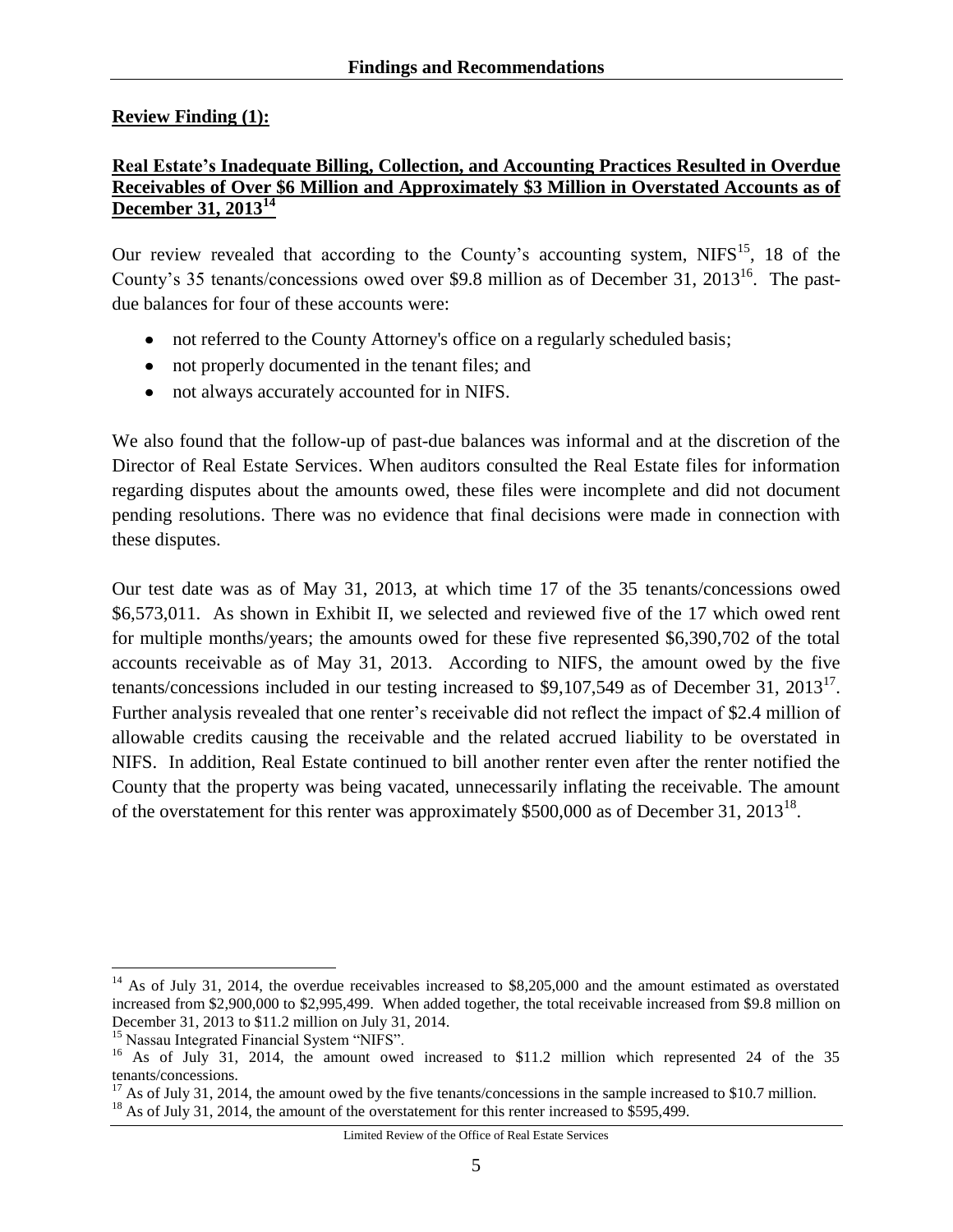|                                                | As of            |                 |              |             |               |
|------------------------------------------------|------------------|-----------------|--------------|-------------|---------------|
|                                                | <b>Test Date</b> |                 | <b>Aging</b> |             |               |
| Name of Property/Tenant                        | 5/31/2013        | 2013            | 2012         | 2011        | 2010          |
| <b>Spectacor Management Group ("SMG")</b>      | \$5,789,338      | \$<br>258,981   | \$3,592,224  | \$1,938,133 | $\mathcal{S}$ |
| <b>Nassau Health Care Corporation ("NHCC")</b> | 430,024          | 55,158          | 132,380      | 132,380     | 110,106       |
| <b>New York Telephone/Verizon</b>              | 146,304          | 36,576          | 36,576       | 36,576      | 36,576        |
| <b>Urology Associates P.C.</b>                 | 16,400           | 2,000           | 4,800        | 4,800       | 4,800         |
| Dover Coral Inc.                               | 8,636            | 2,540           | 6,096        |             |               |
|                                                | \$6,390,702      | \$<br>355,255   | \$3,772,076  | \$2,111,889 | \$151,482     |
|                                                |                  |                 |              |             |               |
|                                                | As of            |                 |              |             |               |
|                                                | <b>Year End</b>  |                 | Aging        |             |               |
|                                                | 12/31/2013       | 2013            | 2012         | 2011        | 2010          |
| <b>Spectacor Management Group ("SMG")</b>      | \$ 8,434,799     | \$3,204,441     | \$3,292,225  | \$1,938,133 | <sup>\$</sup> |
| <b>Nassau Health Care Corporation ("NHCC")</b> | 507,246          | 132,380         | 132,380      | 132,380     | 110,106       |
| <b>New York Telephone/Verizon</b>              | 146,304          | 36,576          | 36,576       | 36,576      | 36,576        |
| <b>Urology Associates P.C.</b>                 | 19,200           | 4,800           | 4,800        | 4,800       | 4,800         |
| Dover Coral Inc.                               |                  |                 |              |             |               |
|                                                | \$9,107,549      | \$<br>3,378,197 | \$3,465,981  | \$2,111,889 | \$151,482     |

#### **Exhibit II**

 $\overline{a}$ 

**Summary of Accounts Receivable Test Sample** 

Our review of the five renters/concessions found that the case files did not contain the current status of the cases, identify when the cases were referred to the County Attorney's Office, or evidence whether the files were reviewed by an executive level staff member. According to follow-up discussions with Real Estate staff, many documents, including leases and permits, had been transferred from Real Estate to the County Attorney's Office for review, but were never returned to Real Estate's files. We also noted that Real Estate's process is manual and paper driven.

Our review also determined that Real Estate does not have written guidelines for the rental revenue billing process or the handling of the collection of past-due rents. Written policies and procedures are an effective internal control tool to provide guidance and ensure the reliability of accounting data and financial reporting.<sup>19</sup> The lack of written policies and procedures is of particular concern due to the retirement or resignation of several of the Office's key employees in 2012 and 2013, including the Director, Assistant Director and Accounting Executive.

Below is a brief summary of the status of the balances owed by the five renters shown in Exhibit II:

<sup>&</sup>lt;sup>19</sup> As defined by the New York State Comptroller, written policies and procedures should include details of significant activities and unique issues, employee responsibilities, limits to authority, performance standards, control procedures and reporting relationships (per the New York State Comptroller *Local Government Management Guide, The Practice of Internal Controls*).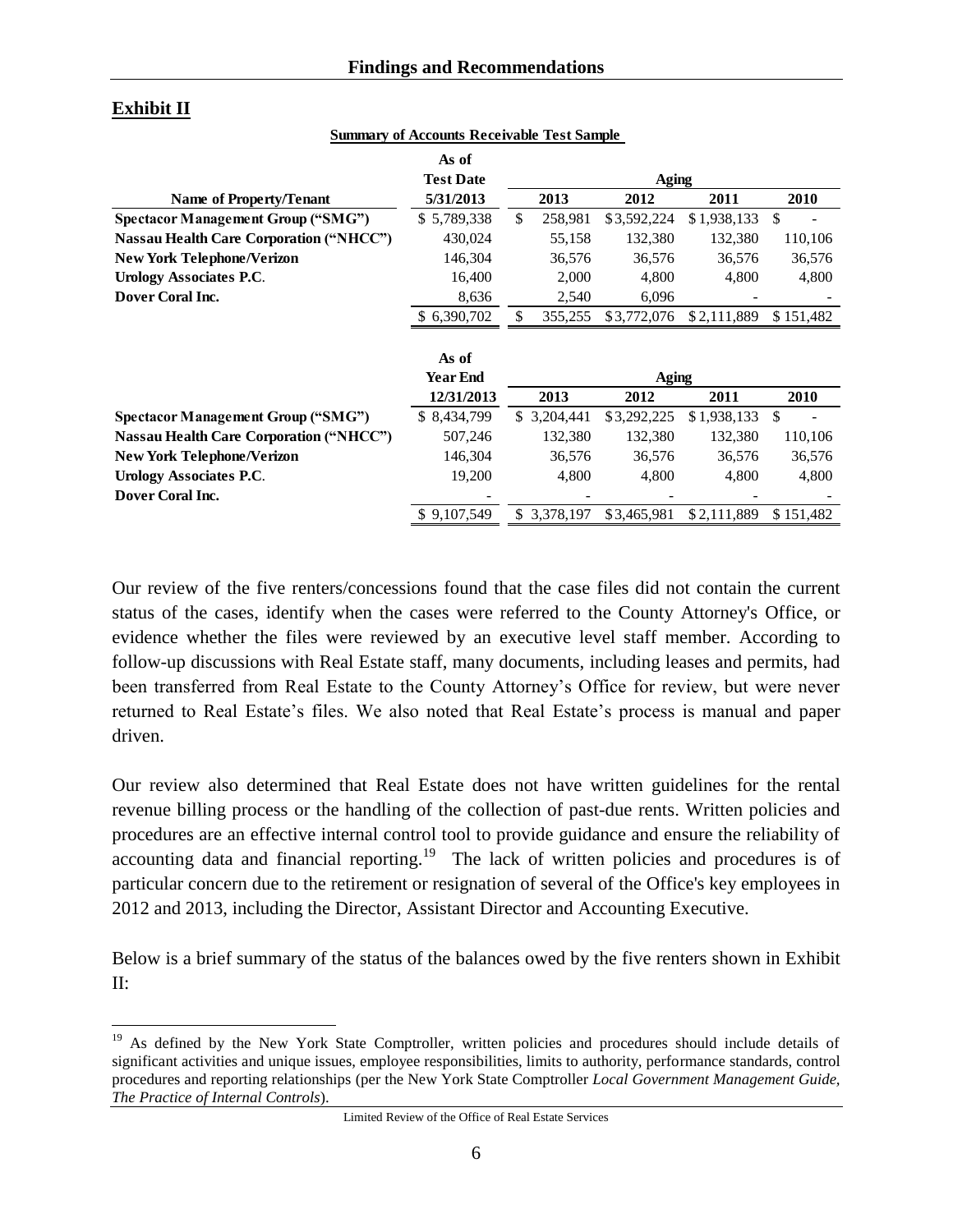#### **Spectacor Management Group ("SMG")**

Nassau County entered into a lease agreement with SMG in 1979 for the Nassau Veterans Memorial Coliseum. The lease period ends on July 31, 2015. The lease provides for SMG to operate and maintain the Coliseum and to make quarterly payments for rent, hot and chilled water, electricity and 12.75% of gross parking revenues. In addition, SMG is required to remit 25% of its concession commissions above a base amount to the County on an annual basis.

Since the SMG case file did not contain any up to date information, we requested that Real Estate provide any information that that they could on the SMG balances. We received an interdepartmental memo dated March 12, 2013 from the Office of Legislative Budget Review who looked into this matter. This memo indicated that SMG was not up-to-date in paying the County due to a dispute which centered on the amount of maintenance offsets that  $SMG<sup>20</sup>$  is allowed to deduct from its payments to the County. The memo indicated these offsets totaled \$3.2 million.

Although Real Estate claimed that all offsets had been recorded in NIFS and that SMG only owed the County \$4.5 million, we noted that NIFS showed a receivable balance of \$8.4 million for SMG. Further review revealed that \$2.4 million of credit offsets were only entered in NIFS in March of 2014 (as of December 31, 2013)<sup>21</sup> and were not recorded properly in order to reduce the receivable.<sup>22</sup> After considering these offsets, we computed an amount due from SMG of \$5.5 million which still does not agree with the \$4.5 million that Real Estate claims is the amount owed as of December 31, 2013.

#### **Nassau Health Care Corporation ("NHCC") – Freeport-Roosevelt Health Center**

Our review found that an executed 30 year lease agreement exists between NHCC and the County dated September 29, 1999, which covers NHCC's rental of the Freeport-Roosevelt Health Center. In January, 2010, NHCC sent a written notice to Real Estate of its intention to vacate the premises, effective February 28, 2010.

It is not clear why Real Estate continued to bill NHCC, thereby allowing the receivable to grow to \$430,000 as of May 31, 2013 and \$507,246 as of December 31, 2013<sup>23</sup>. There was no

 $\overline{a}$ 

<sup>&</sup>lt;sup>20</sup> According to Nassau County's Office of Legislative Budget Review, SMG/the Islanders is allowed to deduct the cost of certain maintenance, repair or improvement costs which it performs from the payments that it makes to the County, once submitted and approved by the County.

 $^{21}$  As of July 31, 2014 no additional credit offsets were entered in NIFS after March 2014.

<sup>&</sup>lt;sup>22</sup> The credit offsets represented expenses, paid by the renter from rental receipts, to make emergency repairs. As such, according to the modified accrual basis of accounting, they should have been recorded simultaneously in NIFS as revenue and expenses of the County and the revenue would be used to reduce the receivable. Instead, these credits were recorded as an increase to expense and accrued liabilities. The related revenue side of the transaction was not recorded and a journal entry was never prepared to reduce both the renter's receivable and accrued liability. <sup>23</sup> As of July 31, 2014 the receivable increased to \$595,499.

Limited Review of the Office of Real Estate Services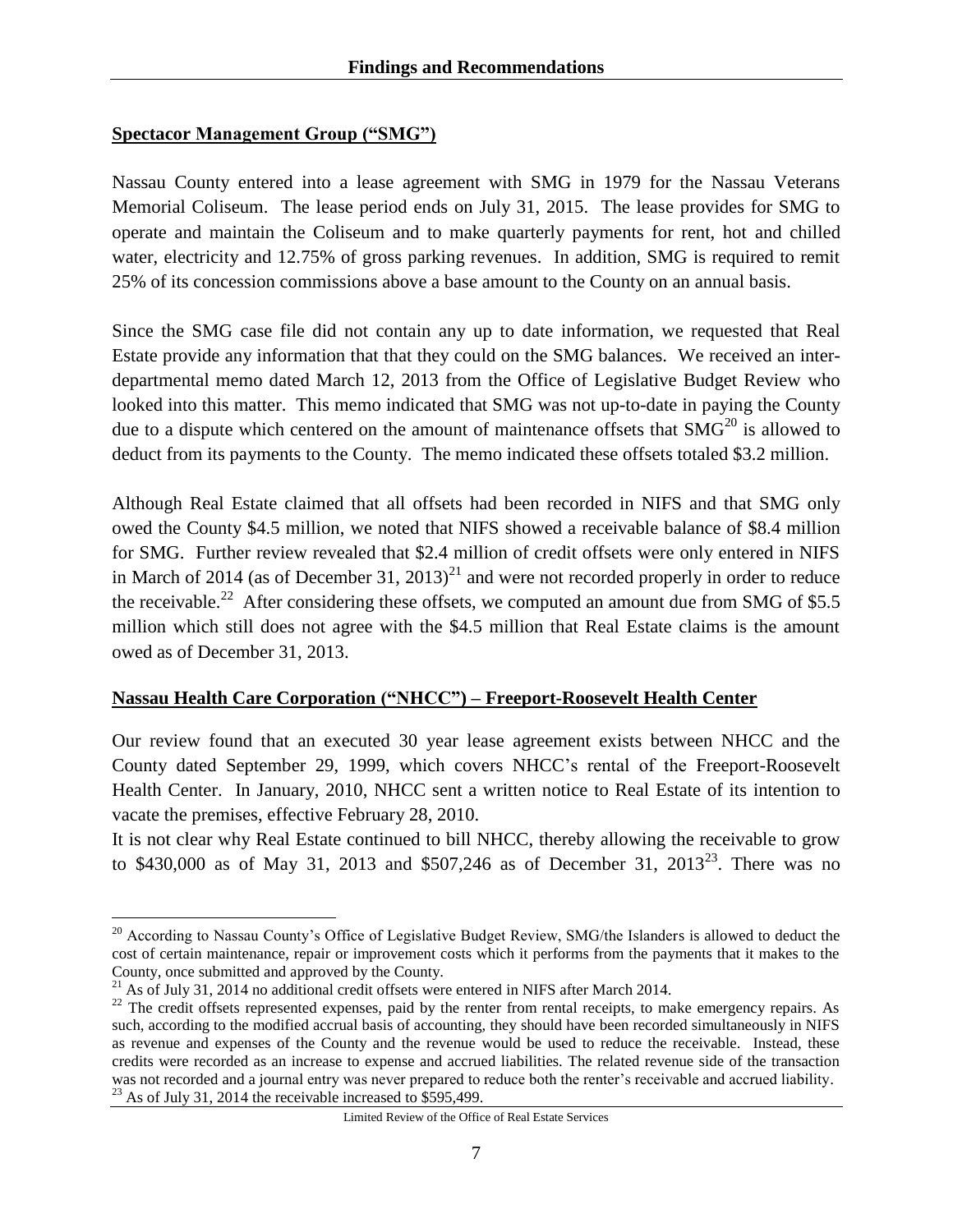documentation on file of the current status. Real Estate staff stated that the matter was being addressed by the County Attorney's Office.

#### **New York Telephone/Verizon**

The outstanding balance represents four years of accounts receivable for permit fees, which are billed on an annual basis at the beginning of each year, for right of ways along watershed properties formerly owned by New York City. $24$  There was no lease agreement or permits on file. Real Estate staff stated that the case is old and the lease/permits cannot be located. There were no collection letters or bills on file. Hard copy e-mails dating back to 1997, indicated that former Real Estate senior staff members made repeated efforts to review the status of the receivables with the County Attorney's Office and/or to write them off if appropriate. However, we found no documentation of the current status and were told that this case is currently with the County Attorney's Office.

#### **Urology Associates P.C.**

The outstanding balance is for the rental of a condominium storage unit. According to Real Estate staff, this storage unit was not in use. A review of the files showed only a memo and three e-mails, dating from 1999 to 2006; there was no lease on file. We found no documentation on file from 2007 to the present time evidencing that any effort was under way to collect the pastdue rents. We were told that bills continue to be sent because they have not been returned as undeliverable by the Post Office. For more information about this property, see Audit Finding 3.

#### **Dover Coral Inc.**

 $\overline{a}$ 

Dover Coral Inc. has a lease/permit with the County for the use of County owned land at the Coral House Restaurant in Baldwin for a walkway, sprinkler system and landscaping. This was past due in May 2013 but by December 31, 2013, Dover was up-to-date with its payments.

#### **Review Recommendations:**

We recommend that Real Estate:

a) implement a formal process to refer past-due rent receivables for collection on a regularly scheduled basis. Any amounts deemed uncollectable (after consultation with the County Attorney's Office) should be written off with the assistance of the Comptroller's Accounting Section;

<sup>&</sup>lt;sup>24</sup> The City of New York transferred watershed land to Nassau County in the mid 1980's, per an October 8, 1999 memorandum from a former Chief Deputy County Attorney.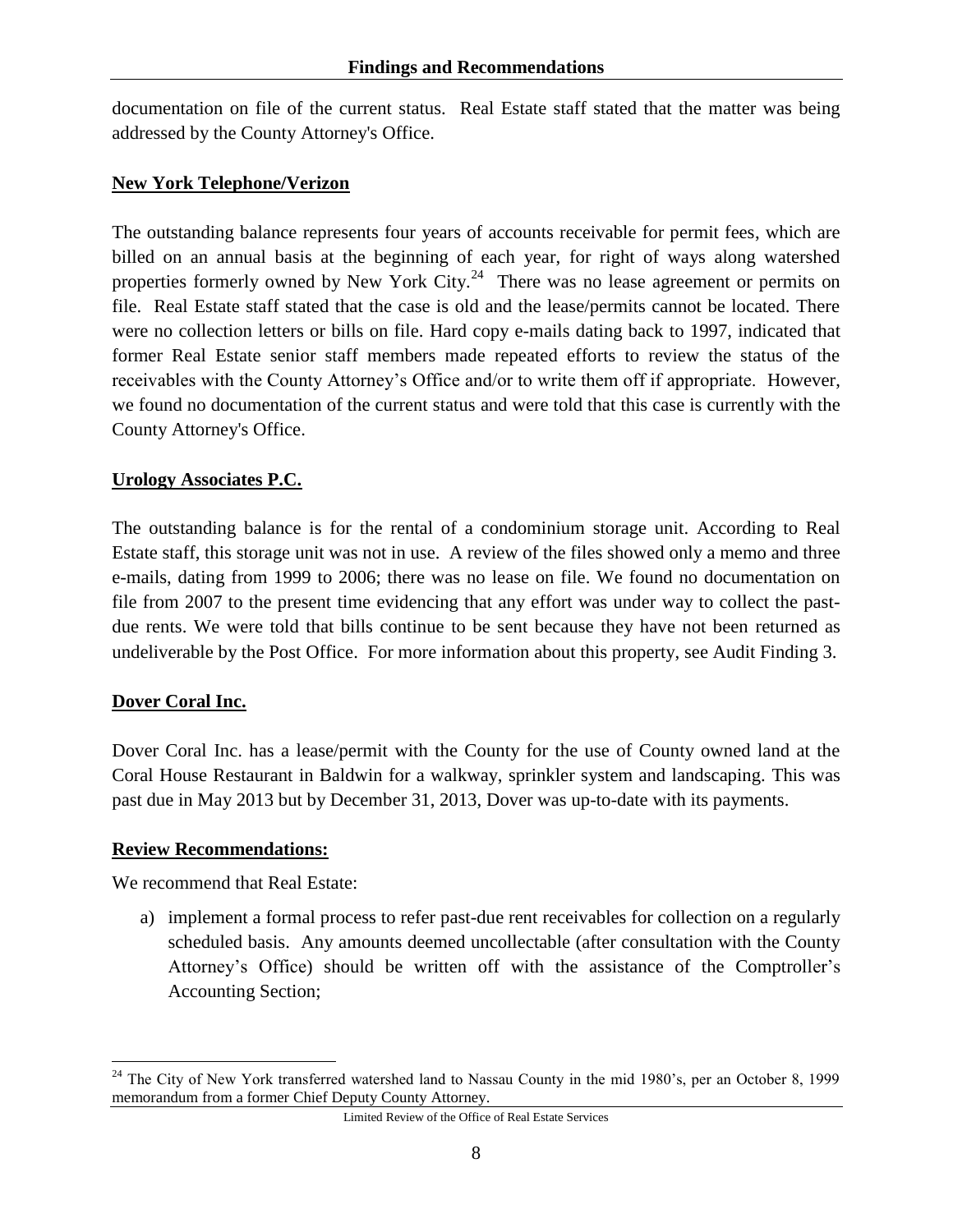- b) periodically review and update the renters' files, noting the current status of any disputes and the collection of past due balances;
- c) require a supervisory review of all renters' files on a regular basis and ensure that evidence of the review is placed in the file;
- d) take immediate steps to correct the SMG and NHCC (Freeport-Roosevelt Health Center) accounts receivable shown in NIFS and to record all future transactions properly. Guidance should be sought from the Comptroller's Accounting Department if necessary;
- e) take immediate corrective action to retrieve important documents (deeds, leases, and rental agreements). These documents should be imaged for easy access and sharing; and
- f) develop written policies and procedures for the rental billing and collection processes and the handling of past-due rents.

### **Review Finding (2):**

 $\overline{a}$ 

### <span id="page-15-0"></span>**\$1.3 Billion in Real Estate was Inadequately Managed Due to Inaccurate and Incomplete Records and a Lack of Qualified Staff**

In order for the Office of Real Estate to properly oversee space utilization, monitor utility costs, and safeguard the County's properties and assets, they need a complete list or database of what falls under their purview. In the County's 2012 Budget, one of Real Estate's key objectives was to finalize an updated database that captures all County-owned properties.

Our review of the Real Estate database as of May 2013 revealed that it was not complete or up to date. We noted there are four County departments, Real Estate, the Department of Assessment, the Treasurer's Office and the Accounting Section of the Comptroller's Office that each maintain individual property inventories for differing purposes, none of which agreed to, or were easily reconciled with each other.

Weaknesses in Real Estate's database, including that it was inadequate as the primary source for locating County properties, was noted in a prior Utility audit issued by the Comptroller's Office in  $2011^{25}$ 

<sup>&</sup>lt;sup>25</sup> Comptroller's Office's "Review of County Utilities Expenses – Long Island Power Authority Costs, June 6, 2011, page 11.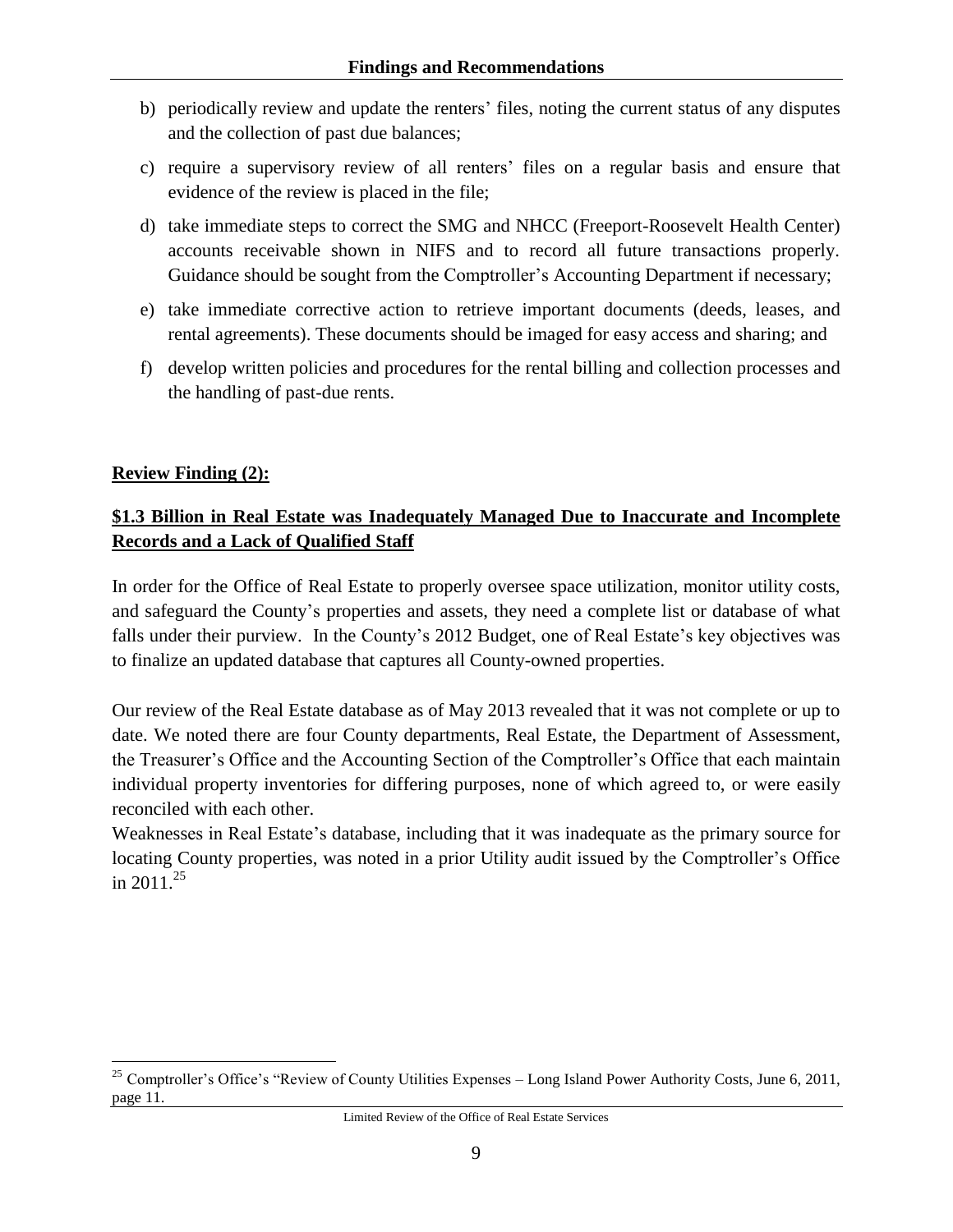### **Review of the Real Estate Database**

As of May, 2013, the Real Estate database included 2,271 properties owned or leased by the County. The database identified properties by location, building name, address, Section, Block and Lot, and building number. Properties were classified by type: general office, court buildings, police, public works, parks, etc. The value of County owned land and buildings is not reflected on the Real Estate database.

We found that the database lacked full and complete information on the properties owned by the County. The following general exceptions were noted:

- Real Estate did not have enough descriptive information on the Real Estate database under County-Owned Land<sup>26</sup> to determine the purpose and status of 1,325 of the properties shown in this category. We also noted that 381 of these properties were shown with an address of 1 West Street, Mineola, or simply West Street, whereas when using their Section, Block and Lot information, we determined that they were located elsewhere in the County. The Comptroller's Office's Space Utilization Limited Review, issued in 2001, previously reported this exception and recommended its correction.<sup>27</sup>
- Nine properties on the database were listed only by location and building number, i.e., Hall's Pond and Massapequa Preserve. No street address or Section, Block and Lot, or descriptions, such as area/square footage were provided on the database.
- There were no written guidelines or procedures covering how to maintain the Real Estate database and the manual records that support it.

#### **Review of Documentation on Selected Properties Listed on the Real Estate Database**

We selected a sample of 48 properties from the database printout and requested that Real Estate provide us with its files and records for each property for review. We noted that:

- the property documentation (deeds, leases and rental agreements) supporting the Database was contained in manual files that were subject to loss and misplacement.
- 37 of the 48 properties selected (77%) did not have a file at Real Estate. The Real Estate Accountant had to obtain information from the Department of Assessment's property inquiry system and obtained copies of deeds and other ownership information from the County Clerk's Office.

 $\overline{a}$ 

 $26$  County-Owned land includes vacant parcels, parks, preserves, etc.

<sup>&</sup>lt;sup>27</sup> Comptroller's Office's Report, "Examination of Nassau County's Function of Space Utilization Limited Review Report - 2000", May 1, 2001 (page 9).

Limited Review of the Office of Real Estate Services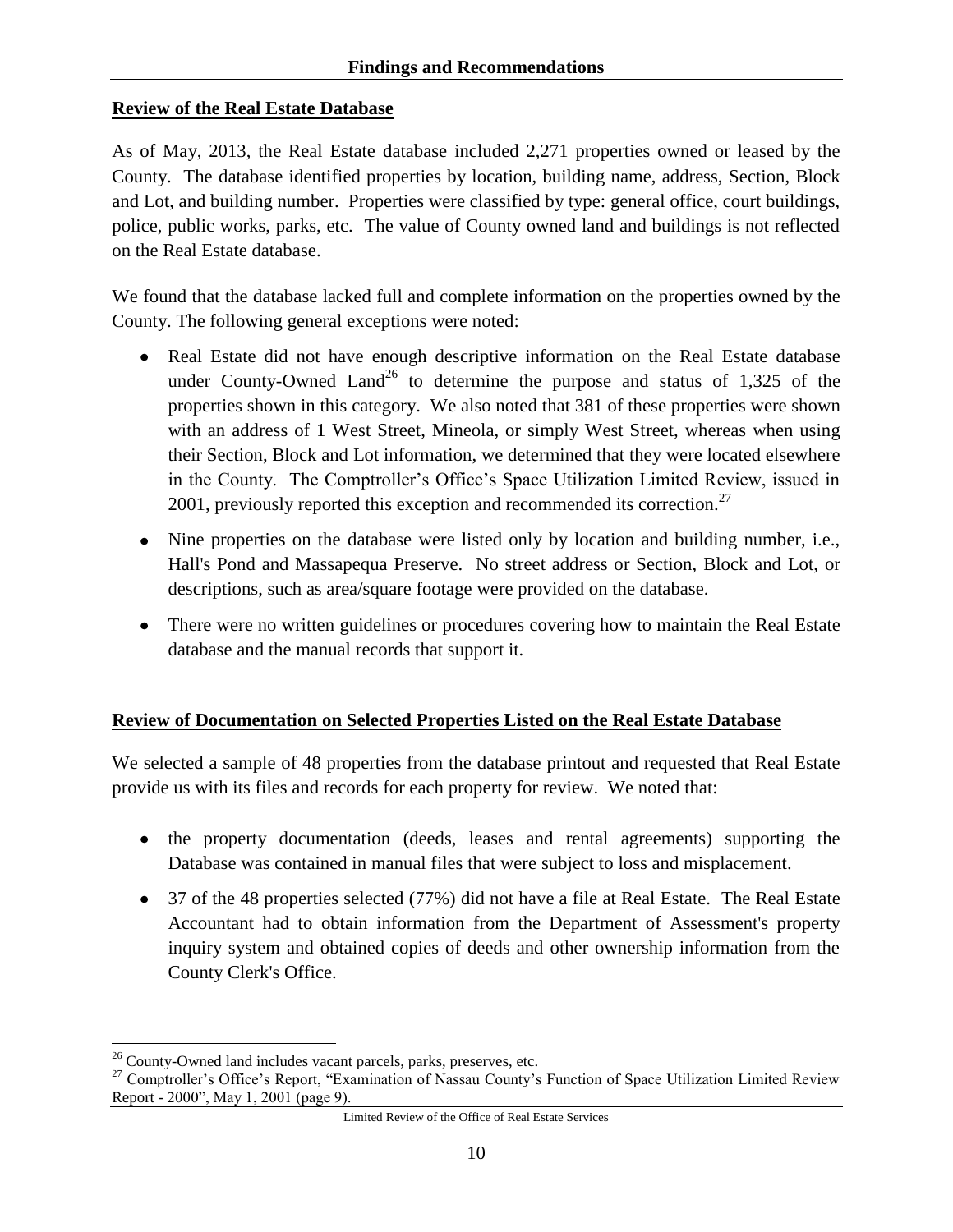• In one instance, Real Estate did not have any information on a County owned property in Riverhead (4-H Camp). The auditors obtained a copy of this lease for Real Estate from Cornell University Cooperative Extension who runs the 4-H camp.

#### **Comparison of the Real Estate Database to Other Departments (the Department of Assessment, the Accounting Section of the Comptroller's Office and the Treasurer's Office)**

#### Department of Assessment

 $\overline{a}$ 

The Department of Assessment maintains property information primarily to be used for the assessment of taxes. Their report lists all properties located in the County, including the land and buildings owned by the County. It contains useful information not on Real Estate's database, such as the size, assessed valuation and market value of each property. We also noted that this report had fewer properties than the Real Estate database, because it consolidates individual listings at the same address and/or Section, Block and Lot into one property listing. Due to the lack of adequate property information on the Real Estate database, reconciliation to the Department of Assessment's report could not be completed.

#### Accounting Section of the Comptroller's Office

The Comptroller's Accounting Section maintains a record of the County's land and buildings in the County's Fixed Asset System ("FAACS") for purposes of reporting this information in the County's Comprehensive Annual Financial Report ("CAFR"), to properly comply with General Accepted Accounting Principles for Governments.

The FAACS records will not fully correlate with Real Estate's database because FAACS does not include a complete list of land and buildings acquired by the County before 1980. The values recorded in FAACS were established by a consultant in 1980, based on sample selections of County owned land and buildings. Factors were developed using assessed valuations and applied to the sampled properties in order to establish opening balances for County owned land and buildings by function. Since then, the Accounting Section reaches out to Real Estate, the County Attorney's Office and the Treasurer's Office (for tax sale properties) each year in order to identify any material acquisitions and disposals, and enters them in FAACS.

As of December 31, 2013 the value of County owned land and buildings reported in the County's CAFR totaled \$239,976,000 and \$1,105,598,000 respectively<sup>28</sup>.

<sup>&</sup>lt;sup>28</sup> The values for Nassau County's land and buildings are based on historical cost. The value of buildings minus depreciation as of December 31, 2012 was \$680,412,000.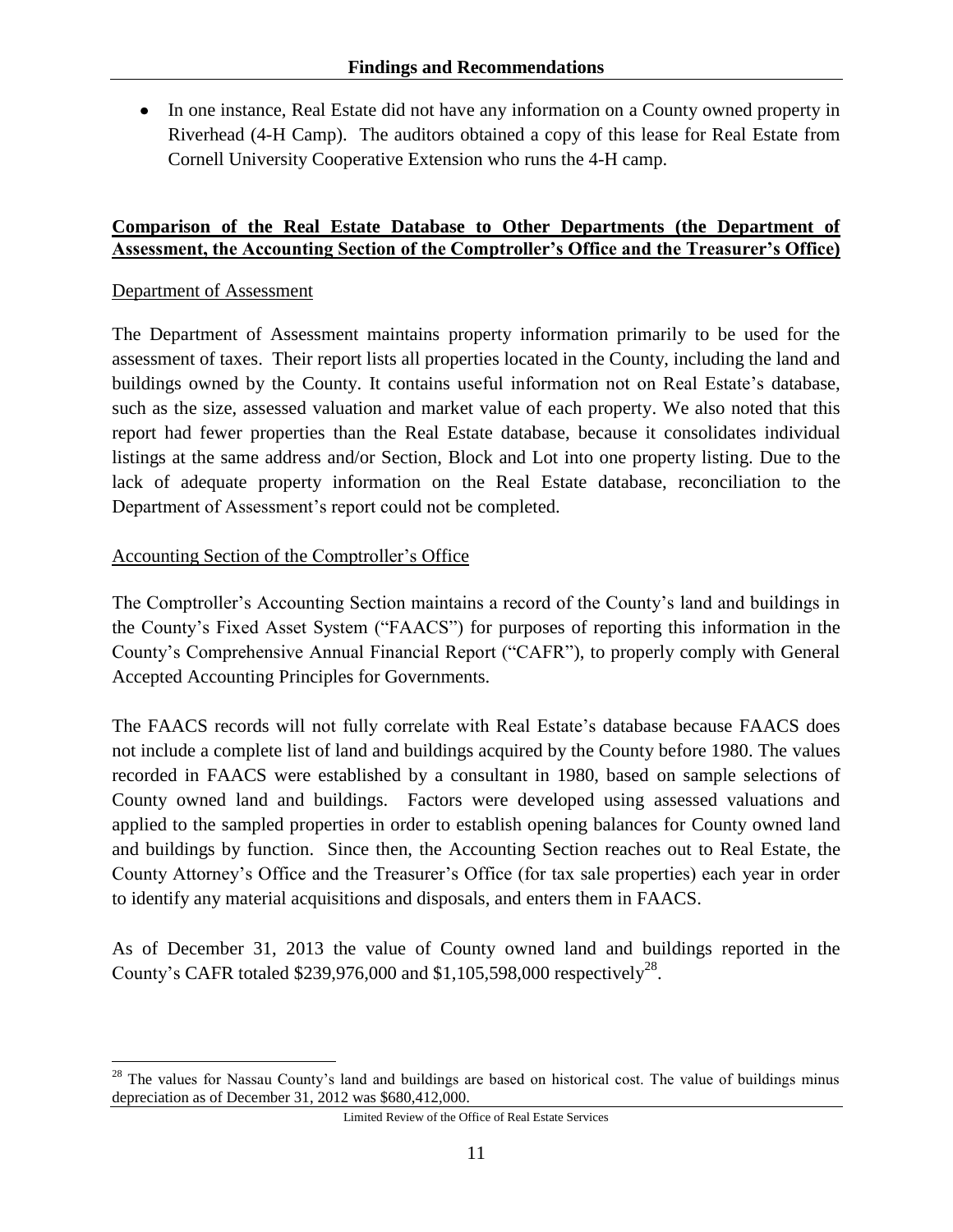#### County Treasurer's Office

The Treasurer's Office maintains a Nassau County Lien Summary by Status Report ("Treasurer's Listing") that identifies all properties acquired by the County through tax enforcement proceedings. As of December 31, 2012, the tax lien balance in the County's Tax Real Estate account<sup>29</sup> was \$4.5 million. A comparison of the Treasurer's Listing as of May, 2013 to the Real Estate database was performed. The review disclosed that 104 (15.24%) of the 682 properties listed on the Treasurer's Listing were not listed on the Real Estate database. The amount of the delinquent tax liens for the 104 properties not included on the Real Estate database totaled \$3.2 million.

#### **Lack of Qualified Staff at Real Estate Office**

In 2010 and 2011, Real Estate had seven to nine full-time employees, including several attorneys; a Director (Superintendent of Real Estate<sup>30</sup>) and a Deputy Director, an Accounting Executive, a Building Space Analyst, an Architectural Drafter, a Chief Real Estate Negotiator, and two to three clerical employees.<sup>31</sup> Property sales take time and effort to finalize and a certain skill set is required to adequately perform the job. As of May 2013, Real Estate had no attorneys, no employees dedicated to the sale of properties and no one performing full time property management.

Our review disclosed that as of May 2013, only four employees were dedicated to real estate functions, none of them an attorney, or real estate professional<sup>32</sup>. The four employees were the:

- Acting Director (replacing the Deputy County Executive who unfortunately recently passed away);
- Clerk III (works full-time for Real Estate);
- Accountant II (works 50% for Real Estate and 50% for DPW); and
- Clerk Typist II (works 80% for Real Estate and 20% for DPW).

 $\overline{a}$ <sup>29</sup> NIFS General Fund, Balance Sheet Account 330.

<sup>&</sup>lt;sup>30</sup> According to the Nassau County Civil Service job description, the typical duties of the Superintendent of Real Estate are to plan, assign, direct and review subordinate technical and clerical staff; review and determine real estate values through field inspection and consultation; assist in the processing of leasing involving vacant land or office space and claims for rent due; negotiate, determine and collect rents due the County or properties under condemnation; confer with engineers, space planners, real estate brokers, landlords, and attorneys with respect to the sale or lease by the County, of County owned lands and the leasing of privately owned office buildings for County use; and supervise and direct the department activities in providing information and assistance to persons under emergency housing and relocation conditions.

<sup>&</sup>lt;sup>31</sup> Per Supporting Schedules to the Nassau County Fiscal Year 2010 and 2011 Adopted Budgets.

<sup>&</sup>lt;sup>32</sup> The Superintendent of Real Estate left the County on March 28, 2012 and the Deputy Director left on April 4, 2013.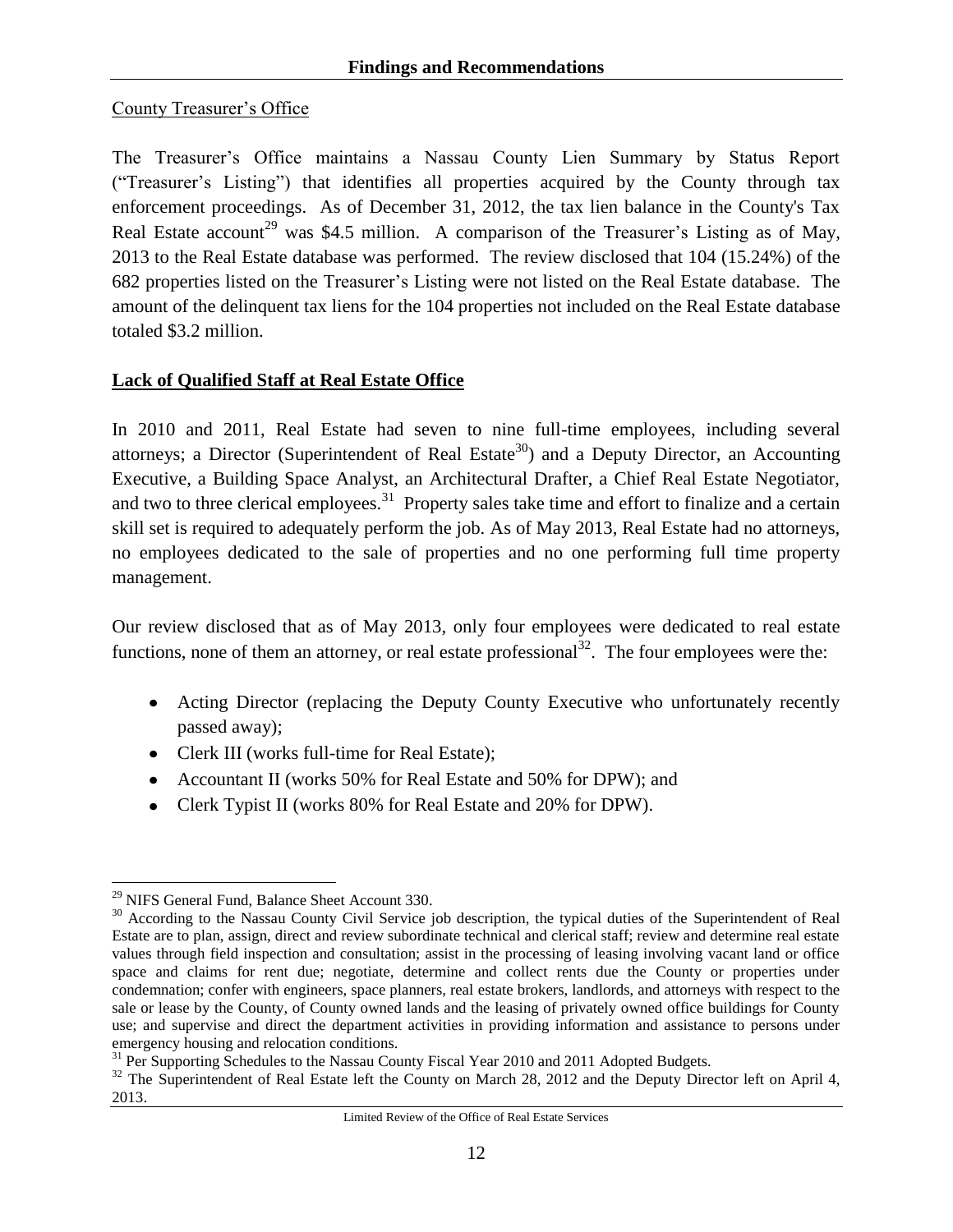Exhibit III below details the drop in revenue of real estate sales since the departure of the Director and Deputy from the County. In addition, the County revenue attributed to the efforts of these two professionals more than covered their salaries.

## **Exhibit III**

|                        | Number of         |              |
|------------------------|-------------------|--------------|
|                        | <b>Properties</b> | <b>Sales</b> |
| Year                   | <b>Sold</b>       | <b>Price</b> |
| Jan. 1 - Dec. 31, 2011 | 39                | 9,792,079    |
| Jan. 1- Dec. 31, 2012  | 44                | 11,648,530   |
| Jan. 1 - Dec. 31, 2013 | 10                | 3,022,972    |
| <b>Total</b>           | 93                | \$24,463,581 |

### **Summary of Real Estate Sales Transactions January 1, 2011 - December 31, 2013**

Source of Data: Nassau Integrated Financial System ("NIFS"), the County's accounting system.

Insufficient staffing levels in comparison to prior years and the lack of an attorney and real estate professional severely inhibited the County's oversight and effective management of its owned and leased real estate. The functions of monitoring past-due receivables for collection (Finding 1), regularly inspecting County owned properties (Finding 3), maintaining the Real Estate database (Finding 2) and overseeing the services performed by Smith and DeGroat (Finding 5) were not being adequately performed. Per the County's Real Estate Mission Statement (listed in the background of this report) Real Estate should perform *"strategic planning, property acquisition and disposition, and building project planning and development."* 

We also compared Nassau County staffing levels (of three and a half employees) to two neighboring counties. Suffolk County had fourteen employees dedicated to managing their properties and Orange County had four full-time employees, even though the number of properties they managed was significantly less than Nassau County.

### **Review Recommendation(s):**

We recommend that Real Estate: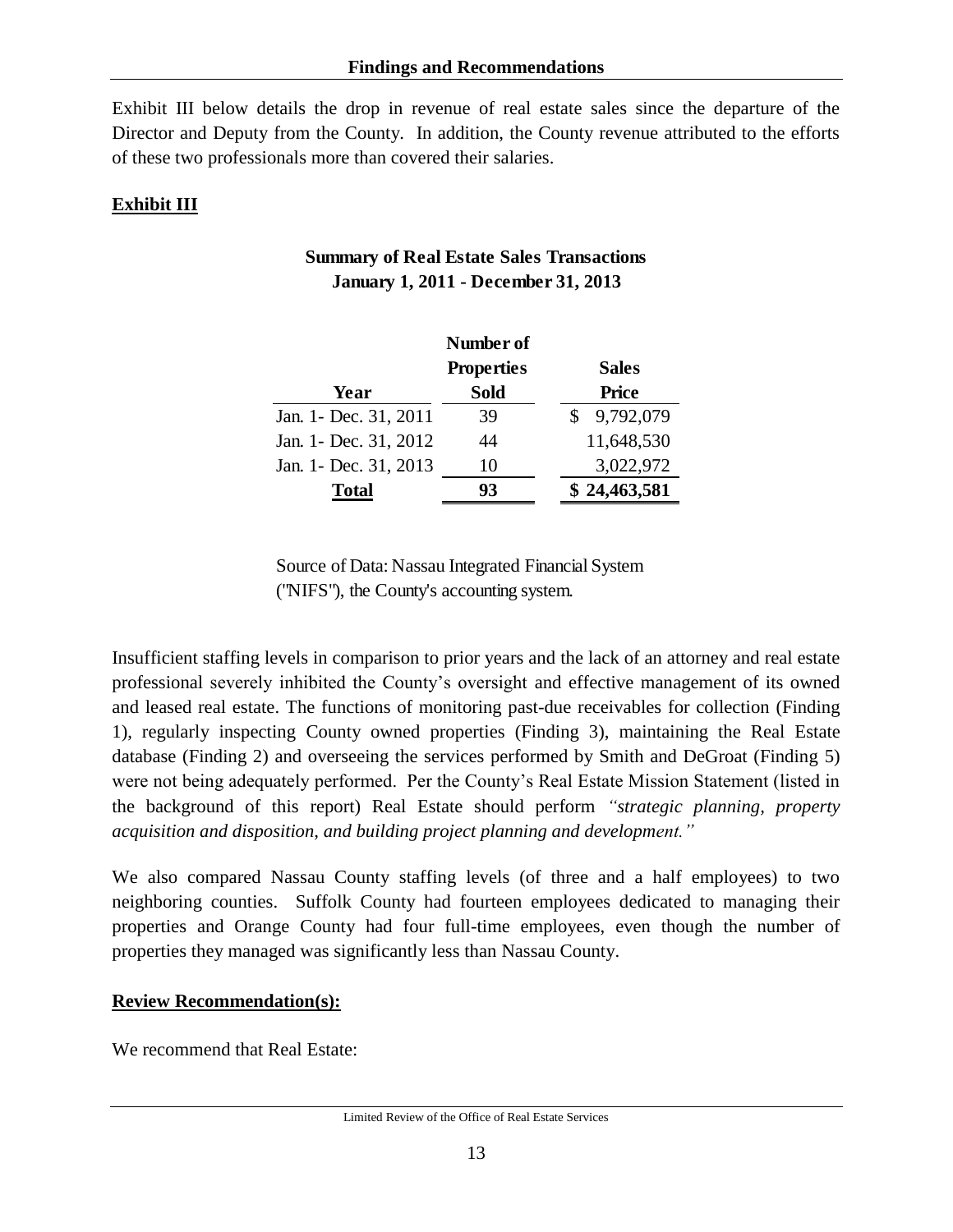- a) update the database to include the correct address and/or location of all County owned and leased properties;
- b) take corrective action to protect the records that support the database from loss and misfiling. Consideration should be given to obtaining an electronic record scanning and storage system;
- c) periodically request a report from the Department of Assessment for comparison to the Real Estate database. The Real Estate database should be updated to help ensure it is in sync with the County owned land and buildings according to the Department of Assessment;
- d) periodically request the Lien Summary by Status Report from the County Treasurer's Office for comparison to the Real Estate database. The Real Estate database should be updated to help ensure it is in sync with the Treasurer's Office's records, particularly with respect to properties where the County has taken full title;
- e) develop written guidelines or procedures covering how to maintain the database and supporting records; and
- f) recruit adequate qualified staff in order to address the findings in this report and improve the County's ability to effectively manage and control its real estate holdings and maximize the related revenue.

### **Review Finding (3):**

### <span id="page-20-0"></span>**Underutilized, Vacant and Unauthorized Use of County Properties Is Costing the County \$6.9 Million in Revenues and at Least \$295,100 in Annual County, School and Town Taxes**

Our review revealed that regular inspections of County owned properties were not being done. There was no evidence that underperforming and vacant properties were being identified or that unauthorized use of County property was being referred to the appropriate parties. The lack of such information makes it difficult for the County to take corrective action or identify and maximize revenue opportunities from property sales.

We also found that Real Estate was not aware that SMG had entered into agreements with car dealerships to store vehicles on County property at the Nassau Coliseum. This was not authorized by the County nor covered in the County's contract with SMG.

Regular County inspections of County-owned land and buildings helps mitigate the risks of:

• unauthorized users of County properties;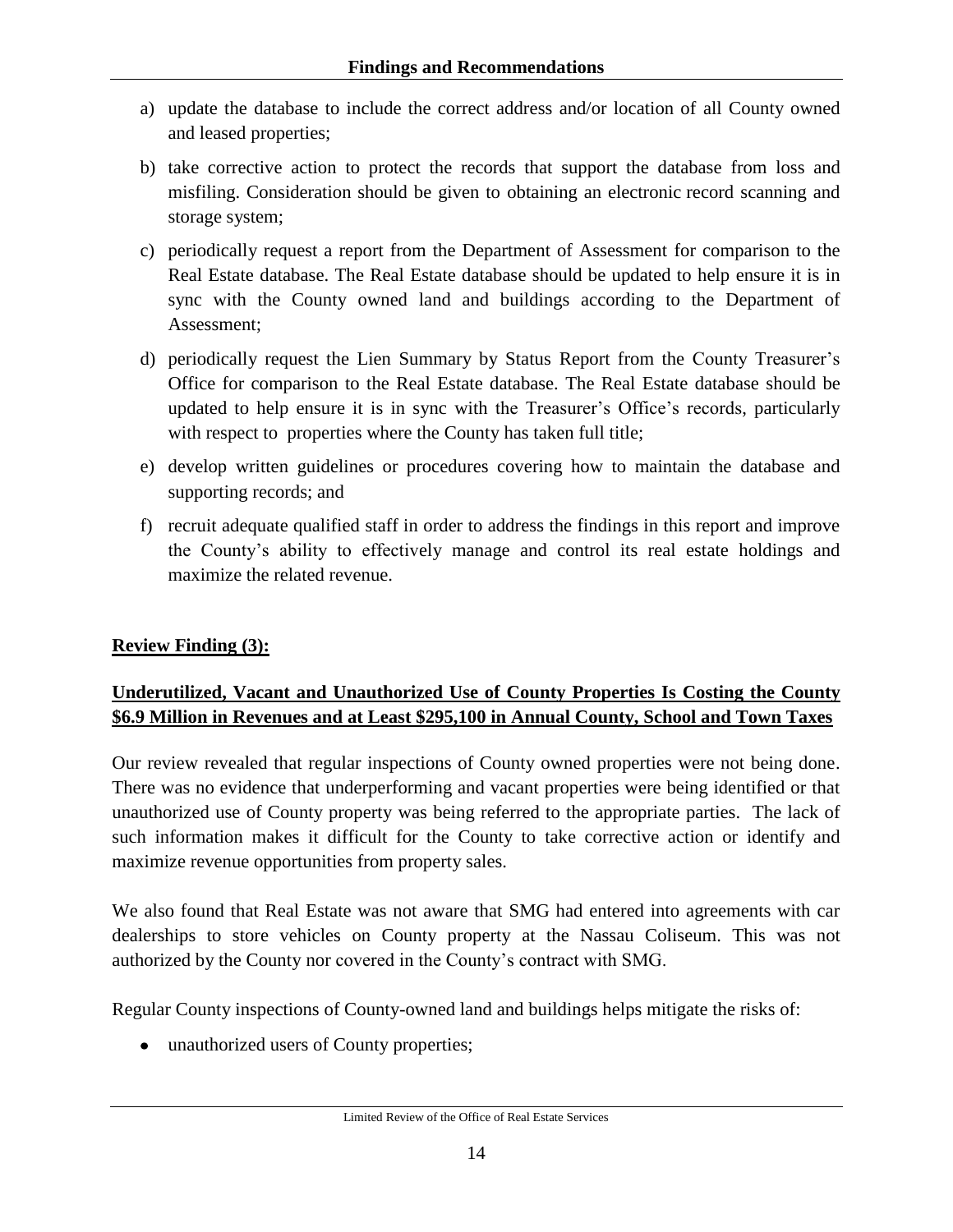- illegal activities occurring in or on the properties such as the dumping of toxic liquids;  $\bullet$ and
- underutilized properties not being identified and evaluated for other uses or potential sale.  $\bullet$

We selected fourteen County owned properties for field visits and determined that six of the fourteen should be sold or leased (see Exhibit IV). Specific emphasis was given to selecting properties with past-due rents or outstanding accounts receivable. Our visits disclosed that many of the properties visited were vacant. According to the former Superintendent of Real Estate, vacant properties leave the County more vulnerable to dumping and other unauthorized uses and in order to protect the County's assets, attempts were always made to rent such properties, even at minimal amounts.

We found that there was no list being maintained to track properties available for sale and there was no building use plan. This information is necessary to adequately distinguish performing properties from those which are under performing or not performing.

We also found no evidence of an effort to utilize, rent or sell the six properties shown in Exhibit IV, four of which were previously included in prior audit reports. According to the assessed values available from the Department of Assessment for four of the six properties, if sold at these assessed values, the four properties would have generated \$6.9 million in revenues. Based on 2013/2014 tax information provided to us by the Department of Assessment, for three of the properties, the general and school tax revenue would have been \$295,100.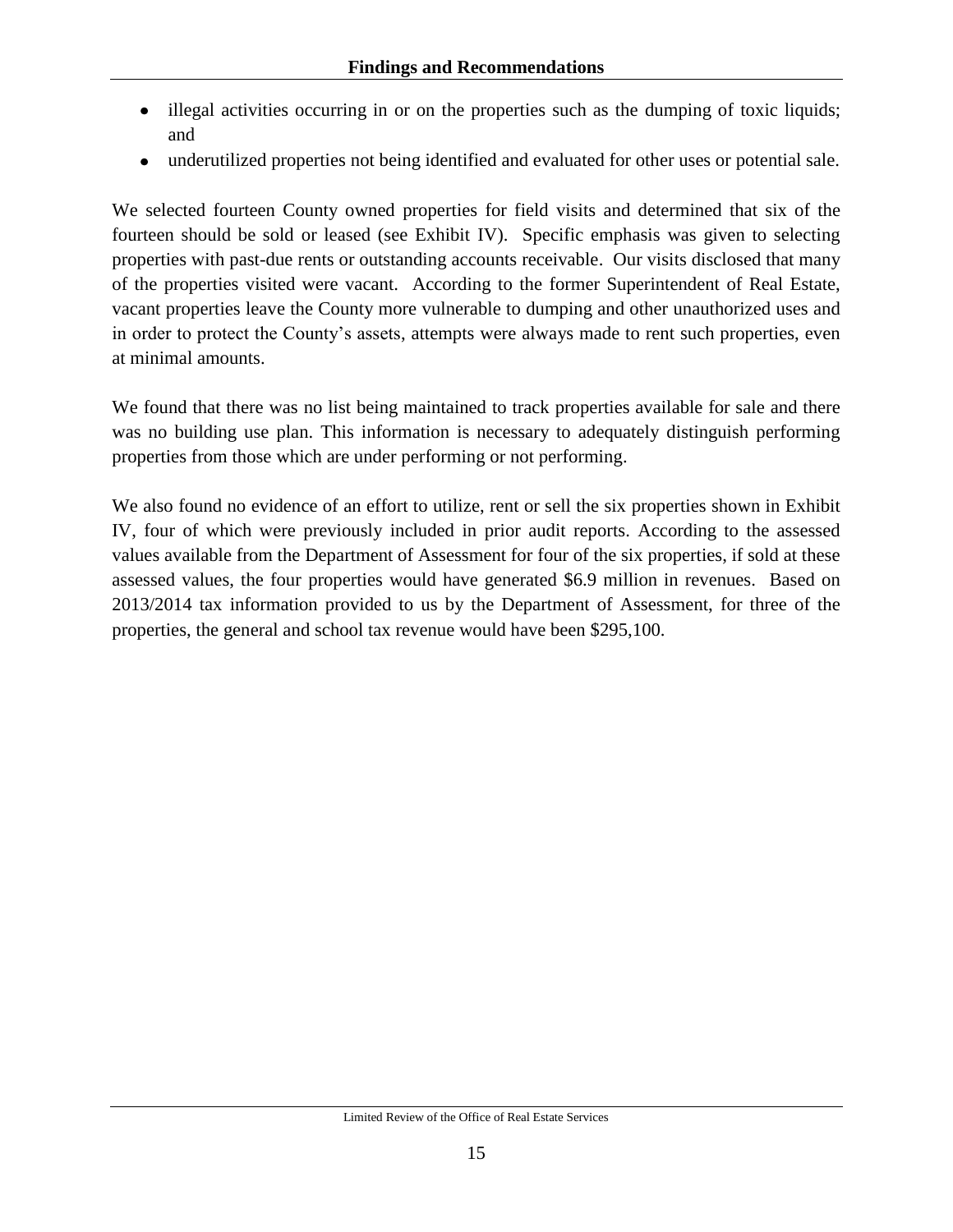### **Exhibit IV**

| <b>Property</b><br><b>Property Description</b><br>Reference |                                                                                  | <b>FMV</b> per<br>Dept. of<br><b>Assessment</b> |                       |  |  |
|-------------------------------------------------------------|----------------------------------------------------------------------------------|-------------------------------------------------|-----------------------|--|--|
| A                                                           | Unoccupied Commercial & Industrial<br>Warehouses & Land                          | \$                                              | 3,986,200             |  |  |
| B                                                           | <b>Unoccupied Building</b>                                                       | \$                                              | 2,428,700             |  |  |
| C                                                           | Lot with Parking Meters                                                          | \$                                              | 374,600               |  |  |
| D                                                           | Vacant Land                                                                      | \$                                              | 80,390                |  |  |
| E                                                           | Vacant Office Space in Basement of<br><b>Building Used by County Departments</b> |                                                 | <b>Not Available*</b> |  |  |
| F                                                           | Vacant Storage Units in Condominium<br>Office Building                           |                                                 | <b>Not Available</b>  |  |  |

### **Auditor Identified Properties/Vacant Space in Properties That Should be Sold/Leased**

Note: Properties are only identified with a letter code because Real Estate requested that the auditors remove each property's Section, Block and Lot, as well as the addresses, because it could jeopardize current efforts in the works to resolve contract disputes, litigation etc.

\* The amount of rent the County paid for 2012/2013 for the 1,892 square foot basement premises is \$46,955.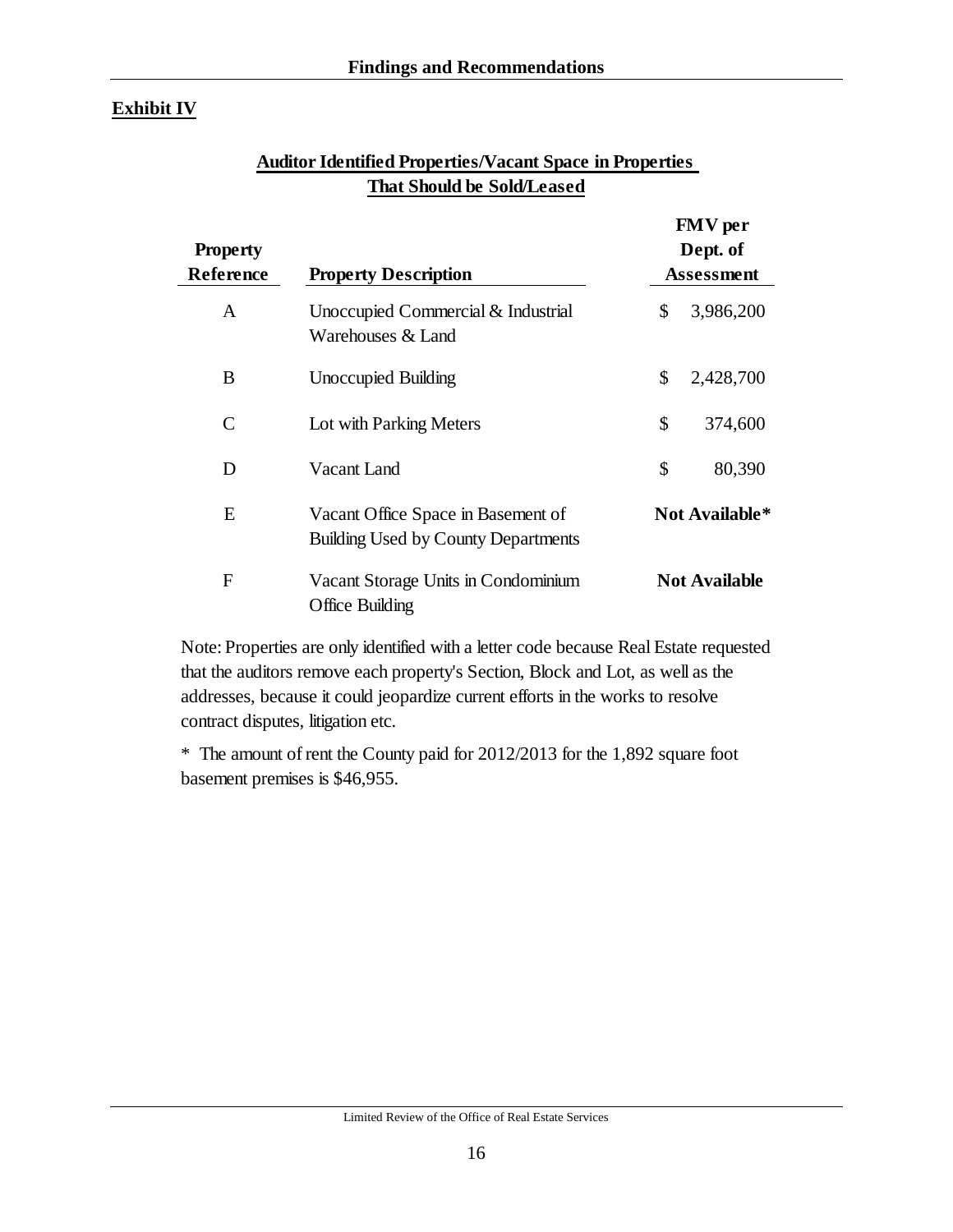The following are brief summaries of the six properties shown in Exhibit IV:

#### Property A - Unoccupied Commercial and industrial Warehouse and Land (Listed by the County Assessor at a value of \$3.9 million)

The property consists of commercial and industrial warehouses and land with paving, blacktop, fencing and railroad sidings. This property was noted as an audit exception in our 1998 Limited Review of County Owned Properties<sup>33</sup>, where we noted that one or more businesses appeared to be operating from this address. The previous Superintendent of Real Estate had located a buyer for this property, however the deal fell through. It has been more than 20 years since the County took possession of this property. A final determination on how the County will proceed remains unresolved.

#### Property B – Unoccupied Building (Listed by the County Assessor at a value of \$2,428,700)

The tenant notified Nassau County of its intent to vacate this property, but the County continued to bill for rent resulting in a past due balance of  $$430,024$  as of May 31,  $2013^{34}$ . We attempted to visit the building in August 2013, but were unable to enter the premises because it was padlocked. We noted that the exterior of the building, particularly the roof, was in poor condition. At an August 8, 2014 meeting with the recently appointed Chief Real Estate Negotiator and a Deputy County Attorney we were told that there is currently a Request for Proposal for its sale.

### Property C – Lot with Parking Meters - (County Assessed Value of \$374,600)

This property was not listed on the Real Estate database as County owned but was on the Treasurer's Listing. The auditors visited this location and observed parking meters on it, however we do not know if the parking meters belong to Nassau County or the Village of Hempstead.

### Property D - Vacant Land (Listed by the County Assessor at a value of \$80,390)

The auditor's visit in 2013 revealed that the property is now a vacant piece of land. The photo on the Office of Assessment's Land Record dated August 2011 also showed an empty piece of land. Real Estate was uncertain whether there have been any County attempts to sell this property as a vacant lot. At an August 8, 2014 meeting with the recently appointed Chief Real Estate Negotiator and a Deputy County Attorney, we were told that there may be a community development agreement with the Village of Hempstead regarding this property. A final determination on how the County will proceed remains unresolved.

```
Limited Review of the Office of Real Estate Services
```
 $\overline{a}$ <sup>33</sup> The Comptroller's Office's Report, "Bureau of Real Estate - Limited Review of County Owned Properties, 1998, page 2.

 $34$  The amount due increased to \$507,246 as of December 31, 2013 and \$595,499 as of July 31, 2014.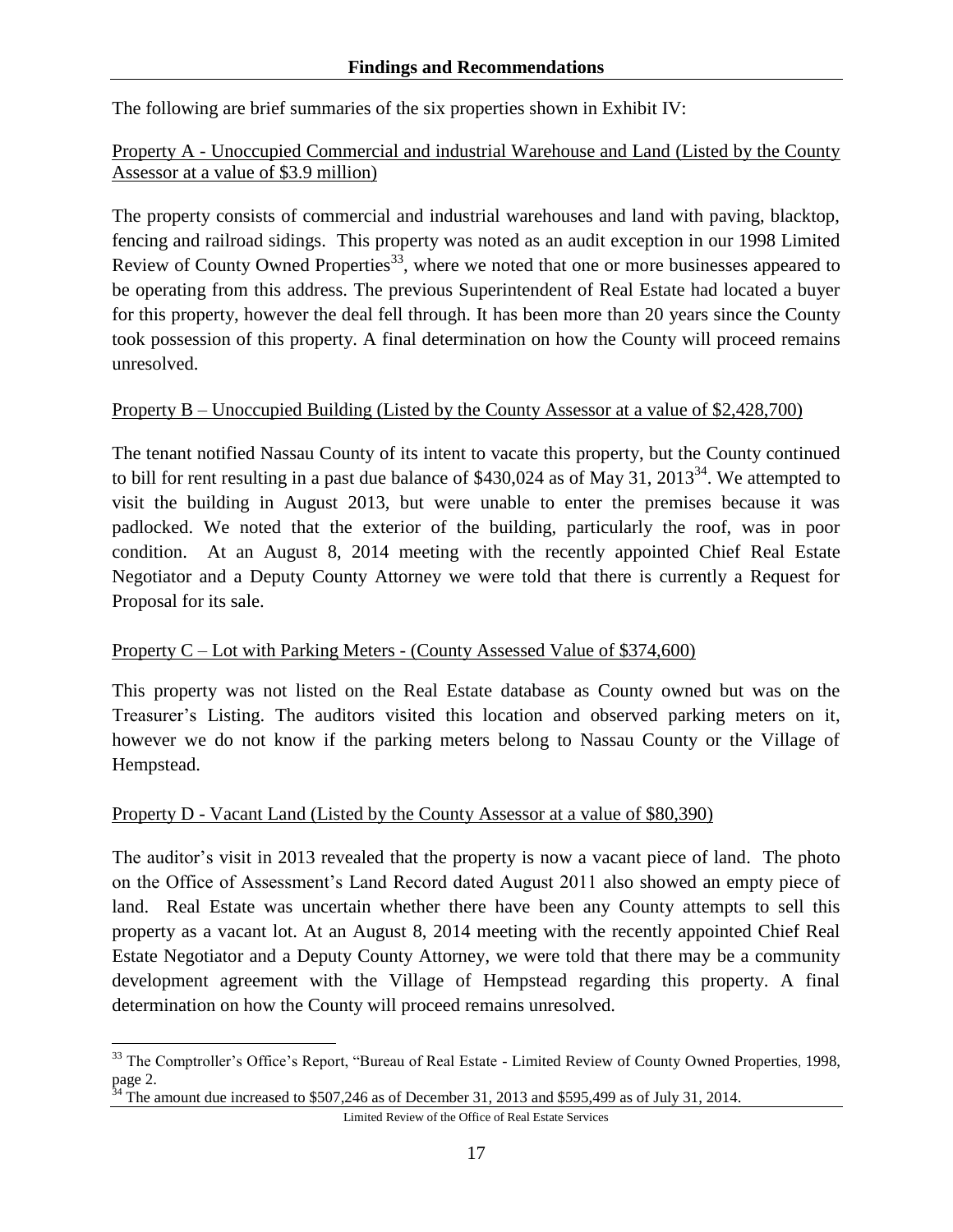#### Property E – Vacant Office Space in Basement of Building Used by County Departments

The Comptroller's 2012 Limited Review of the Office of Housing and Community Development<sup>35</sup> reported that an office in the basement of this building was furnished with brand new office furniture totaling \$121,389 which was purchased and installed but never used. Our visit to the property in August, 2013 found it was still vacant. The auditors determined that for the lease year 2012/2013, this unused space (1,892 square feet) cost the County \$46,955.

*Subsequent to the completion of field work, the auditors were notified that this space is now being utilized. A second site visit was conducted by the auditors on October 1, 2014, who verified that this space is being used by a County Agency.* 

#### Property F – Vacant Storage Units in Condominium Office Building

In 1995, title passed to Nassau County for two condominium storage units. This property was noted as an audit exception in our 1998 Limited Review of County Owned Properties<sup>36</sup>. Real Estate did not have keys for this property, but the auditors gained access from the building manager and noted that there were some documents being stored in one of the condominium units; however, it was not clear who owned the documents. At an August 8, 2014 meeting with the recently appointed Chief Real Estate Negotiator and a Deputy County Attorney, we were told that Real Estate would look into resolving this issue.

#### **Use of County Land Not Specifically Covered in the County's Contract with SMG**

The auditors recently noted that approximately 100 to 200 vehicles were parked at the Nassau County Coliseum. When we inquired about this, SMG advised us of agreements between SMG and three car dealerships for the use of the Coliseum for parking. In return, SMG receives fees. Real Estate was not aware of these arrangements and stated that "the County is not receiving any revenues for the storage of these vehicles at the Coliseum".<sup>37</sup> Exhibit V below summarizes the terms of the three agreements.

 $\overline{a}$ 

Limited Review of the Office of Real Estate Services

<sup>&</sup>lt;sup>35</sup> Per the Comptroller's Office's Report, "Limited Review of the Office of Housing and Community Development Grants Administration", November 15, 2012.

<sup>&</sup>lt;sup>36</sup> The Comptroller's Office's Report, Bureau of Real Estate - Limited Review of County Owned Properties, 1998, page 2.

 $37$  Confirmed by Office of Real Estate's Accountant II, per e-mail dated May 14, 2014.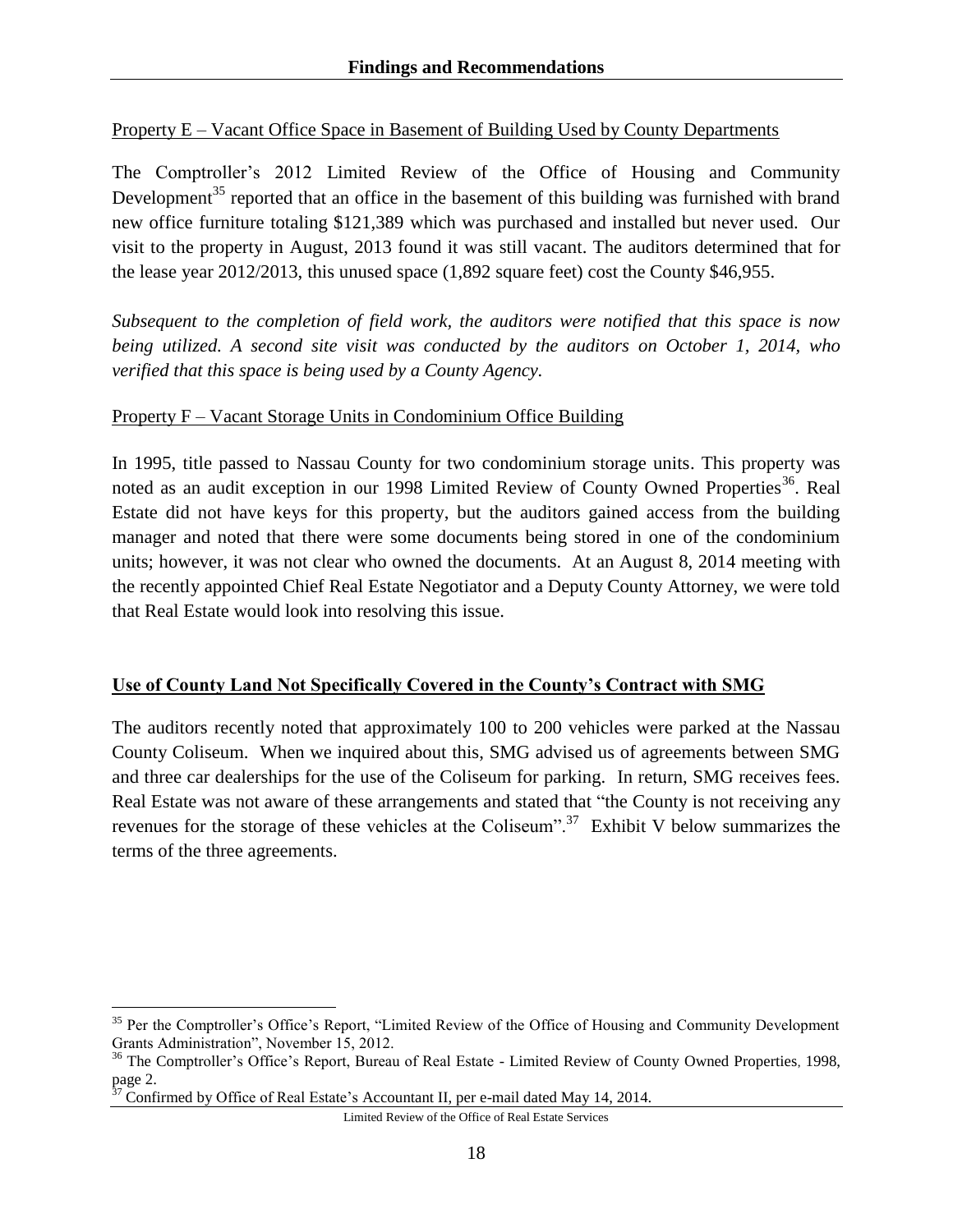### **Exhibit V**

### **Use of Nassau Coliseum Parking Lot SMG Agreements With Car Dealerships**

| Name of Dealer         | Term                  | Rent     |          |  |  |
|------------------------|-----------------------|----------|----------|--|--|
| <b>Infinity Dealer</b> | $05/28/14 - 06/11/14$ | \$20,000 | In total |  |  |
| Jeep Dealer            | $04/15/14 - 07/31/15$ | \$9,000  | Monthly  |  |  |
| <b>Chrysler Dealer</b> | $04/15/14 - 7/31/15$  | \$10,000 | Monthly  |  |  |

#### **Review Recommendations:**

We recommend that Real Estate:

- a) develop a plan to regularly inspect all County owned properties;
- b) create a list and plan of action to sell or lease unused properties;
- c) develop a space utilization plan which identifies underperforming and non performing properties, including vacant space, so that follow up actions can be taken to increase County real estate revenues and reduce the County's maintenance costs;
- d) refer SMG's subleasing of the Nassau Coliseum parking lot to the County Attorney's Office to ensure that SMG is in compliance with its contract with the County. Also, consideration should be given to include such uses of County property in future contracts to ensure that the County receives a share of the revenues; and
- e) consider establishing a website identifying Nassau County surplus real estate properties, in order to identify business and development opportunities for Nassau County businesses. New York State maintains such a website at: [http://properties.esd.ny.gov/gefault.htm.](http://properties.esd.ny.gov/gefault.htm) Also, consider partnering with established agencies, such as the Nassau County Industrial Development Agency or the Long Island Board of Realtors, in providing information on available land for housing and commercial opportunities in Nassau County.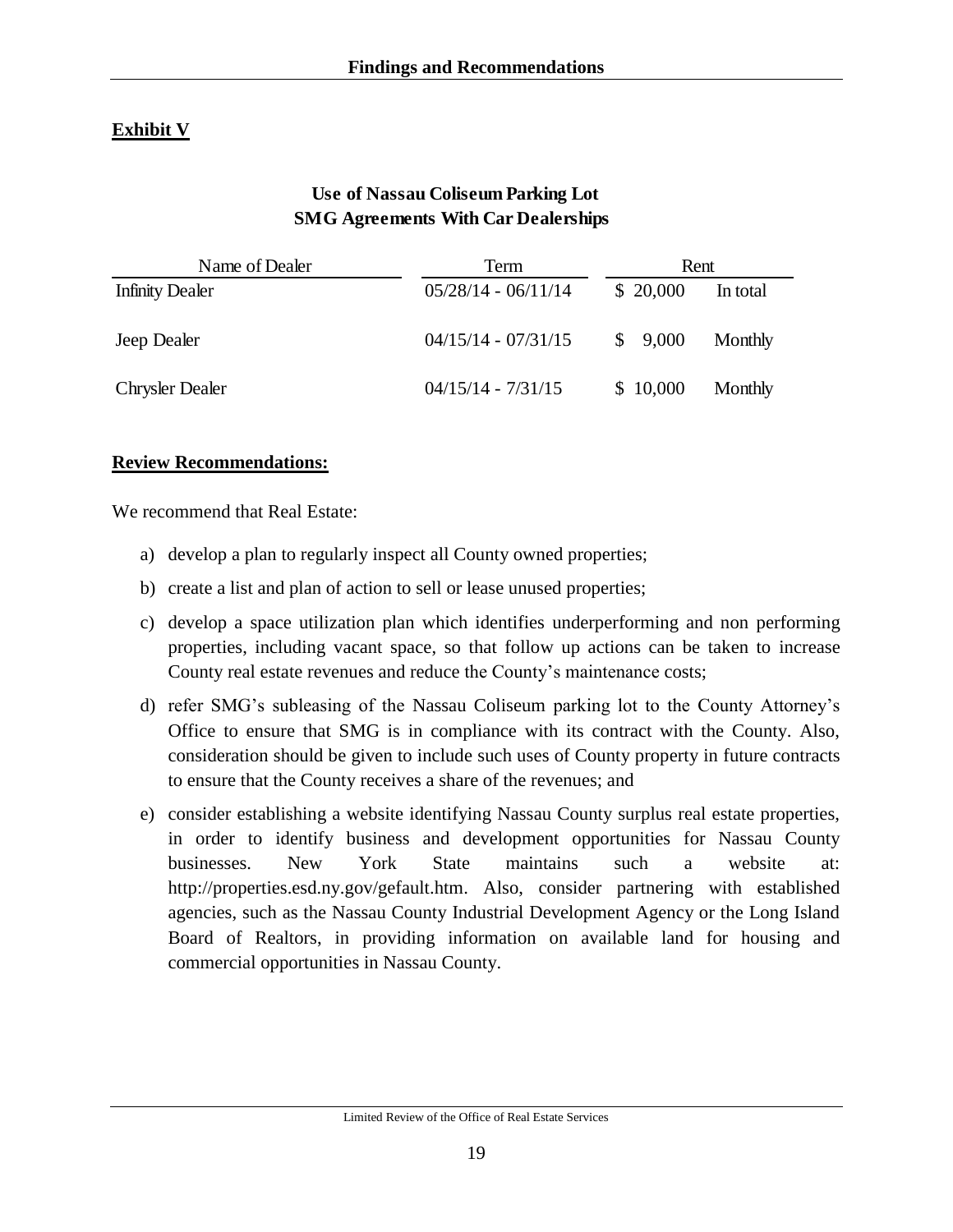### **Review Finding (4):**

### <span id="page-26-0"></span>**Controls Over Sales Records Were Inadequate**

We reviewed five of the 93 sales of County owned property shown in Exhibit III on page 13; two commercial property sales totaling \$10 million in 2011 and three commercial and residential sales totaling \$3.3 million in 2012. Our review disclosed the following:

- The manual records kept by Real Estate for property sales were voluminous and subject to loss and/or misfiling. In addition, there was no document imaging and management software to maintain these records. Our comparison of this function to two neighboring counties (Orange & Suffolk) noted that Orange County currently uses an Electronic Records Management System to manage their property records and Suffolk County was in the process of implementing one.
- Direct Sale Approval Procedures checklists were missing from one file and were incomplete in three instances. The Direct Sale Approval Procedures checklist helps ensure that the multiple steps and documents required in the sales process were completed. With the exception of this checklist, there were no other written guidelines.

#### **Review Recommendations:**

We recommend that Real Estate:

- a) consider implementing an Electronic Records Management System to manage property records; and
- b) develop a comprehensive written procedure for the sales process and ensure that the Direct Sale Approval Procedures checklist is fully completed and retained on file for each sale.

### **Review Finding (5):**

### <span id="page-26-1"></span>**Real Estate Was Not Properly Monitoring Tenant Receivables; the Landmark and Veteran's Housing Receivables Appeared to be Understated and the Related Revenues and Expenses Were Not Being Properly Accounted for in NIFS**

The County contracts with a private real estate management company, Smith and DeGroat, to act as an Agent of the County to provide all aspects of real estate management for the 60 Mitchel

Limited Review of the Office of Real Estate Services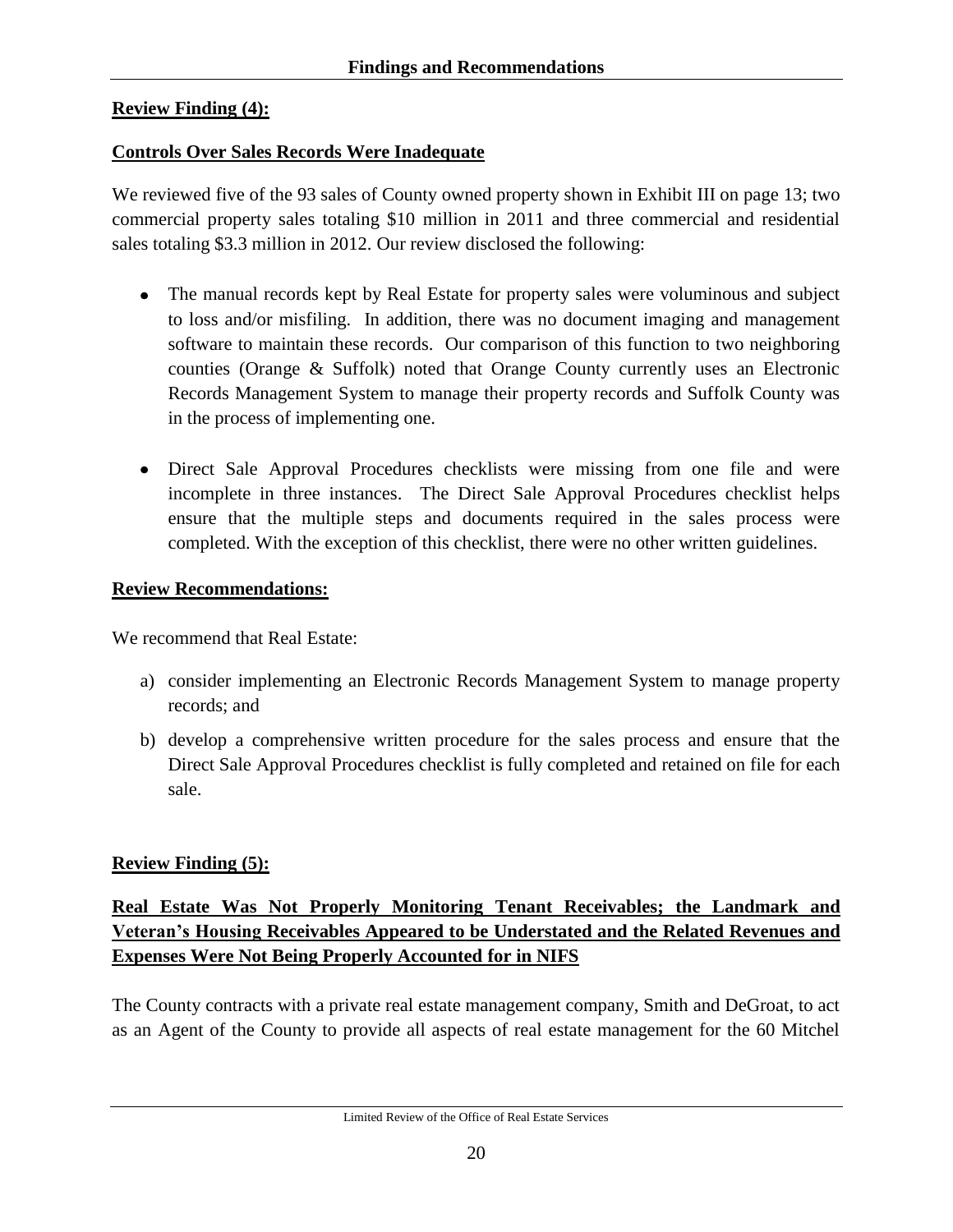Field Veteran's Housing<sup>38</sup> properties acquired by the County in 2011 and the 58 Landmark<sup>39</sup> properties that were designated architectural and historical Landmark structures for the use and enjoyment of Nassau's citizens. Real Estate was responsible for the oversight of the contracts. With respect to the Landmark properties, this function was reassigned to the Parks Department beginning in 2013. Our review found the following:

There was no County oversight of tenant receivables. When asked about tenant receivables for both the Mitchel Field Veteran's Housing and Landmark properties, the Real Estate Accountant II stated that Real Estate did not review them and that this function was handled solely by Smith and DeGroat. We were informed by the Parks Department that when they assumed review of the rental revenue, construction and management of the Landmark properties in 2013, they too did not believe tenant receivables were under their purview.

We attempted to validate the tenant receivables reported by Smith and DeGroat using the rent rolls, cash receipts records and any other information that was provided, and as shown in Exhibits VI and VII, we computed large differences. The detail worksheets that support these differences were provided to Smith and DeGroat. While Smith and DeGroat did provide explanations (as noted below), documentation to substantiate them would need to be provided by Smith and DeGroat to Real Estate for review and further follow-up. The explanations we received from Smith and DeGroat revealed that:

- o tenant receivables reported to the County were being understated because the reports only reflected amounts due from current tenants. The outstanding balances owed by former tenants were no longer reported as tenant receivables on the reports given to the County;
- o the effective date and amount of rent increases were not being shown on the rent roll;
- o move-in dates shown on the rent rolls did not always reflect when tenants physically moved in if there were construction delays;
- o move out dates were not being shown on the rent roll;

 $\overline{a}$ 

<sup>&</sup>lt;sup>38</sup> Under the terms of the Mitchel Field Veteran's Housing contract, Smith & DeGroat deducts from the rents collected, a management fee equal to 9% of rents collected and a construction management fee equal to 12.5% of capital improvements done to the properties. The contract also allows a 10% reserve for Capital Improvements to be maintained. The remainder of the receipts are to be used for capital improvements approved by the County and maintenance of the properties with any excess to be remitted to the County.

 $39$  Under the terms of the Landmark contract, the County receives a percentage of the rents collected and Smith  $\&$ DeGroat deducts a management fee (varied between 15-25%) from rents collected and a construction management fee equal to 12% of renovations made to the properties.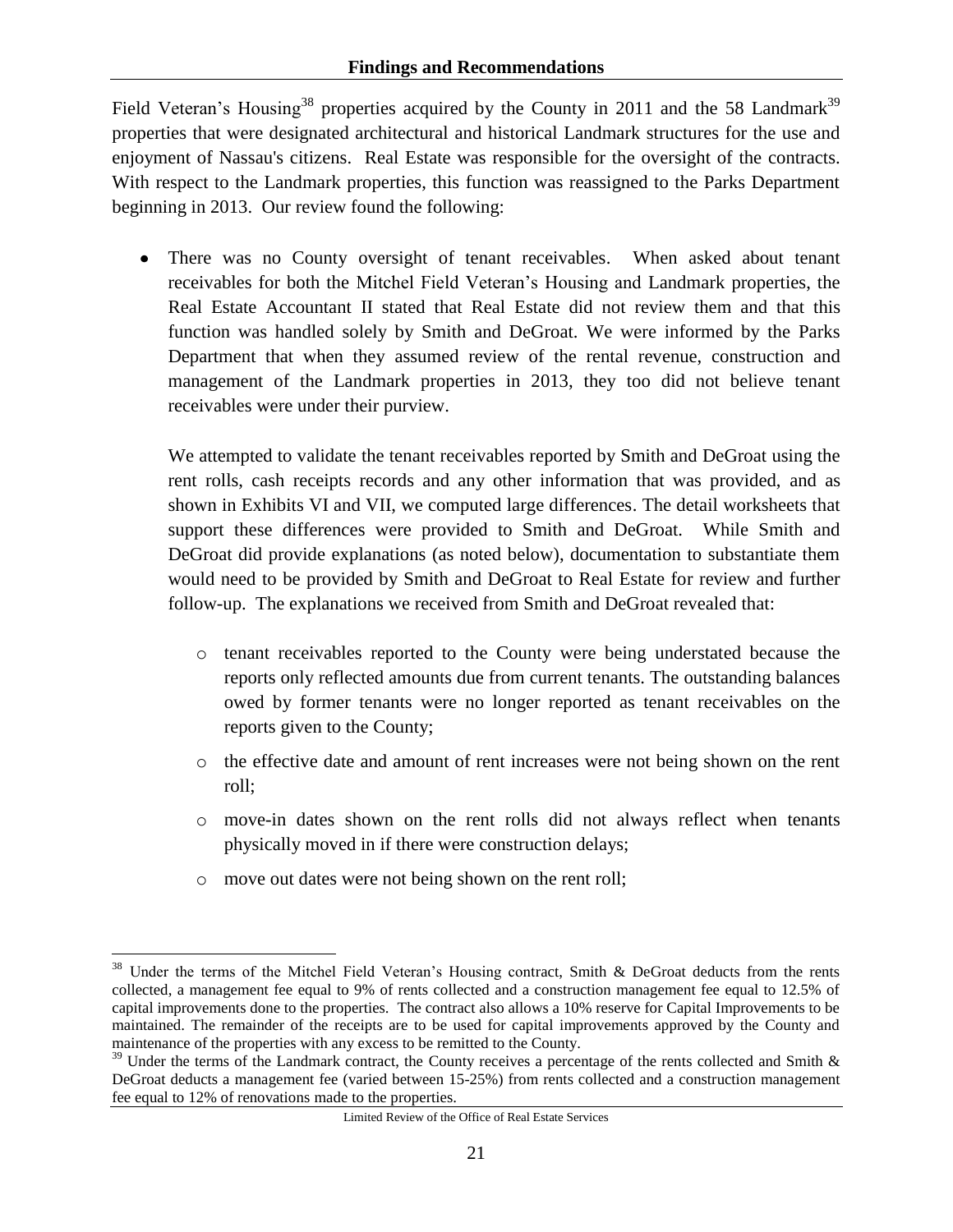- o in some cases, security deposits were applied towards rent, however we could not ascertain that the security deposits satisfied the entire amount outstanding without doing a lot of analysis of the general ledger;
- o tenants never paid any rent; sometimes repairs made by the tenant were allowed to be used toward rent. There was no evidence that such agreements were approved by the County; and
- o there was no meaningful evidence of follow-up done by Smith and DeGroat to collect outstanding rents. Smith and DeGroat advised us that they had discussions with County officials about past-due receivables, but could only provide meeting agendas that contained no specifics as to what was discussed, actions taken, or the outcomes.

## **Exhibit VI**

## **Mitchel Field Veterans Housing Managed by Smith & DeGroat Analysis of Accumulated Tenant Receivables by Year As of December 31, 2011 - December 31, 2013**

| <b>Accumulated Tenant Receivables</b> |           |   |         |    |                   |  |  |  |
|---------------------------------------|-----------|---|---------|----|-------------------|--|--|--|
| Per Smith &<br>Per Auditor            |           |   |         |    |                   |  |  |  |
| Date                                  | Analysis  |   | DeGroat |    | <b>Difference</b> |  |  |  |
| 12/31/2011                            | 95,724    | S | 30,619  | \$ | 65,105            |  |  |  |
| 12/31/2012                            | \$287,385 |   | 60,138  | \$ | 227,247           |  |  |  |
| 12/31/2013                            | \$517,852 |   | 145,300 | S  | 372,552           |  |  |  |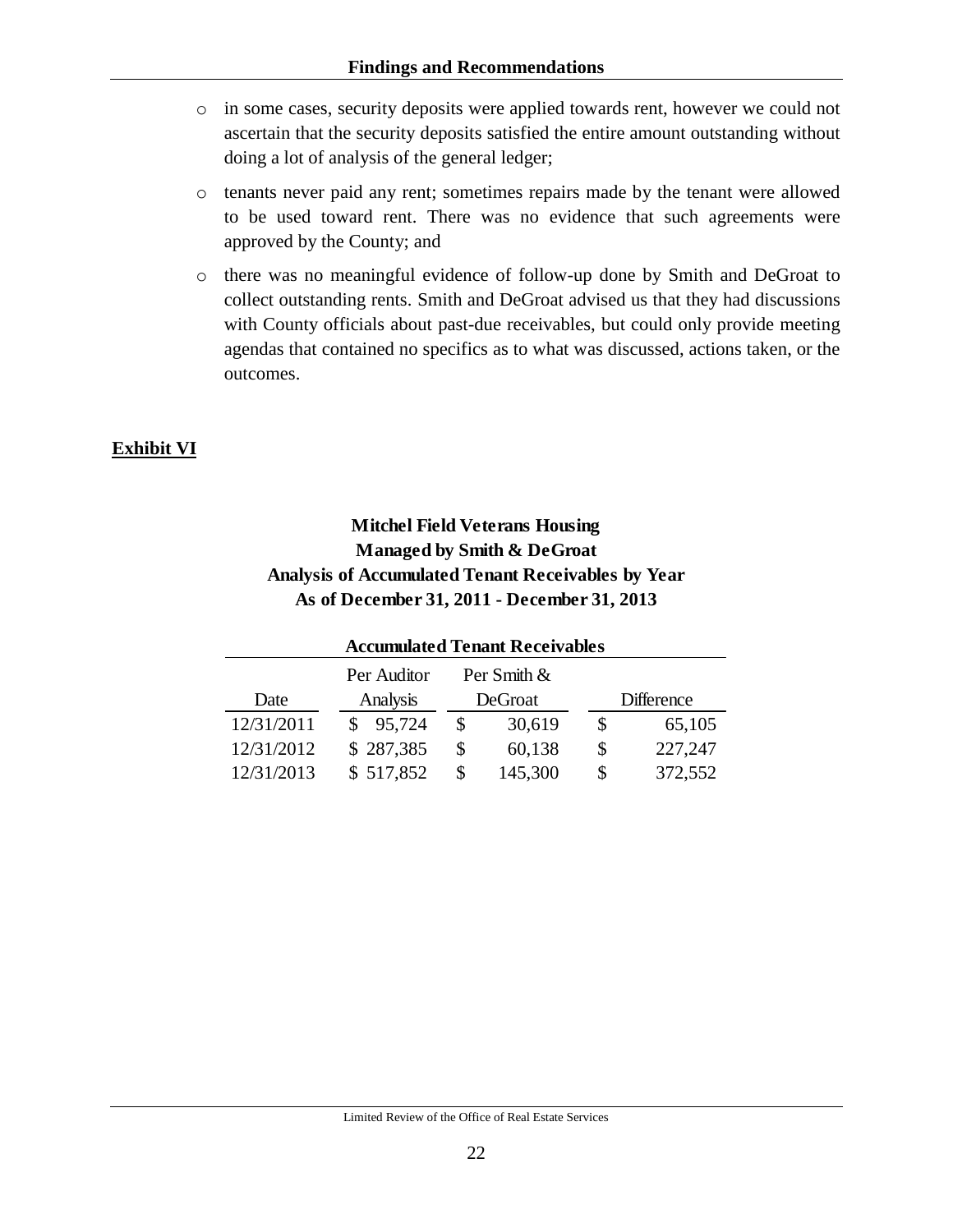### **Exhibit VII**

### **Landmark Properties Managed by Smith & DeGroat Analysis of Accumulated Tenant Receivables by Year As of December 31, 2011 - December 31, 2013**

| <b>Accumulated Tenant Receivables</b> |          |  |         |         |    |                   |  |  |  |
|---------------------------------------|----------|--|---------|---------|----|-------------------|--|--|--|
| Per Smith &<br>Per Auditor            |          |  |         |         |    |                   |  |  |  |
| Date                                  | Analysis |  | DeGroat |         |    | <b>Difference</b> |  |  |  |
| 12/31/2011                            | 47,558   |  | S       | 20,843  | \$ | 26,715            |  |  |  |
| 12/31/2012                            | 84,018   |  | \$      | (8,764) | \$ | 92,782            |  |  |  |
| 12/31/2013                            | 107,230  |  | \$      | 15,510  | \$ | 91,719            |  |  |  |

- We were unable to locate anyone in Real Estate or DPW who was reviewing documents provided by Smith and DeGroat on a quarterly basis for the Mitchel Field Veteran's Housing properties. Such a review is necessary to ensure compliance with the contract and to verify that the management and construction management fees billed to the County by Smith and DeGroat were properly calculated based on actual cash collections from tenants and qualified paid construction expenses.
- Only the amount that is remitted to the County by Smith and DeGroat from the Landmark properties is being recorded as revenue in NIFS, the County's accounting system. This practice does not reflect the underlying economics of all the revenue and expense transactions and does not adhere to the modified accrual basis of accounting. Smith and DeGroat, as Agent for the County, acts in a fiduciary capacity to manage the properties leased by the County to tenants. Thus, all the revenue generated from the properties and the related expenses, including the management fees billed by Smith and DeGroat, are transactions of the County.
- The County has not received any revenue from the Mitchel Field Veteran's Housing properties since they were acquired in 2011 because tenant receipts and other revenue do not yet exceed the expenses, which include Smith and DeGroat's management fee, construction management fee and the costs to renovate and maintain the properties. The modified accrual basis of accounting is not being followed and no entries are being made in NIFS to reflect the underlying economics of the revenue and expense transactions.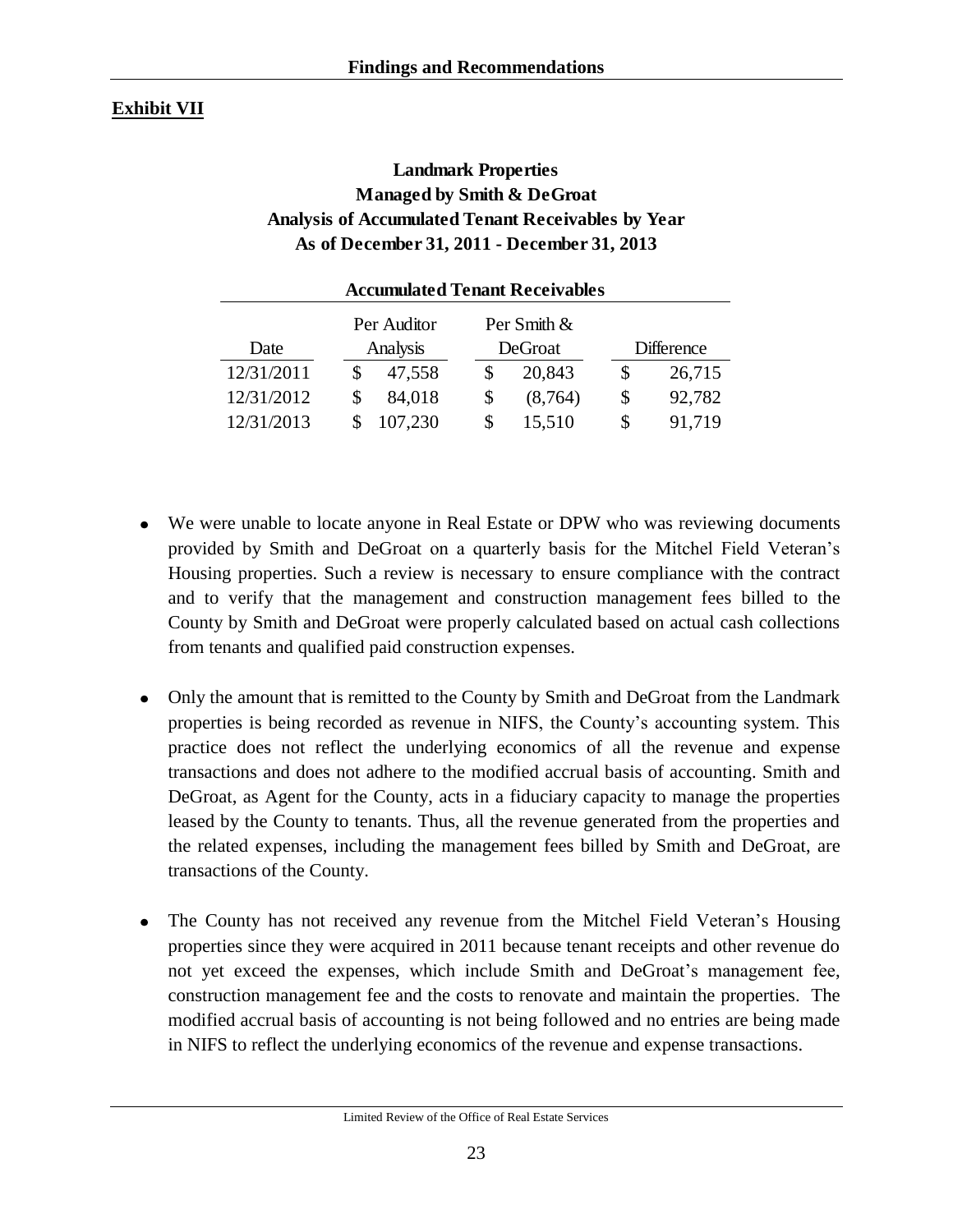#### **Review Recommendations:**

We recommend that:

- a) the County begin to exercise oversight of the tenant receivable functions performed by Smith and DeGroat, including requiring Smith and DeGroat to provide sufficient information to allow the County to verify the computation of tenant receivables. This would include a comprehensive report of past due tenant receivables, encompassing former tenants, the effective dates and amount of rent increases, accurate move-in and move-out dates, and any "in lieu of rent" agreements. Formal collection efforts should be implemented and evidence of actions taken to collect past-due rents should be retained by both the County and Smith and DeGroat;
- b) oversight of the Mitchel Field Veteran's Housing contract be assigned to a County employee to ensure that all fees billed by Smith and DeGroat are properly calculated and capital improvements are reviewed and approved prior to the commencement of work;
- c) the revenues and expenses related to properties managed by Smith and DeGroat be accounted for in NIFS using the modified accrual basis of accounting to ensure that the underlying economics of the activities are properly reported in the County's financial records; and
- d) the differences in tenant receivable shown in Exhibits VI and VII be reviewed with Smith and DeGroat by the appropriate County Departments to ensure they are satisfactorily resolved and documented in the reports provided to the County.

#### **Review Finding (6):**

 $\overline{a}$ 

### <span id="page-30-0"></span>**The Properties Included in the \$150 Million Environmental Bond Act Programs are not Properly Identified on the Real Estate Database**

In 2004 and 2006, Nassau County voters approved referendums providing for the issuance of a total of \$150 million in bonds for 151 individual Environmental Bond Act Programs.<sup>40</sup> The programs were subdivided into four categories: 23 open space acquisitions, 74 park improvements, 47 storm water quality improvements and 7 brownfield remediations. Many of the programs are ongoing. Of the 151, 53 are the subject of inter-municipal partnerships in which the County, pursuant to Inter-Municipal Agreements ("IMAs"), is working with other

<sup>&</sup>lt;sup>40</sup> Local Law 14-2004 provided for a referendum on \$50 million for 48 Environmental Bond Act Programs, while Local Law 10-2006 provided for a second referendum on \$100 million for 103 Environmental Bond Act Programs.

Limited Review of the Office of Real Estate Services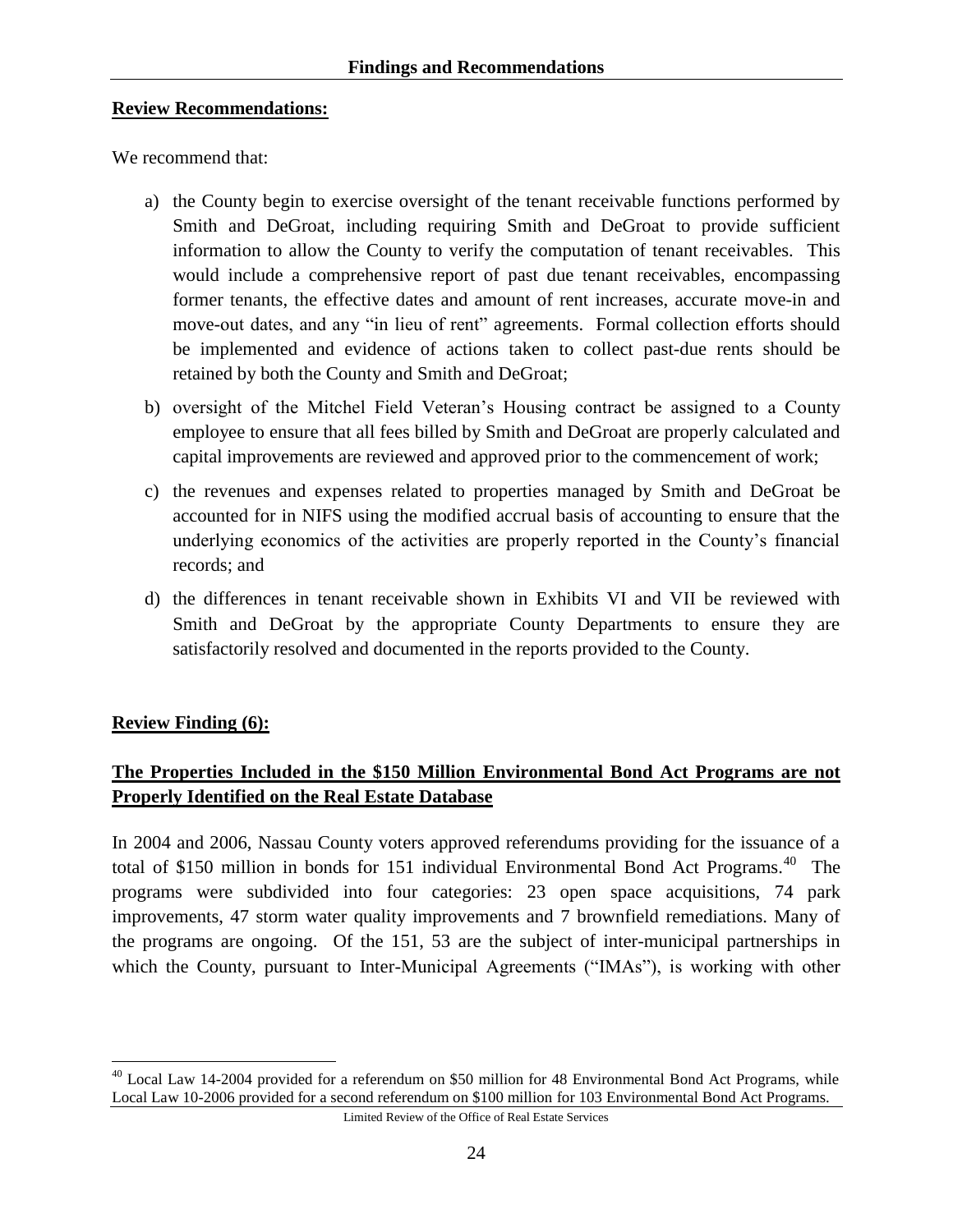municipalities to carry out projects on their property. Of the original \$150 million, \$130.4 million had been spent as of June 30,  $2014^{41}$ .

In reviewing the Real Estate database, we noted it was not properly updated with regard to how Nassau County properties were being utilized under this program. We reviewed the status of a property in Lynbrook, where the County and the Village of Lynbrook entered into an IMA in 2008 for a park improvement project covered under the Bond Act Programs. The IMA included the installation of a fitness trail in Lynbrook's Greis Park. County owned land was used for this project; however, we noted that the Real Estate database had not been updated to properly reflect the use of this land. In addition, the Department of Assessment has this property listed as "Commercial."

The purpose of the Bond Act, which was approved by the voters, was to protect the remaining open space, natural resources, parklands, drinking water and to advance the remediation of contaminated properties around the County. As such, it is important that the properties involved in the Bond Act programs be properly designated on all County property listings.

#### **Review Recommendations:**

 $\overline{a}$ 

We recommend that Real Estate initiate an effort to properly identify and code the properties related to the County's Environmental Bond Act on the Real Estate database and provide this list of open space properties to the other County departments that maintain property records.

<sup>&</sup>lt;sup>41</sup> According to the 2nd Quarter 2014 Reports published by DPW for the 2004 and 2006 Environmental Bond Act programs.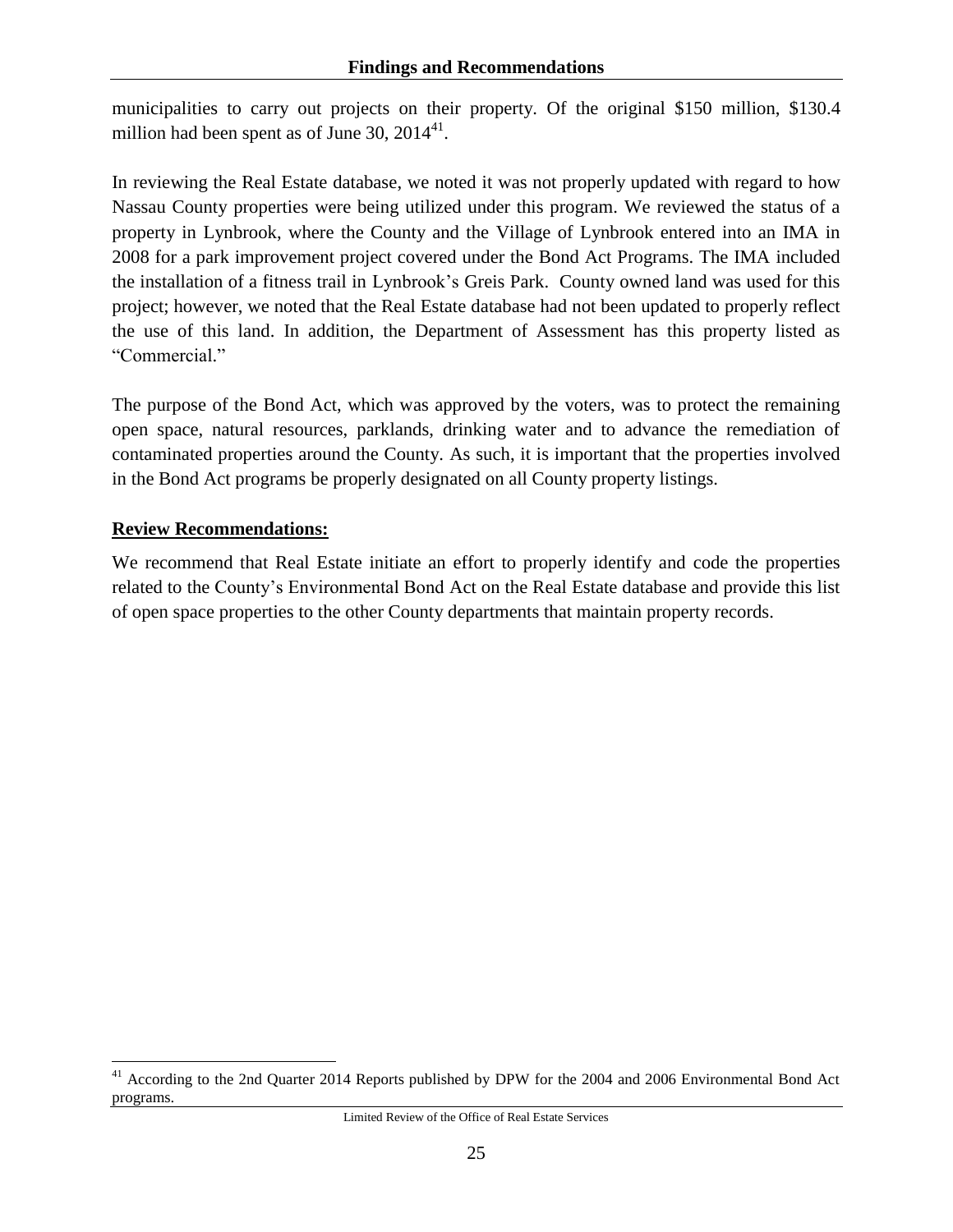#### **Office of Real Estate Services Status of Use of Properties Included in the Nassau County Real Estate Database May 2013**

|               |                                       |     | <b>Property Counts</b> |                                                    |                                                                                       |                          |  |
|---------------|---------------------------------------|-----|------------------------|----------------------------------------------------|---------------------------------------------------------------------------------------|--------------------------|--|
| Location      | <b>Property Category</b>              |     | <b>Total</b>           | <b>Generate</b><br><b>Rental</b><br><b>Revenue</b> | <b>Space</b><br>Occupied by<br><b>County or</b><br><b>Generate User</b><br>Fees $(1)$ | <b>Non</b><br>Productive |  |
| Various       | Parks Buildings & Space               | (2) | 303                    | 8                                                  | 295                                                                                   |                          |  |
| Various       | Public Work Buildings & Space         |     | 193                    |                                                    | 193                                                                                   |                          |  |
| Various       | Police Department Buildings & Space   |     | 110                    |                                                    | 110                                                                                   |                          |  |
| East Meadow   | Correctional Center Buildings & Space |     | 36                     |                                                    | 36                                                                                    |                          |  |
| Various       | General Office & Storage Space        |     | 23                     | 1                                                  | 22                                                                                    |                          |  |
| Various       | Court Buildings                       |     | $\overline{4}$         |                                                    | $\overline{4}$                                                                        |                          |  |
| Old Bethpage  | Fire Service Academy                  |     | 17                     |                                                    | 17                                                                                    |                          |  |
| Garden City   | Nassau Community College              |     | 53                     |                                                    | 53                                                                                    |                          |  |
| Various       | Landmark Properties Leased to Tenants | (3) | 58                     | 55                                                 | 3                                                                                     |                          |  |
| Mitchel Field | Veterans Housing Leased to Tenants    | (4) | 60                     |                                                    | 60                                                                                    |                          |  |
| Riverhead     | Dorothy P. Flint 4-H Camp             |     | 31                     |                                                    | 31                                                                                    |                          |  |
| Mitchel Field | Other Mitchel Field Properties        | (5) | 21                     | 6                                                  | 15                                                                                    |                          |  |
| Various       | Other Properties - County as Tenants  | (6) | 19                     |                                                    | 19                                                                                    |                          |  |
| Various       | Other Properties - County as Landlord | (7) | 11                     | 11                                                 |                                                                                       |                          |  |
| Various       | MTA/NICE Bus Properties               |     | $\overline{4}$         |                                                    | $\overline{4}$                                                                        |                          |  |
| Various       | Community & Senior Centers            |     | 3                      | 3                                                  |                                                                                       |                          |  |
| Various       | County Owned Land                     | (8) | 1,325                  |                                                    | 9                                                                                     | 1,316                    |  |
| Total         |                                       |     | 2,271                  | 84                                                 | 871                                                                                   | 1,316                    |  |

<span id="page-32-0"></span>See Notes on next page.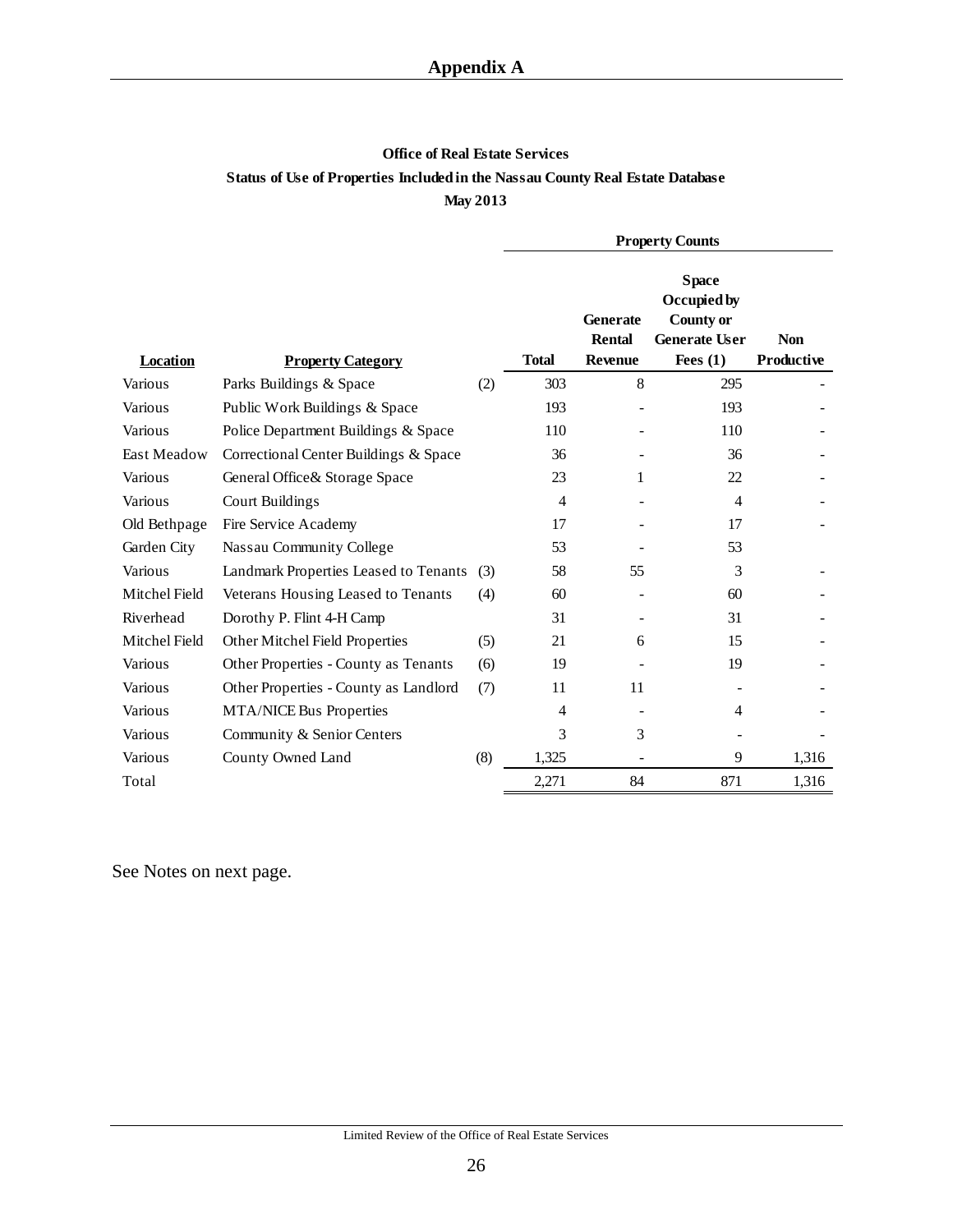#### Notes:

(1) These properties provide office and storage space for the County, serve judicial or public safety needs, provide open space and offer educational and recreational opportunities to the public.

(2) The fees generated from the Parks (golfing, summer recreation programs, swimming pools, etc. ) are not managed by the Real Estate Department.

(3) These are the Landmark properties managed Smith and Detroit. Three of them are being used by the County and do not generate revenue.

(4) Due to the extensive renovations needed, the Mitchel Field Veterans Housing has not yet resulted in any net revenue to Nassau County.

(5) These are rent producing properties (separate from the Veteran's Housing) that remain after the County sold the rental stream from certain of its ground leases to RXR Mitchel Field Investor, LLC. Examples include The Marriott and Trigen.

(6) The 19 "County as Tenant" properties occupied by the County include the DSS Building at 60 Charles Lindberg, Dept. of Civil Service at 40 Main Street in Hempstead and the Employee Assistance Center on Old Country Road.

(7) The 11 "County as Landlord" properties include the Nassau Coliseum and 40 County Seat Drive (portion of basement to CSEA).

(8) Includes vacant parcels, preserves, etc. 381 of these properties are identified as located at 1 West Street, Mineola, although their Section, Block and Lot information indicated they were located elsewhere. Nine of the properties were identified as parks or preserves, while the remainder were in need of identification and sorting.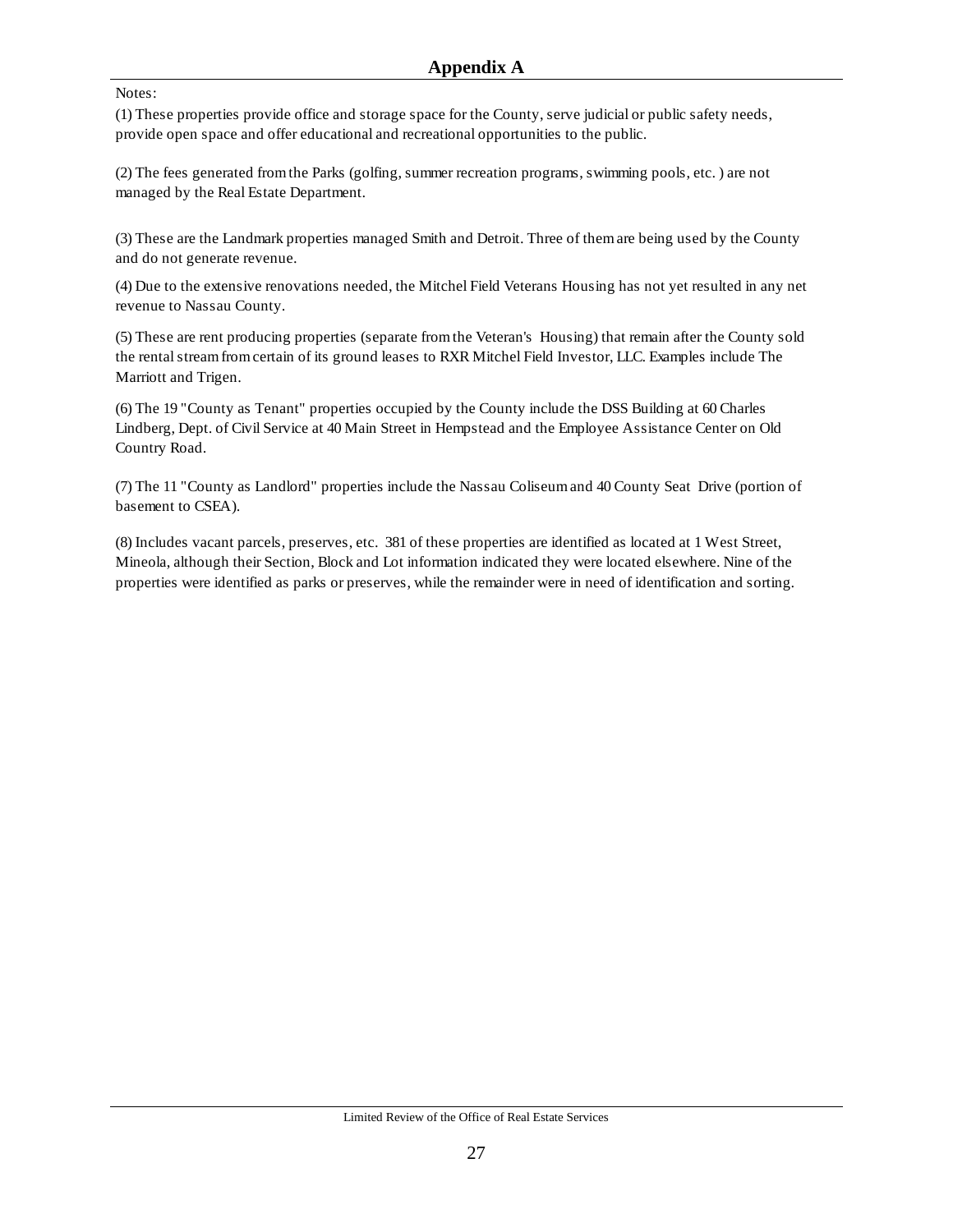| <b>Mitchel Field Veterans Housing</b>    |
|------------------------------------------|
| Managed by Smith & DeGroat               |
| <b>Analysis of Revenues and Expenses</b> |

**2011 - 2013** 

|                                    |     | 2011           | 2012            | 2013           |  |  |  |  |  |  |  |  |  |
|------------------------------------|-----|----------------|-----------------|----------------|--|--|--|--|--|--|--|--|--|
| <b>Rent Receipts</b>               |     | \$<br>527,932  | \$<br>879,991   | \$1,185,155    |  |  |  |  |  |  |  |  |  |
| Other Income                       |     | 8              | 19              | 38             |  |  |  |  |  |  |  |  |  |
| <b>Veterans Contribution</b>       | (1) |                | 100,000         | 232,500        |  |  |  |  |  |  |  |  |  |
| <b>Total Receipts</b>              |     | 527,940        | 980,011         | 1,417,693      |  |  |  |  |  |  |  |  |  |
| Less: Management Fee               | (2) | 47,514         | 79,199          | 106,664        |  |  |  |  |  |  |  |  |  |
| Net Receipts                       |     | \$<br>480,426  | \$<br>900,812   | \$1,311,029    |  |  |  |  |  |  |  |  |  |
| Less:                              |     |                |                 |                |  |  |  |  |  |  |  |  |  |
| Capital Improvements               |     | \$<br>345,420  | \$<br>601,992   | \$<br>953,345  |  |  |  |  |  |  |  |  |  |
| Repairs & Maintenance              |     | 107,052        | 222,465         | 302,045        |  |  |  |  |  |  |  |  |  |
| <b>Construction Management Fee</b> | (3) | 43,177         | 75,249          | 119,168        |  |  |  |  |  |  |  |  |  |
| Reserve for Capital Improvements   | (4) | 52,793         | 87,999          | 118,515        |  |  |  |  |  |  |  |  |  |
| <b>Expenses Subtotal</b>           |     | \$<br>548,442  | \$<br>987,705   | \$1,493,073    |  |  |  |  |  |  |  |  |  |
| <b>Excess to County</b>            | (5) | \$<br>(68,016) | \$<br>(86, 893) | (182,044)<br>S |  |  |  |  |  |  |  |  |  |

(1) Veterans Contributions were used to offset construction costs not covered by rental receipts. Smith & DeGroat do not receive a mangment fee on these contributions.

(2) Smith & DeGroat is entitled to deduct a management fee in the amount of 9% of the rents collected from the occupants. The amounts shown are on an accrual basis.

(3) Smith & DeGroat is entitled to deduct a construction management fee equal to 12.5% of the total amount expended for capital improvements approved by the County. The amounts shown are on an accrual basis.

(4) Smith & DeGroat is entitled to deduct 10% of the rental receipts as a reserve for capital improvements. The amounts shown are on an accrual basis.

(5) Had there been an excess, this amount would be due to the County.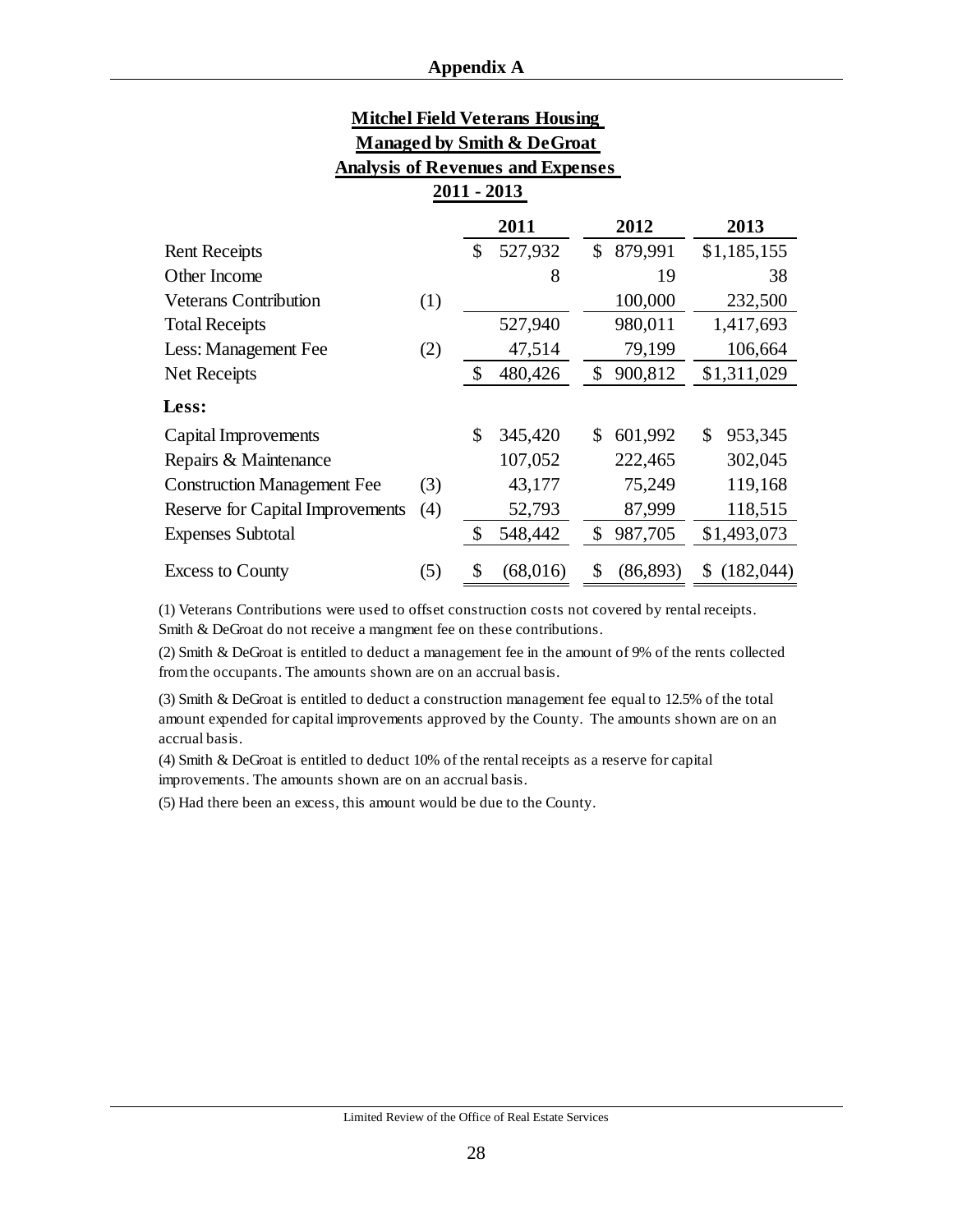#### **Appendix A**

#### **Landmark Properties Managed by Smith & DeGroat Analysis of Management Fee and the County's Share of Revenue 2011-2013**

|                                                     |     | 2011          | 2012                    | 2013          |
|-----------------------------------------------------|-----|---------------|-------------------------|---------------|
|                                                     |     |               |                         |               |
| <b>Gross Rent Collected by Smith &amp; DeGroat</b>  |     | \$1,073,941   | \$1,059,039             | \$1,154,063   |
| <b>Smith &amp; DeGroat Management Fee</b>           | (1) | 221,750<br>\$ | 211,808<br>$\mathbb{S}$ | 230,813<br>\$ |
| Distribution to County per Smith & DeGroat          |     |               |                         |               |
| Percentage of Rent Collected                        | (2) | 613,082<br>\$ | \$<br>434,207           | S<br>680,896  |
| Adjustment                                          | (3) |               |                         | (61, 111)     |
| Add Electric Fees Paid by Tenants                   |     | 20,290        | 34,180                  | 41,835        |
| <b>Total Distribution Due to County Per S&amp;D</b> |     | 633,372       | \$<br>468,387           | 661,620       |
| <b>Reconciliation to County Records</b>             |     |               |                         |               |
| Distribution to County Per Smith & DeGroat          |     | 633,372<br>S  | \$<br>468,387           | S<br>661,620  |
| Distribution Paid to County Per NIFS                |     | 527,000       | \$<br>577,000           | \$<br>661,620 |
| <b>Differences</b>                                  | (4) | 106,372<br>S  | (108, 613)              | \$            |

(1): The management fee paid to Smith & DeGroat varies in accordance with the contract and subsequent amendments. In 2011 this fee varied from 15-25% of rent collected. Beginning in November 2011 and through 2013, the management fee remained constant at 20% of rent collected.

(2): The distribution due to Nassau County is also set by the contract as a percentage of rent collected and varied each year. The percentages in 2011 were 57% from January -October and then 59% for November and December. The percentages in 2012 and 2013 were 41% and 59%, respectively.

(3): The 2013 adjustment represents a credit allowed to Smith & DeGroat for expenses paid by Smith & DeGroat for several emergency repairs and costs attributed to Hurricane Irene. The adjustment was approved by the Commissioner of Parks.

(4): The differences were primarily due to the timing of NIFS postings. The payment to the County that was received in December 2011 did not post in NIFS until 2012.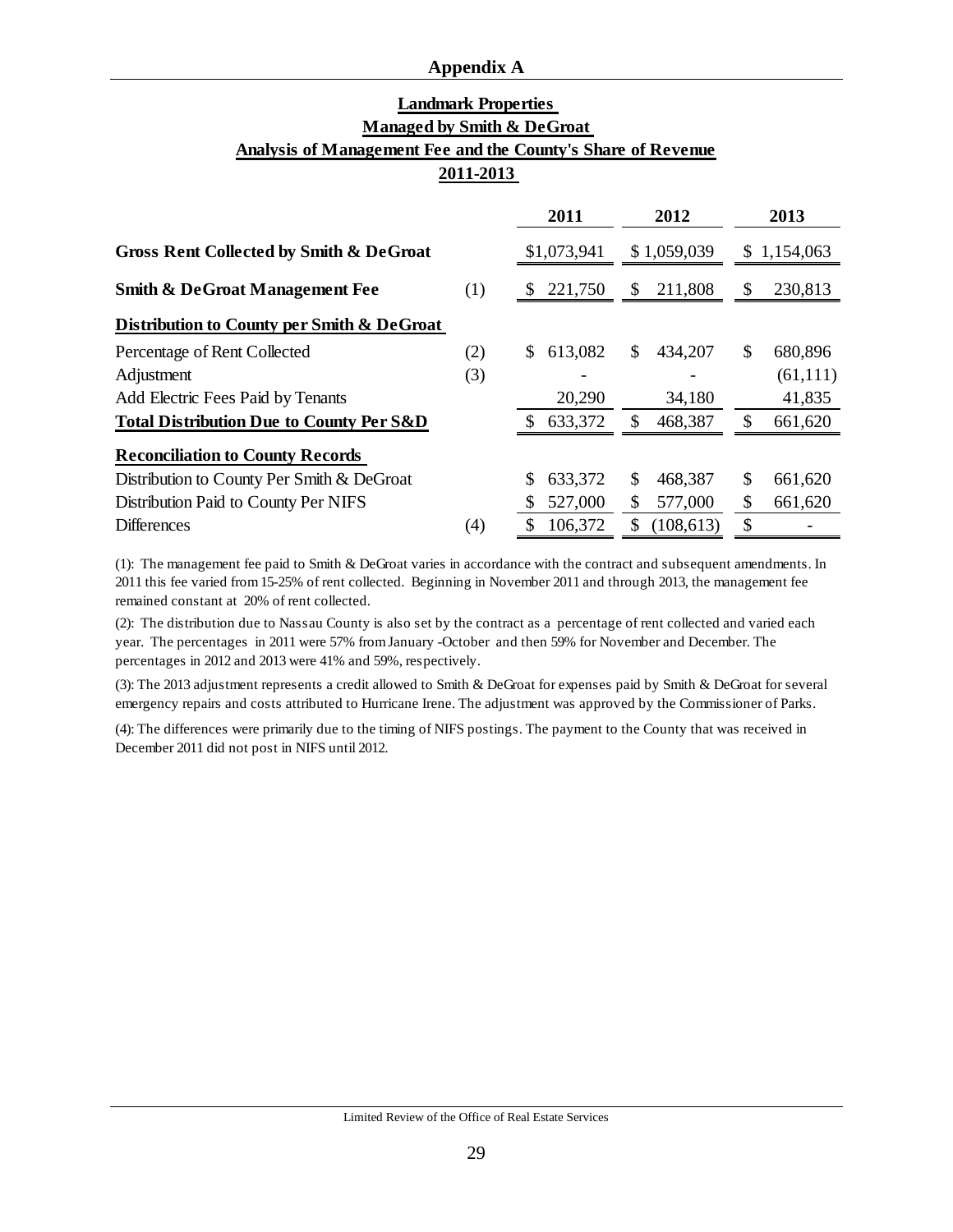#### <span id="page-36-0"></span>**Review Recommendations to Finding (1):**

We recommend that Real Estate:

a) implement a formal process to refer past-due rent receivables for collection on a regularly scheduled basis. Any amounts deemed uncollectable (after consultation with the County Attorney's Office) should be written off with the assistance of the Comptroller's Accounting Section;

#### **Real Estate Response:**

**Past-due rent receivables are referred to the County Attorney's Office for legal support and appropriate action. The DPW Accounting Section has implemented the action of writing off receivables deemed uncollectible.**

b) periodically review and update the renters' files, noting the current status of any disputes and the collection of past due balances;

### **Real Estate Response:**

### **Real Estate works closely with the County Attorney's Office to address outstanding issues.**

- c) require a supervisory review of all renters' files on a regular basis and ensure that evidence of the review is placed in the file;
- d) take immediate steps to correct the SMG and NHCC (Freeport-Roosevelt Health Center) accounts receivable shown in NIFS and to record all future transactions properly. Guidance should be sought from the Comptroller's Accounting Department if necessary;

### **Real Estate Response:**

### **The DPW Accounting Section has implemented the action of correcting the above referenced receivables in NIFS.**

e) take immediate corrective action to retrieve important documents (deeds, leases, and rental agreements). These documents should be imaged for easy access and sharing; and

### **Real Estate Response:**

### **Deeds are recorded in the County Clerk's Office and easily accessible. Leases and rental agreements are scanned and maintained in the Real Estate database.**

f) develop written policies and procedures for the rental billing and collection processes and the handling of past-due rents.

### **Real Estate Response:**

**In addition to the above, Real Estate has issued an RFP to procure real estate asset portfolio management services to include, among other things, assistance in the evaluation and implementation of these recommendations.**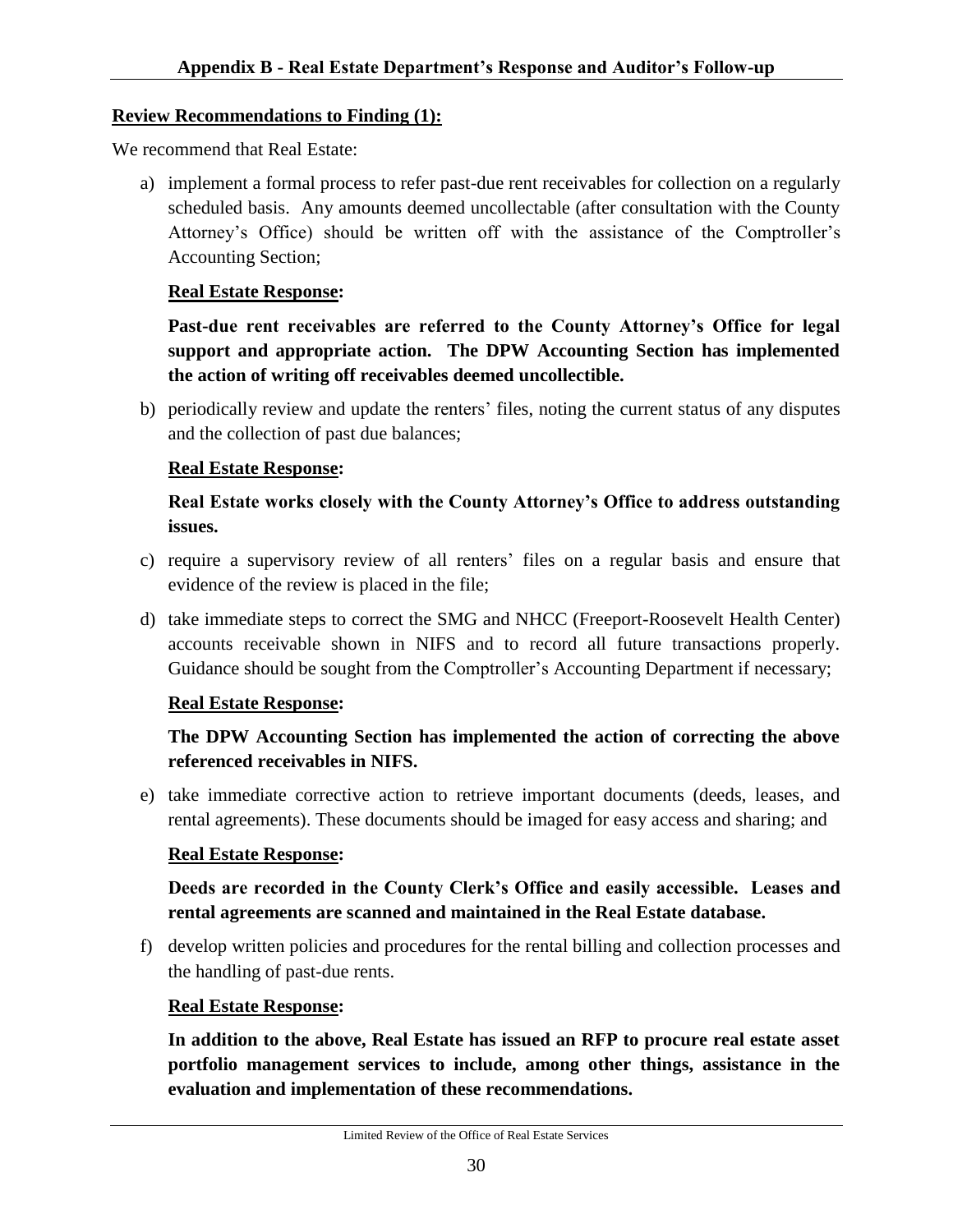### *Auditor's Follow-Up:*

*The Auditors concur with Real Estate's actions of writing off uncollectable items, and working with the County Attorney to collect past due accounts. We reiterate our recommendations that Real Estate periodically update the renters' files for new developments and require a supervisory review be documented in the files. We also commend Real Estate for taking steps to secure an asset portfolio management system.*

### **Review Recommendations to Finding (2):**

We recommend that Real Estate:

- a) update the database to include the correct address and/or location of all County owned and leased properties;
- b) take corrective action to protect the records that support the database from loss and misfiling. Consideration should be given to obtaining an electronic record scanning and storage system;
- c) periodically request a report from the Department of Assessment for comparison to the Real Estate database. The Real Estate database should be updated to help ensure it is in sync with the County owned land and buildings according to the Department of Assessment;
- d) periodically request the Lien Summary by Status Report from the County Treasurer's Office for comparison to the Real Estate database. The Real Estate database should be updated to help ensure it is in sync with the Treasurer's Office's records, particularly with respect to properties where the County has taken full title;
- e) develop written guidelines or procedures covering how to maintain the database and supporting records; and
- f) recruit adequate qualified staff in order to address the findings in this report and improve the County's ability to effectively manage and control its real estate holdings and maximize the related revenue.

### **Real Estate Response:**

**Real Estate has issued an RFP to procure real estate asset portfolio management services to include, among other services, assistance in the evaluation and Implementation of these recommendations.**

Limited Review of the Office of Real Estate Services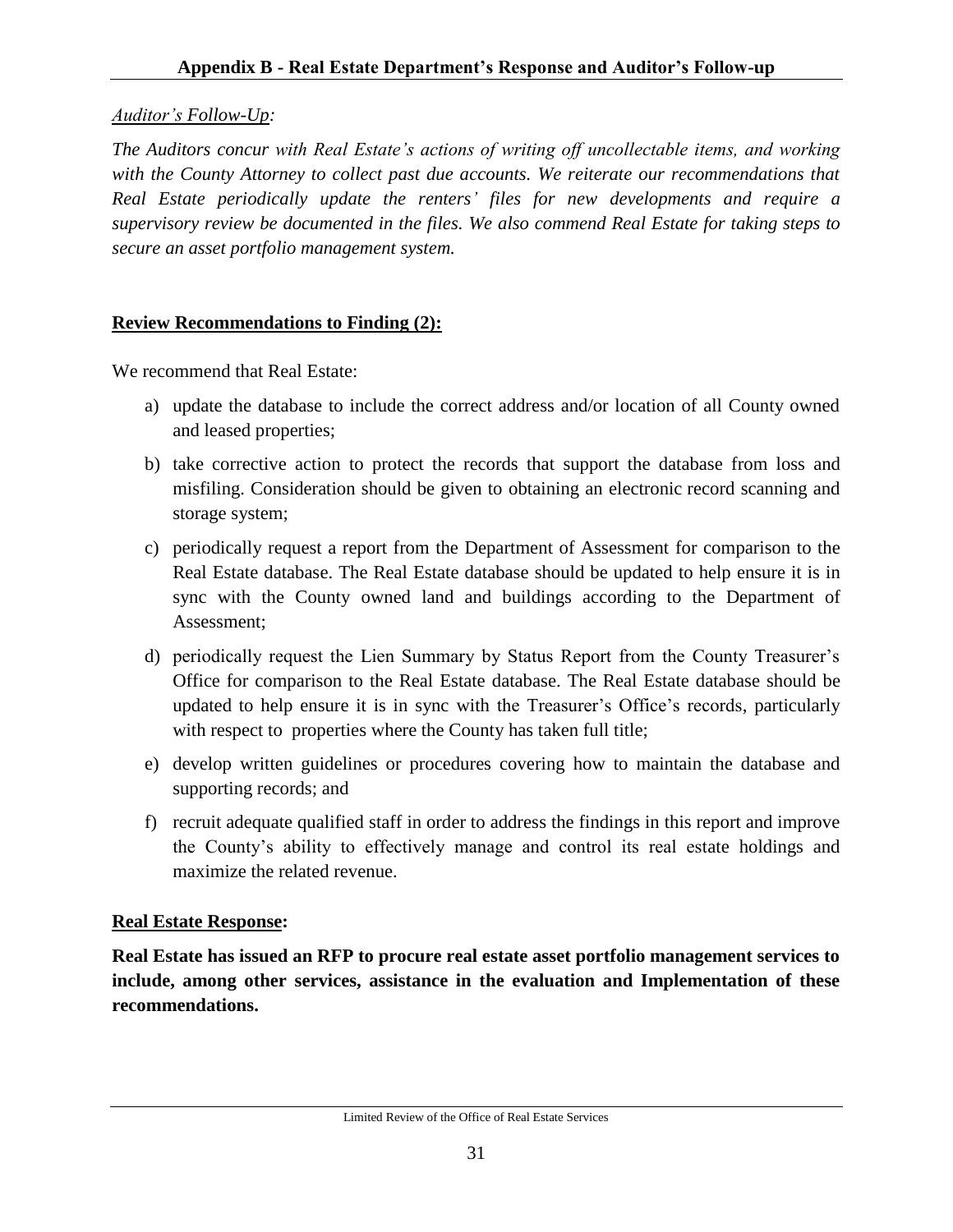### *Auditor's Follow-Up:*

*The Auditors have reviewed the RFP for real property asset portfolio management services and are satisfied that it generally addresses the recommendations stated above. However, since the RFP did not specifically cover implementing an electronic record scanning and storage system, we reiterate the recommendation that such a system be considered. In addition, we stress the need for adequate qualified professional staff*

### **Review Recommendations to Finding (3):**

We recommend that Real Estate:

- a) develop a plan to regularly inspect all County owned properties;
- b) create a list and plan of action to sell or lease unused properties;
- c) develop a space utilization plan which identifies underperforming and non performing properties, including vacant space, so that follow up actions can be taken to increase County real estate revenues and reduce the County's maintenance costs;
- d) refer SMG's subleasing of the Nassau Coliseum parking lot to the County Attorney's Office to ensure that SMG is in compliance with its contract with the County. Also, consideration should be given to include such uses of County property in future contracts to ensure that the County receives a share of the revenues; and

### **Real Estate Response:**

## **SMG's lease permits a variety of uses of the Coliseum space by SMG and does not specifically preclude the type of use referenced above. The County is insured and indemnified for such uses by SMG and its sublessees/sublicensees.**

e) consider establishing a website identifying Nassau County surplus real estate properties, in order to identify business and development opportunities for Nassau County businesses. New York State maintains such a website at: [http://properties.esd.ny.gov/gefault.htm.](http://properties.esd.ny.gov/gefault.htm) Also, consider partnering with established agencies, such as the Nassau County Industrial Development Agency or the Long Island Board of Realtors, in providing information on available land for housing and commercial opportunities in Nassau County.

### **Real Estate Response:**

**Real Estate has issued an RFP to procure real estate asset portfolio management services to include, among other services, assistance in the evaluation and implementation of these recommendations.**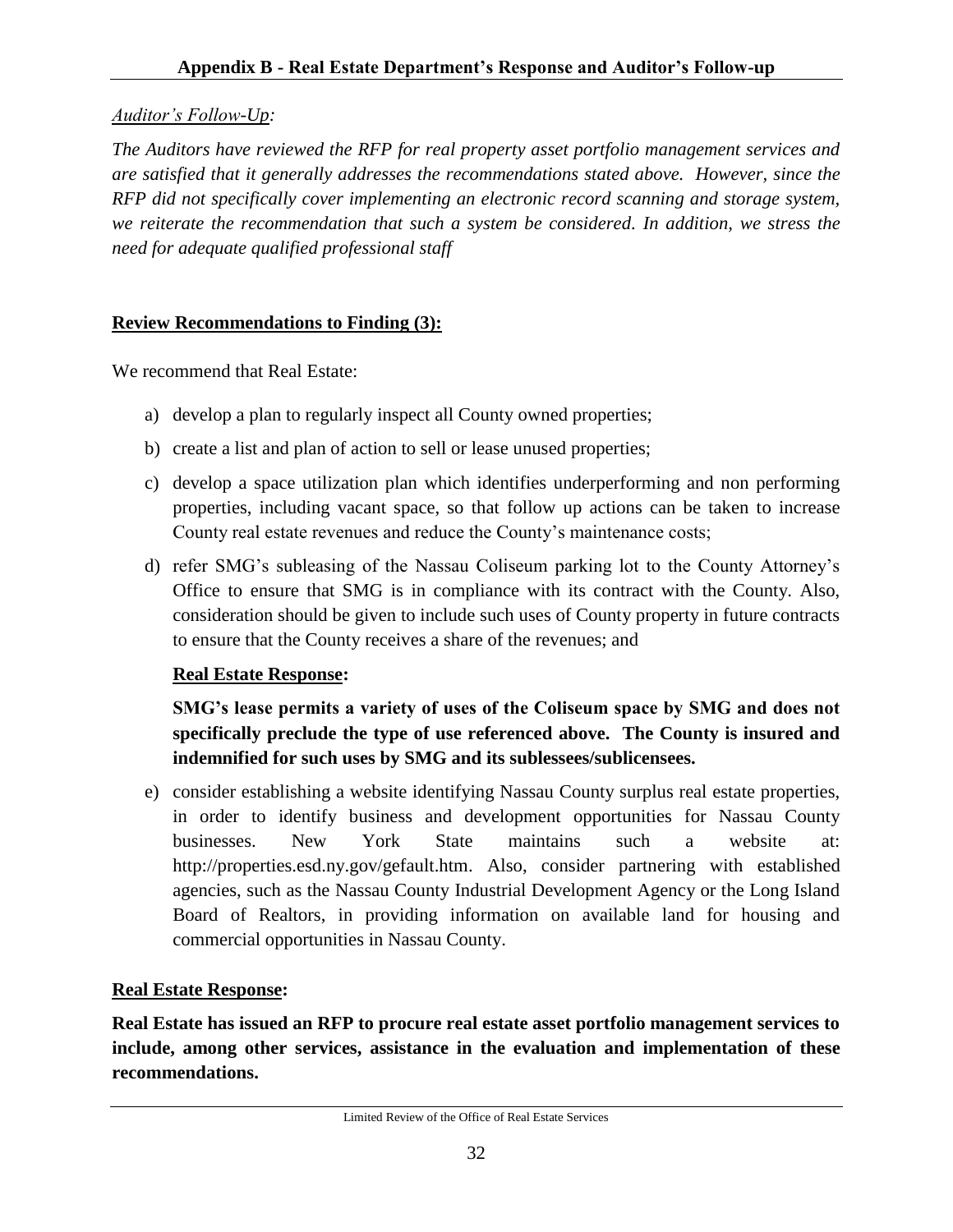### *Auditor's Follow-Up:*

*The Auditors are satisfied that review recommendations (b), (c), and (e) are sufficiently addressed in the RFP.* 

*With respect to recommendation (a), we strongly recommend that Real Estate also develop a plan to regularly inspect all County owned properties.* 

*While we understand that SMG's lease permits a variety of uses of the Coliseum space by SMG and it does not specifically preclude the type of use referenced in the report, we do not believe this explanation sufficiently addresses recommendation (d). Thus, we reiterate that SMG's subleasing of the Nassau Coliseum parking lot be referred to the County Attorney's Office to explore a more aggressive revenue strategy that provides for revenue sharing with the County when subletting occurs*.

### **Review Recommendations to Finding (4):**

We recommend that Real Estate:

- a) consider implementing an Electronic Records Management System to manage property records; and
- b) develop a comprehensive written procedure for the sales process and ensure that the Direct Sale Approval Procedures checklist is fully completed and retained on file for each sale.

### **Real Estate Response:**

**Real Estate has issued an RFP to procure real estate asset portfolio management services to include, among other services, assistance in the evaluation and Implementation of these recommendations.**

### *Auditor's Follow-Up:*

*The Auditors are satisfied that the recommendations are sufficiently addressed in the RFP.* 

### **Review Recommendations to Finding (5):**

We recommend that: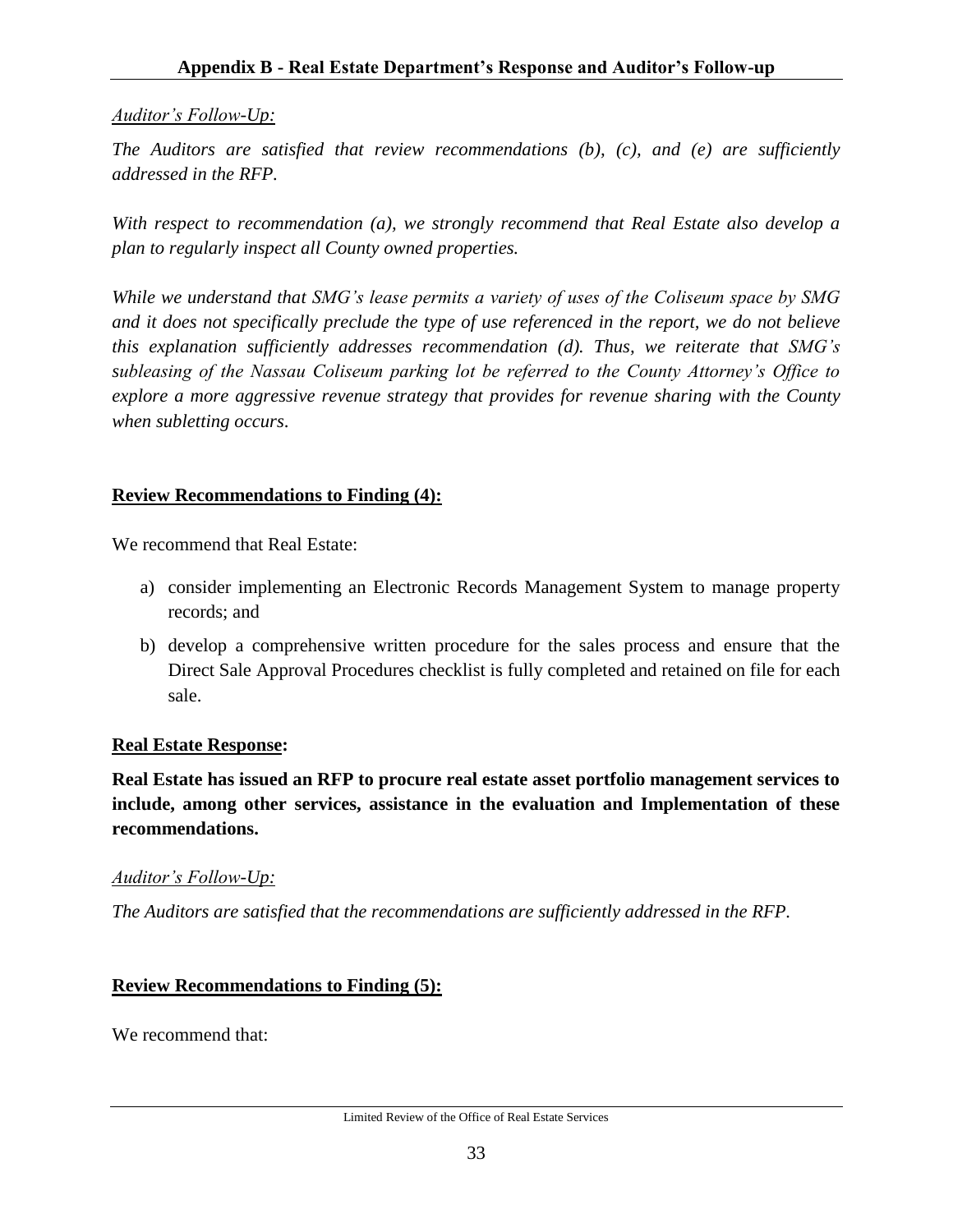a) the County begin to exercise oversight of the tenant receivable functions performed by Smith and DeGroat, including requiring Smith and DeGroat to provide sufficient information to allow the County to verify the computation of tenant receivables. This would include a comprehensive report of past due tenant receivables, encompassing former tenants, the effective dates and amount of rent increases, accurate move-in and move-out dates, and any "in lieu of rent" agreements. Formal collection efforts should be implemented and evidence of actions taken to collect past-due rents should be retained by both the County and Smith and DeGroat;

### **Real Estate Response:**

**Smith and DeGroat sends regular reports to Real Estate summarizing rent receivables. Real Estate coordinates with the County Attorney's Office regarding past due rent balances for legal review and appropriate action. In the future, the County will require a full cost presentation by Smith and DeGroat outlining all revenues and expenditures.**

b) oversight of the Mitchel Field Veteran's Housing contract be assigned to a County employee to ensure that all fees billed by Smith and DeGroat are properly calculated and capital improvements are reviewed and approved prior to the commencement of work;

### **Real Estate Response:**

**The Real Estate department will assign a County employee to implement this recommendation**.

c) the revenues and expenses related to properties managed by Smith and DeGroat be accounted for in NIFS using the modified accrual basis of accounting to ensure that the underlying economics of the activities are properly reported in the County's financial records; and

### **Real Estate Response:**

**The DPW Accounting Section has implemented this action and will require a full cost presentation from Smith & DeGroat outlining all revenues and expenditures.**

d) the differences in tenant receivable shown in Exhibits VI and VII be reviewed with Smith and DeGroat by the appropriate County Departments to ensure they are satisfactorily resolved and documented in the reports provided to the County.

### **Real Estate Response:**

**The DPW Accounting Section has implemented this action.**